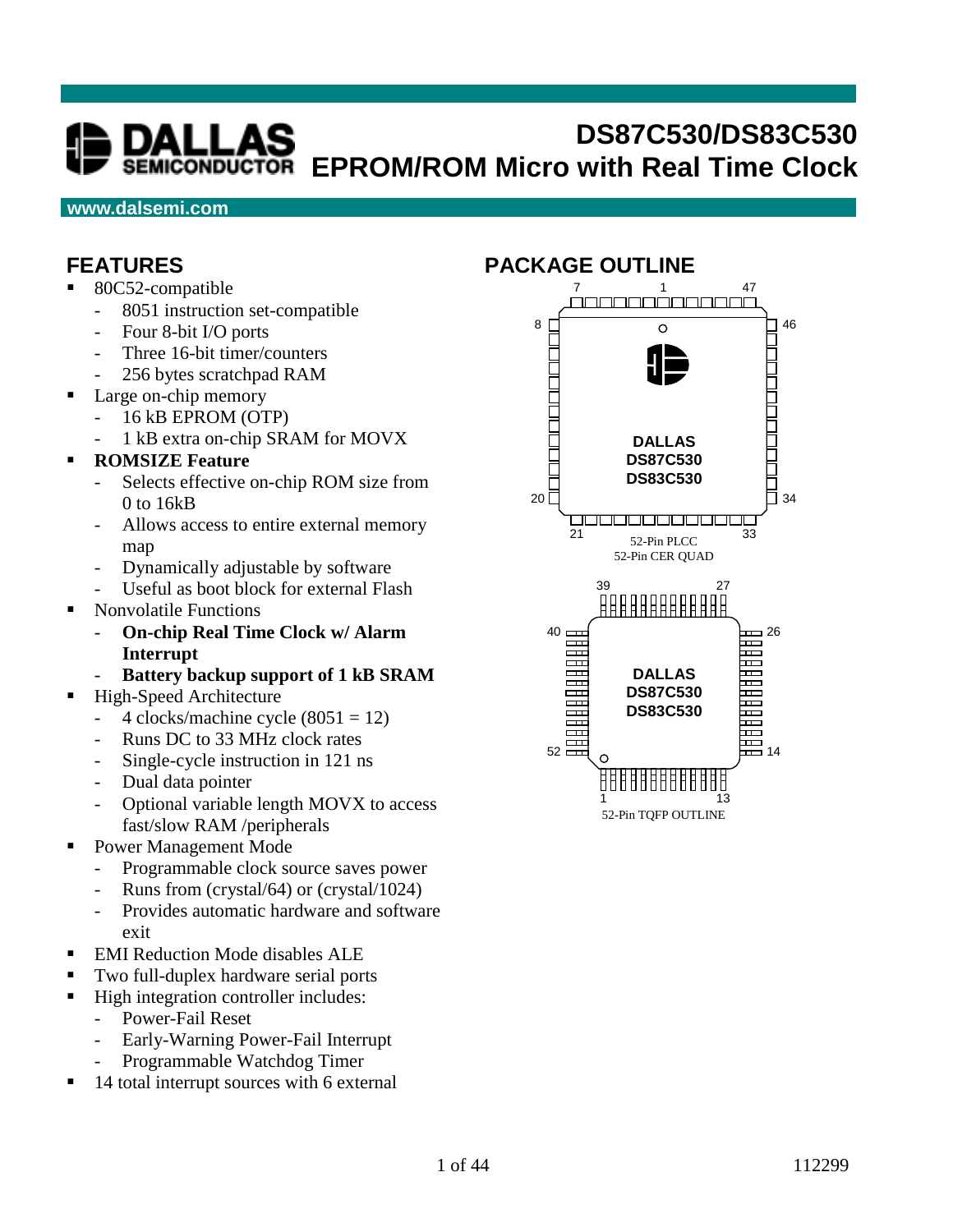#### **DESCRIPTION**

The DS87C530/DS83C530 EPROM/ROM Micro with Real Time Clock is an 8051-compatible microcontroller based on the Dallas high-speed core. It uses 4 clocks per instruction cycle instead of 12 used by the standard 8051. It also provides a unique mix of peripherals not widely available on other processors. They include an on-chip Real Time Clock (RTC) and battery back up support for an on-chip 1k x 8 SRAM. The new Power Management Mode allows software to select reduced power operation while still processing.

A combination of high performance microcontroller core, Real Time Clock, battery backed SRAM, and power management makes the DS87C530/DS83C530 ideal for instruments and portable applications. It also provides several peripherals found on other Dallas High-Speed Microcontrollers. These include two independent serial ports, two data pointers, on-chip power monitor with brown-out detection and a Watchdog Timer.

Power Management Mode (PMM) allows software to select a slower CPU clock. While default operation uses four clocks per machine cycle, the PMM runs the processor at 64 or 1024 clocks per cycle. There is a corresponding drop in power consumption when the processor slows.

The EMI reduction feature allows software to select a reduced emission mode. This disables the ALE signal when it is unneeded.

The DS83C530 is a factory Mask ROM version of the DS87C530 designed for high-volume, costsensitive applications. It is identical in all respects to the DS87C530, except that the 16 kB of EPROM is replaced by a user-supplied application program. All references to features of the DS87C530 will apply to the DS83C530, with the exception of EPROM-specific features where noted. Please contact your local Dallas Semiconductor sales representative for ordering information.

Note: The DS87C530/DS83C530 is a monolithic device. A user must supply an external battery or supercap and a 32.768 kHz timekeeping crystal to have permanently powered timekeeping or nonvolatile RAM. The DS87C530/DS83C530 provides all the support and switching circuitry needed to manage these resources.

| <b>PART NUMBER</b>  | <b>PACKAGE</b>          | <b>MAX. CLOCK</b><br><b>SPEED</b> | <b>TEMPERATURE RANGE</b>                     |
|---------------------|-------------------------|-----------------------------------|----------------------------------------------|
| DS87C530-QCL        | 52-pin PLCC             | 33 MHz                            | $0^{\circ}$ C to $70^{\circ}$ C              |
| DS87C530-QNL        | 52-pin PLCC             | 33 MHz                            | -40 $^{\circ}$ C to +85 $^{\circ}$ C         |
| <b>DS87C530-KCL</b> | 52-pin windowed CERQUAD | 33 MHz                            | $0^{\circ}$ C to $70^{\circ}$ C              |
| <b>DS87C530-ECL</b> | 52-pin TQFP             | 33 MHz                            | $0^{\circ}$ C to $70^{\circ}$ C              |
| <b>DS87C530-ENL</b> | 52-pin TQFP             | 33 MHz                            | -40 $^{\circ}$ C to +85 $^{\circ}$ C         |
| DS83C530-QCL        | 52-pin windowed CERQUAD | 33 MHz                            | $0^{\circ}$ C to $70^{\circ}$ C              |
| DS83C530-QNL        | 52-pin TQFP             | 33 MHz                            | -40 $^{\circ}$ C to +85 $^{\circ}$ C         |
| DS83C530-ECL        | 52-pin TQFP             | 33 MHz                            | $0^{\circ}$ C to $70^{\circ}$ C              |
| DS83C530-ENL        | 52-pin TQFP             | 33 MHz                            | -40 $\rm{^{\circ}C}$ to +85 $\rm{^{\circ}C}$ |

#### **ORDERING INFORMATION**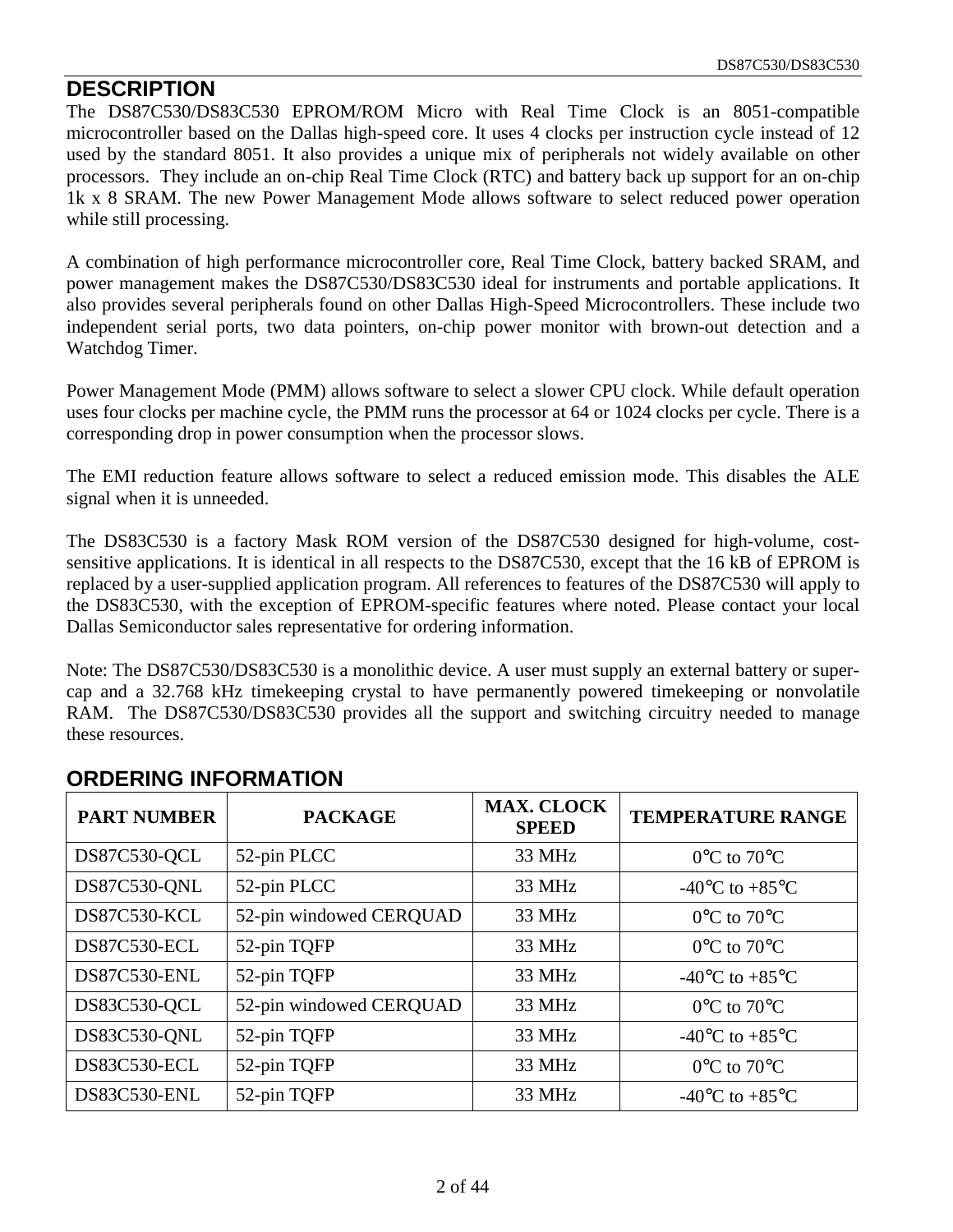

#### **PIN DESCRIPTION Table 1**

| <b>PLCC</b> | <b>TOFP</b> | <b>SIGNAL</b><br><b>NAME</b> | <b>DESCRIPTION</b>                                                                                                                                                                                                                                                                                                        |  |
|-------------|-------------|------------------------------|---------------------------------------------------------------------------------------------------------------------------------------------------------------------------------------------------------------------------------------------------------------------------------------------------------------------------|--|
| 52          | 45          | $V_{CC}$                     | $V_{CC}$ - +5V. Processor power supply.                                                                                                                                                                                                                                                                                   |  |
| 1, 25       | 18,46       | <b>GND</b>                   | <b>GND</b> - Processor digital circuit ground.                                                                                                                                                                                                                                                                            |  |
| 29          | 22          | $V_{CC2}$                    | $V_{CC2}$ - +5V Real Time Clock supply. $V_{CC2}$ is isolated from $V_{CC}$ to<br>isolate the RTC from digital noise.                                                                                                                                                                                                     |  |
| 26          | 19          | GND <sub>2</sub>             | <b>GND2</b> - Real Time Clock circuit ground.                                                                                                                                                                                                                                                                             |  |
| 12          | 5           | <b>RST</b>                   | RST - Input. This pin contains a Schmitt voltage input to<br>recognize external active high Reset inputs. The pin also employs<br>an internal pulldown resistor to allow for a combination of wired<br>OR external Reset sources. An RC is not required for power-up, as<br>the device provides this function internally. |  |
| 23<br>24    | 16<br>17    | XTAL <sub>2</sub><br>XTAL1   | <b>XTAL1, XTAL2</b> - The crystal oscillator pins provide support for<br>parallel resonant, AT cut crystals. XTAL1 acts also as an input if<br>there is an external clock source in place of a crystal. XTAL2 is<br>the output of the crystal amplifier.                                                                  |  |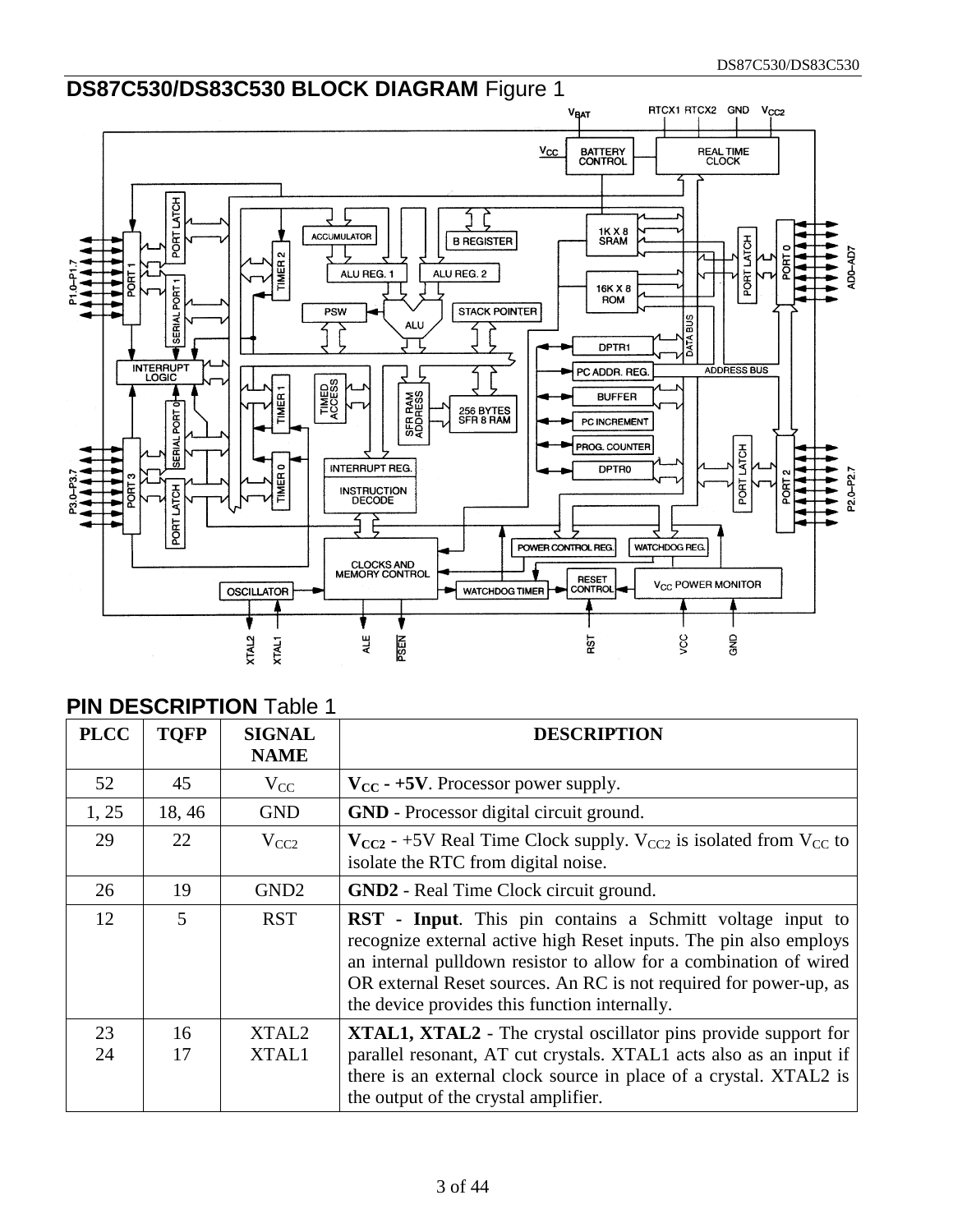| <b>PLCC</b>                                                                        | <b>TQFP</b>                                                       | <b>SIGNAL</b><br><b>NAME</b>                                                                         | <b>DESCRIPTION</b>                                                                                                                                                                                                                                                                                                                                                                                                                                                                                                                                                                                                                                                                                                                                                                                                                                                                                                          |  |  |  |
|------------------------------------------------------------------------------------|-------------------------------------------------------------------|------------------------------------------------------------------------------------------------------|-----------------------------------------------------------------------------------------------------------------------------------------------------------------------------------------------------------------------------------------------------------------------------------------------------------------------------------------------------------------------------------------------------------------------------------------------------------------------------------------------------------------------------------------------------------------------------------------------------------------------------------------------------------------------------------------------------------------------------------------------------------------------------------------------------------------------------------------------------------------------------------------------------------------------------|--|--|--|
| 38                                                                                 | 31                                                                | <b>PSEN</b>                                                                                          | <b>PSEN</b> - <b>Output</b> . The Program Store Enable output. This signal is a<br>chip enable for optional external ROM memory. PSEN will<br>provide an active low pulse and is driven high when external<br>ROM is not being accessed.                                                                                                                                                                                                                                                                                                                                                                                                                                                                                                                                                                                                                                                                                    |  |  |  |
| 39                                                                                 | 32                                                                | <b>ALE</b>                                                                                           | ALE - Output. The Address Latch Enable output latches the<br>external address LSB from the multiplexed address/data bus on<br>Port 0. This signal is commonly connected to the latch enable of<br>an external 373 family transparent latch. ALE has a pulse width of<br>1.5 XTAL1 cycles and a period of four XTAL1 cycles. ALE is<br>forced high when the device is in a Reset condition. ALE can be<br>disabled and forced high by writing ALEOFF=1 (PMR.2). ALE<br>operates independently of ALEOFF during external memory<br>accesses.                                                                                                                                                                                                                                                                                                                                                                                  |  |  |  |
| 50<br>49<br>48<br>47<br>46<br>45<br>44                                             | 43<br>42<br>41<br>40<br>39<br>38<br>37                            | P0.0 (AD0)<br>P0.1 (AD1)<br>P0.2 (AD2)<br>$P0.3$ (AD3)<br>P0.4 (AD4)<br>$P0.5$ (AD5)<br>$P0.6$ (AD6) | Port 0 (AD0-7) - I/O. Port 0 is an open-drain, 8-bit bi-directional<br>I/O port. As an alternate function Port 0 can function as the<br>multiplexed address/data bus to access off-chip memory. During<br>the time when ALE is high, the LSB of a memory address is<br>presented. When ALE falls to a logic 0, the port transitions to a bi-<br>directional data bus. This bus is used to read external ROM and<br>read/write external RAM memory or peripherals. When used as a                                                                                                                                                                                                                                                                                                                                                                                                                                            |  |  |  |
| 43                                                                                 | 36                                                                | P0.7 (AD7)                                                                                           | memory bus, the port provides active high drivers. The reset<br>condition of Port 0 is tri-state. Pullup resistors are required when<br>using Port 0 as an I/O port.                                                                                                                                                                                                                                                                                                                                                                                                                                                                                                                                                                                                                                                                                                                                                        |  |  |  |
| $3-10$                                                                             | $48-52,$<br>$1 - 3$                                               | $P1.0 - P1.7$                                                                                        | <b>Port 1 - I/O.</b> Port 1 functions as both an 8-bit bi-directional I/O<br>port and an alternate functional interface for Timer 2 I/O, new<br>External Interrupts, and new Serial Port 1. The reset condition of<br>Port 1 is with all bits at a logic 1. In this state, a weak pullup holds<br>the port high. This condition also serves as an input mode, since<br>any external circuit that writes to the port will overcome the weak<br>pullup. When software writes a 0 to any port pin, the device will<br>activate a strong pulldown that remains on until either a 1 is<br>written or a reset occurs. Writing a 1 after the port has been at 0<br>will cause a strong transition driver to turn on, followed by a<br>weaker sustaining pullup. Once the momentary strong driver turns<br>off, the port again becomes the output high (and input) state. The<br>alternate modes of Port 1 are outlined as follows. |  |  |  |
| 3<br>$\overline{4}$<br>5<br>$\overline{6}$<br>$\overline{7}$<br>$\,8\,$<br>9<br>10 | 48<br>49<br>50<br>51<br>52<br>$\mathbf{1}$<br>$\overline{c}$<br>3 |                                                                                                      | <b>Function</b><br>Port<br><b>Alternate</b><br>P1.0<br>T <sub>2</sub><br>External I/O for Timer/Counter 2<br>P1.1<br>T <sub>2</sub> EX<br>Timer/Counter 2 Capture/Reload Trigger<br>P1.2<br>RXD1<br>Serial Port 1 Input<br>P1.3<br>TXD1<br>Serial Port 1 Output<br>P1.4<br>INT <sub>2</sub><br>External Interrupt 2 (Positive Edge Detect)<br>INT3<br>P1.5<br>External Interrupt 3 (Negative Edge Detect)<br>P1.6<br>INT4<br>External Interrupt 4 (Positive Edge Detect)<br>$\overline{INT5}$<br>P1.7<br>External Interrupt 5 (Negative Edge Detect)                                                                                                                                                                                                                                                                                                                                                                        |  |  |  |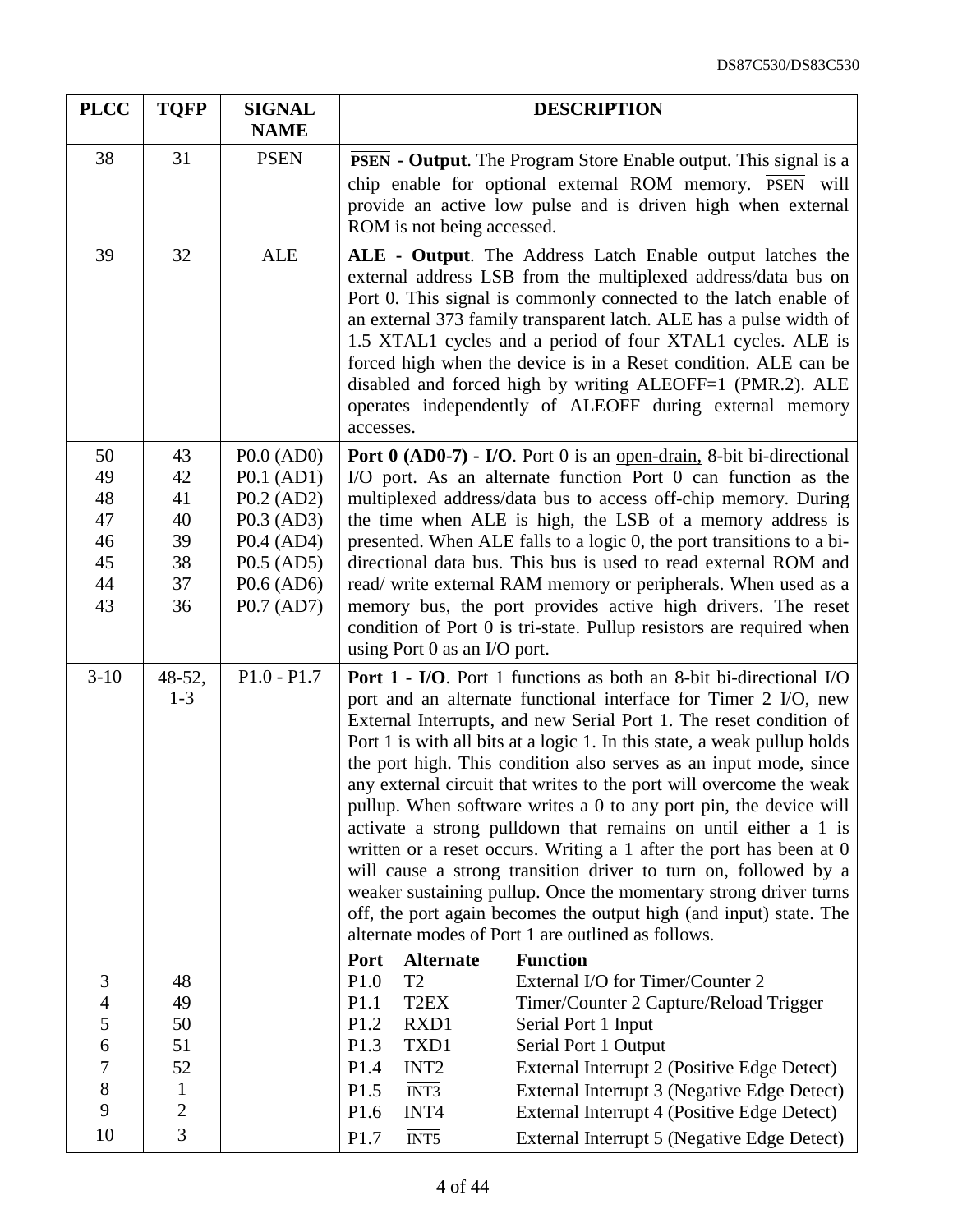| <b>PLCC</b>                                  | <b>TQFP</b>                                  | <b>SIGNAL</b><br><b>NAME</b>                                                                                                                                                                  | <b>DESCRIPTION</b>                                                                                                                                                                                                                                                                                                                                                                                                                                                                                                                                                                                                                                                                                                                                                                                                                                                                                                                                                         |  |  |  |
|----------------------------------------------|----------------------------------------------|-----------------------------------------------------------------------------------------------------------------------------------------------------------------------------------------------|----------------------------------------------------------------------------------------------------------------------------------------------------------------------------------------------------------------------------------------------------------------------------------------------------------------------------------------------------------------------------------------------------------------------------------------------------------------------------------------------------------------------------------------------------------------------------------------------------------------------------------------------------------------------------------------------------------------------------------------------------------------------------------------------------------------------------------------------------------------------------------------------------------------------------------------------------------------------------|--|--|--|
| 30<br>31<br>32<br>33<br>34<br>35<br>36<br>37 | 23<br>24<br>25<br>26<br>27<br>28<br>29<br>30 | P2.0 (AD8)<br>P <sub>2.1</sub> (AD <sub>9</sub> )<br>P2.2 (AD10)<br>P2.3 (AD11)<br>P <sub>2.4</sub> (AD <sub>12</sub> )<br>P <sub>2.5</sub> (AD <sub>13</sub> )<br>P2.6 (AD14)<br>P2.7 (AD15) | <b>Port 2 (A8-15) - I/O.</b> Port 2 is a bi-directional I/O port. The reset<br>condition of Port 2 is logic high. In this state, a weak pullup holds<br>the port high. This condition also serves as an input mode, since<br>any external circuit that writes to the port will overcome the weak<br>pullup. When software writes a 0 to any port pin, the device will<br>activate a strong pulldown that remains on until either a 1 is<br>written or a reset occurs. Writing a 1 after the port has been at 0<br>will cause a strong transition driver to turn on, followed by a<br>weaker sustaining pullup. Once the momentary strong driver turns<br>off, the port again becomes both the output high and input state.<br>As an alternate function Port 2 can function as MSB of the<br>external address bus. This bus can be used to read external ROM<br>and read/write external RAM memory or peripherals.                                                          |  |  |  |
| 15-22                                        | $8 - 15$                                     | $P3.0 - P3.7$                                                                                                                                                                                 | <b>Port 3 - I/O.</b> Port 3 functions as both an 8-bit bi-directional I/O<br>port and an alternate functional interface for external interrupts,<br>Serial Port 0, Timer 0 and 1 Inputs, and $\overline{RD}$ and $\overline{WR}$ strobes. The<br>reset condition of Port 3 is with all bits at a logic 1. In this state, a<br>weak pullup holds the port high. This condition also serves as an<br>input mode, since any external circuit that writes to the port will<br>overcome the weak pullup. When software writes a 0 to any port<br>pin, the device will activate a strong pulldown that remains on<br>until either a 1 is written or a reset occurs. Writing a 1 after the<br>port has been at 0 will cause a strong transition driver to turn on,<br>followed by a weaker sustaining pullup. Once the momentary<br>strong driver turns off, the port again becomes both the output<br>high and input state. The alternate modes of Port 3 are outlined<br>below. |  |  |  |
| 15<br>16<br>17<br>18<br>19<br>20<br>21<br>22 | 8<br>9<br>10<br>11<br>12<br>13<br>14<br>15   |                                                                                                                                                                                               | <b>Function</b><br><b>Alternate</b><br><b>Port</b><br>P3.0<br>RXD <sub>0</sub><br>Serial Port 0 Input<br>P3.1<br>TXD <sub>0</sub><br>Serial Port 0 Output<br>P3.2<br><b>INTO</b><br>External Interrupt 0<br>$\overline{INT1}$<br>P3.3<br>External Interrupt 1<br>P3.4<br>T <sub>0</sub><br>Timer 0 External Input<br>P3.5<br>T <sub>1</sub><br>Timer 1 External Input<br><b>External Data Memory Write Strobe</b><br>P3.6<br><b>WR</b><br>P3.7<br>$\overline{RD}$<br><b>External Data Memory Read Strobe</b>                                                                                                                                                                                                                                                                                                                                                                                                                                                               |  |  |  |
| 42                                           | 35                                           | $\mathop{\rm EA}\nolimits$                                                                                                                                                                    | $\overline{EA}$ - Input. Connect to ground to use an external ROM. Internal<br>RAM is still accessible as determined by register settings. Connect<br>to $V_{CC}$ to use internal ROM.                                                                                                                                                                                                                                                                                                                                                                                                                                                                                                                                                                                                                                                                                                                                                                                     |  |  |  |
| 51                                           | 44                                           | $V_{BAT}$                                                                                                                                                                                     | $V_{BAT}$ - Input. Connect to the power source that maintains SRAM<br>and RTC when $V_{CC}$ < $V_{BAT}$ . May be connected to a 3V lithium<br>battery or a super-cap. Connect to GND if battery will not be used<br>with device.                                                                                                                                                                                                                                                                                                                                                                                                                                                                                                                                                                                                                                                                                                                                           |  |  |  |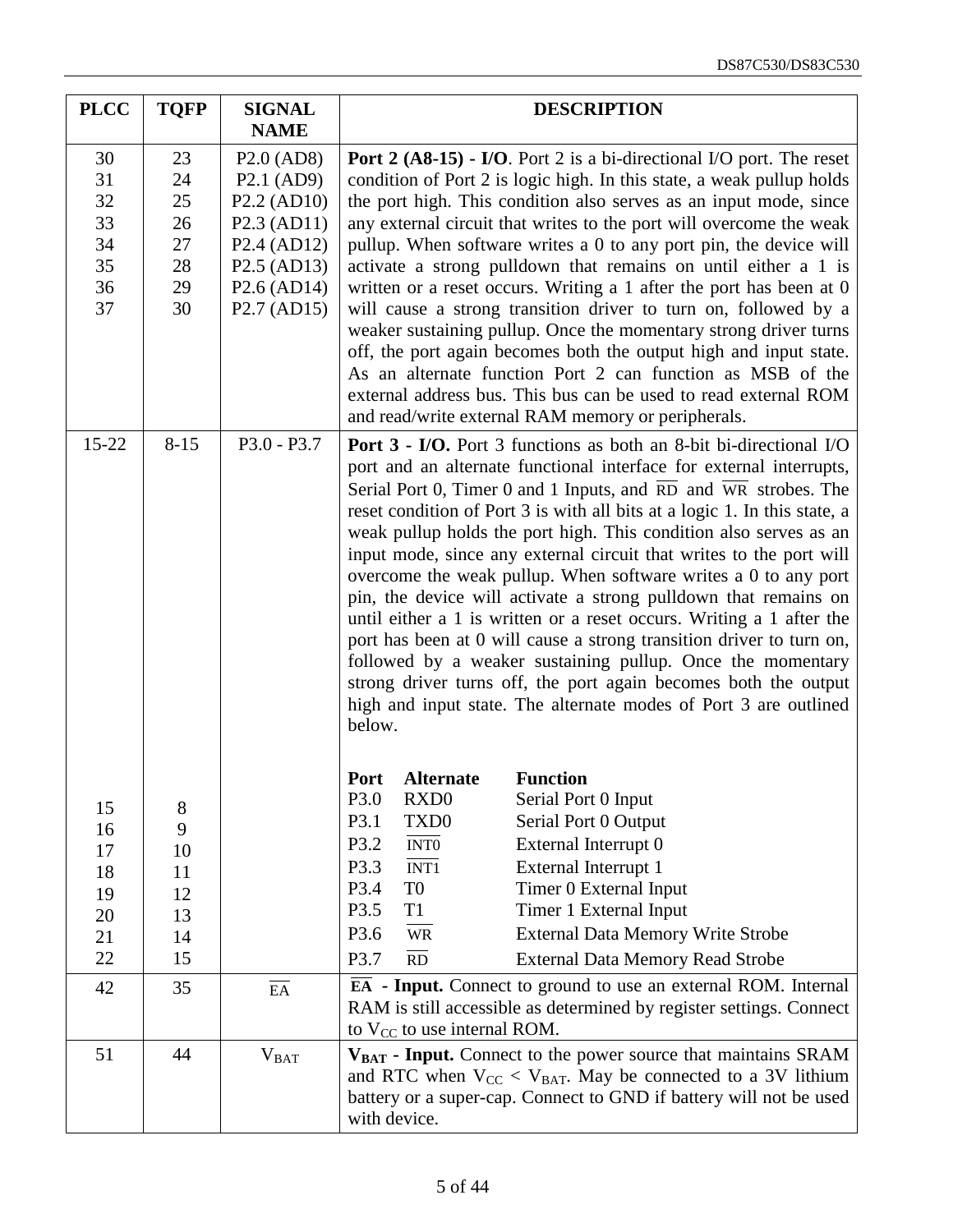| <b>PLCC</b>                 | <b>TOFP</b>               | <b>SIGNAL</b><br><b>NAME</b> | <b>DESCRIPTION</b>                                                                                                                                                                                                                                                                                                                                                   |
|-----------------------------|---------------------------|------------------------------|----------------------------------------------------------------------------------------------------------------------------------------------------------------------------------------------------------------------------------------------------------------------------------------------------------------------------------------------------------------------|
| 27, 28                      | 20, 21                    | RTCX2,<br>RTCX1              | <b>RTCX2, RTCX1 - Timekeeping crystal</b> . A 32.768 kHz crystal<br>between these pins supplies the time-base for the Real Time<br>Clock. The device supports both 6 pF and 12.5 pF load<br>capacitance crystals as selected by an SFR bit described below. To<br>prevent noise from affecting the RTC, the RTCX2 and RTCX1 pin<br>should be guard-ringed with GND2. |
| 2, 11,<br>13, 14,<br>40, 41 | 4, 6, 7,<br>33, 34,<br>47 | NC                           | NC - Reserved. These pins should not be connected. They are<br>reserved for use with future devices in the family.                                                                                                                                                                                                                                                   |

#### **COMPATIBILITY**

The DS87C530/DS83C530 is a fully static, CMOS 8051-compatible microcontroller designed for high performance. While remaining familiar to 8051 users, it has many new features. In general, software written for existing 8051-based systems works without modification on the DS87C530/DS83C530. The exception is critical timing since the High Speed Micro performs its instructions much faster than the original for any given crystal selection. The DS87C530/DS83C530 runs the standard 8051 instruction set. It is not pin-compatible with other 8051s due to the timekeeping crystal.

The DS87C530/DS83C530 provides three 16-bit timer/counters, full-duplex serial port (2), 256 bytes of direct RAM plus 1 kB of extra MOVX RAM. I/O ports have the same operation as a standard 8051 product. Timers will default to a 12-clock per cycle operation to keep their timing compatible with original 8051 systems. However, timers are individually programmable to run at the new 4 clocks per cycle if desired. The PCA is not supported.

The DS87C530/DS83C530 provides several new hardware features implemented by new Special Function Registers. A summary of these SFRs is provided below.

#### **PERFORMANCE OVERVIEW**

The DS87C530/DS83C530 features a high-speed, 8051-compatible core. Higher speed comes not just from increasing the clock frequency, but from a newer, more efficient design.

This updated core does not have the dummy memory cycles that are present in a standard 8051. A conventional 8051 generates machine cycles using the clock frequency divided by 12. In the DS87C530/DS83C530, the same machine cycle takes 4 clocks. Thus the fastest instruction, one machine cycle, executes three times faster for the same crystal frequency. Note that these are identical instructions. The majority of instructions on the DS87C530/DS83C530 will see the full 3 to 1 speed improvement. Some instructions will get between 1.5 and 2.4 to 1 improvement. All instructions are faster than the original 8051.

The numerical average of all opcodes gives approximately a 2.5 to 1 speed improvement. Improvement of individual programs will depend on the actual instructions used. Speed-sensitive applications would make the most use of instructions that are three times faster. However, the sheer number of 3 to 1 improved opcodes makes dramatic speed improvements likely for any code. These architecture improvements produce a peak instruction cycle in 121 ns (8.25 MIPs). The Dual Data Pointer feature also allows the user to eliminate wasted instructions when moving blocks of memory.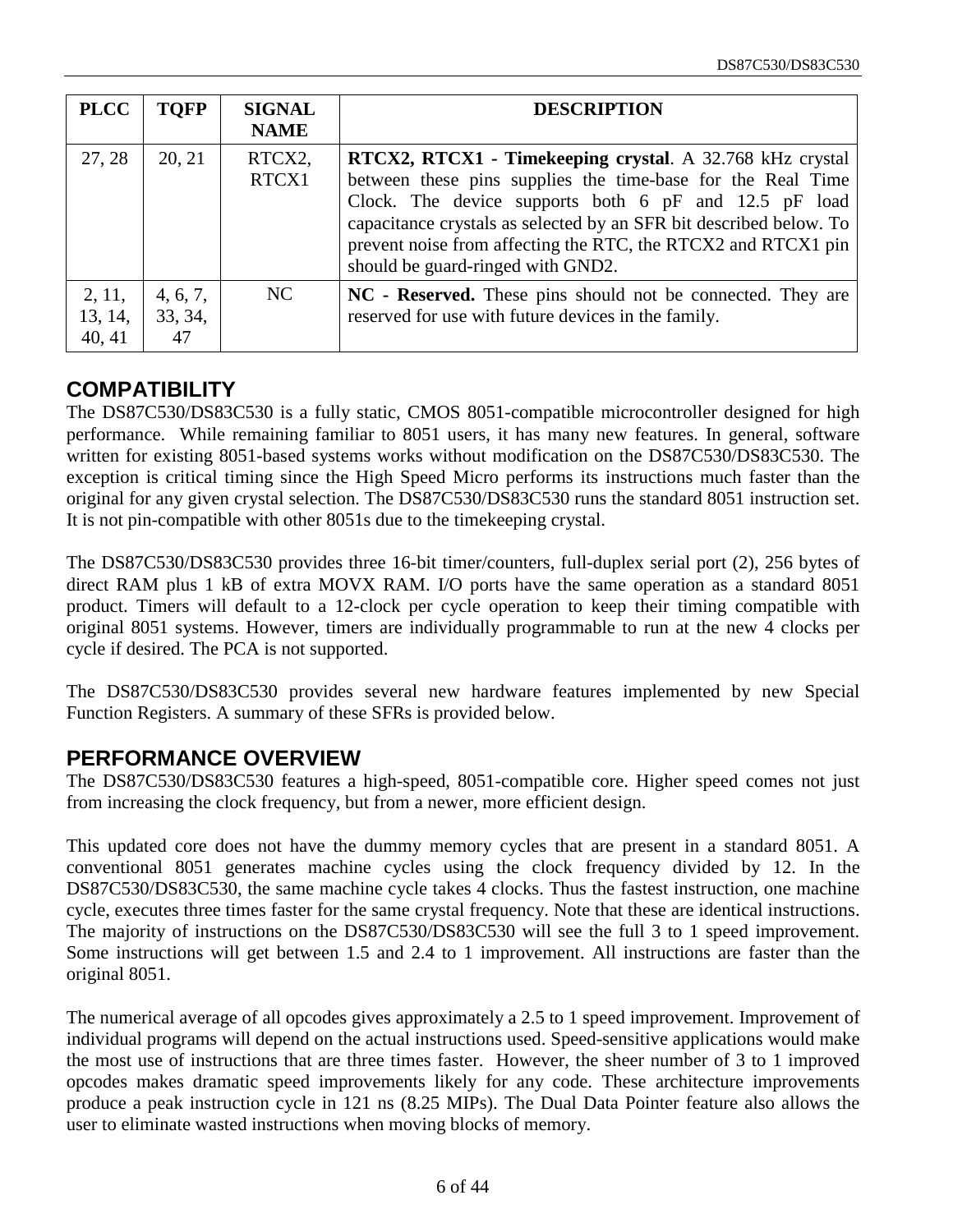#### **INSTRUCTION SET SUMMARY**

All instructions perform the same functions as their 8051 counterparts. Their effect on bits, flags, and other status functions is identical. However, the timing of each instruction is different. This applies both in absolute and relative number of clocks.

For absolute timing of real-time events, the timing of software loops can be calculated using a table in the High-Speed Microcontroller User's Guide. However, counter/timers default to run at the older 12 clocks per increment. In this way, timer-based events occur at the standard intervals with software executing at higher speed. Timers optionally can run at 4 clocks per increment to take advantage of faster processor operation.

The relative time of two instructions might be different in the new architecture than it was previously. For example, in the original architecture, the "MOVX A, @DPTR" instruction and the "MOV direct, direct" instruction used two machine cycles or 24 oscillator cycles. Therefore, they required the same amount of time. In the DS87C530/DS83C530, the MOVX instruction takes as little as two machine cycles or eight oscillator cycles but the "MOV direct, direct" uses three machine cycles or 12 oscillator cycles. While both are faster than their original counterparts, they now have different execution times. This is because the DS87C530/DS83C530 usually uses one instruction cycle for each instruction byte. The user concerned with precise program timing should examine the timing of each instruction for familiarity with the changes. Note that a machine cycle now requires just 4 clocks, and provides one ALE pulse per cycle. Many instructions require only one cycle, but some require five. In the original architecture, all were one or two cycles except for MUL and DIV. Refer to the High-Speed Microcontroller User's Guide for details and individual instruction timing.

#### **SPECIAL FUNCTION REGISTERS**

Special Function Registers (SFRs) control most special features of the DS87C530/DS83C530. This allows the device to incorporate new features but remain instruction set compatible with the 8051. EQUATE statements can be used to define the new SFR to an assembler or compiler. All SFRs contained in the standard 80C52 are duplicated in this device. Table 2 shows the register addresses and bit locations. The High-Speed microcontroller User's Guide describes all SFRs.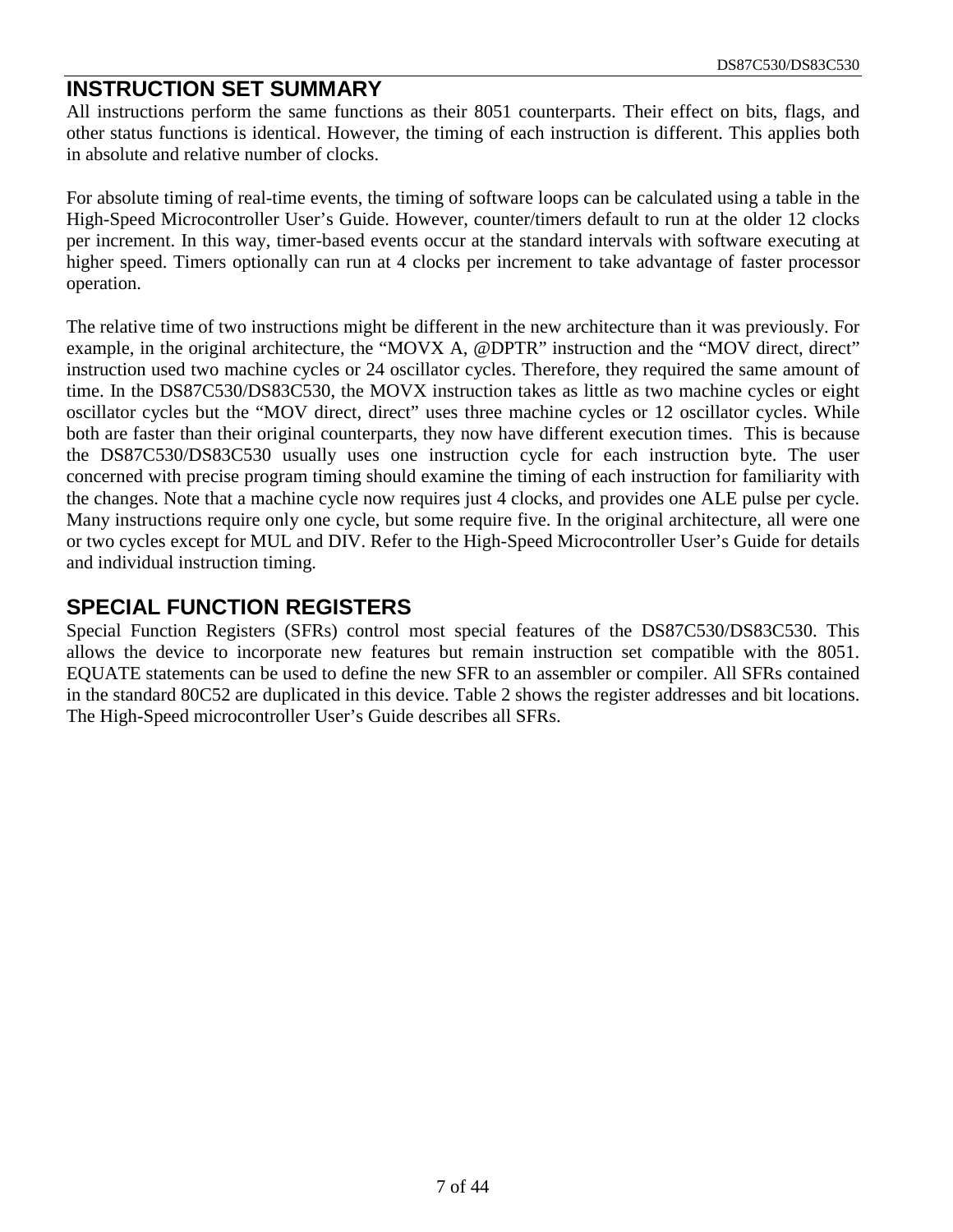#### **SPECIAL FUNCTION REGISTER LOCATIONS** Table 2 *\* Functions not present in the 80C52 are in bold*

| <i>Parolions not prosont in the occupation in bold</i> |                               |                    |                          |                  |                          |                                    |                   |                  |                  |
|--------------------------------------------------------|-------------------------------|--------------------|--------------------------|------------------|--------------------------|------------------------------------|-------------------|------------------|------------------|
| <b>REGISTER</b>                                        | BIT <sub>7</sub>              | BIT 6              | BIT <sub>5</sub>         | BIT <sub>4</sub> | BIT <sub>3</sub>         | BIT <sub>2</sub>                   | BIT <sub>1</sub>  | BIT <sub>0</sub> | <b>ADDRESS</b>   |
| P <sub>0</sub>                                         | P <sub>0.7</sub>              | P <sub>0.6</sub>   | P <sub>0.5</sub>         | P <sub>0.4</sub> | P <sub>0.3</sub>         | P <sub>0.2</sub>                   | P <sub>0.1</sub>  | P <sub>0.0</sub> | 80h              |
| SP                                                     |                               |                    |                          |                  |                          |                                    |                   |                  | 81h              |
| <b>DPL</b>                                             |                               |                    |                          |                  |                          |                                    |                   |                  | 82h              |
| <b>DPH</b>                                             |                               |                    |                          |                  |                          |                                    |                   |                  | 83h              |
| DPL1                                                   |                               |                    |                          |                  |                          |                                    |                   |                  | 84h              |
| DPH1                                                   |                               |                    |                          |                  |                          |                                    |                   |                  | 85h              |
| <b>DPS</b>                                             | $\bf{0}$                      | $\bf{0}$           | $\mathbf{0}$             | $\bf{0}$         | $\bf{0}$                 | $\bf{0}$                           | $\bf{0}$          | <b>SEL</b>       | 86h              |
| <b>PCON</b>                                            | $SMOD_0$                      | SMOD0              | $\equiv$                 | $\omega$         | GF1                      | $\mbox{GF}0$                       | <b>STOP</b>       | <b>IDLE</b>      | 87h              |
| <b>TCON</b>                                            | TF1                           | TR1                | TF <sub>0</sub>          | TR <sub>0</sub>  | IE1                      | IT1                                | IE0               | IT <sub>0</sub>  | 88h              |
| <b>TMOD</b>                                            | <b>GATE</b>                   | $C/\overline{T}$   | M1                       | M <sub>0</sub>   | <b>GATE</b>              | $\mathbf{C}/\overline{\mathbf{T}}$ | M1                | M <sub>0</sub>   | 89h              |
| TL <sub>0</sub>                                        |                               |                    |                          |                  |                          |                                    |                   |                  | 8Ah              |
| TL1                                                    |                               |                    |                          |                  |                          |                                    |                   |                  | 8Bh              |
| TH <sub>0</sub>                                        |                               |                    |                          |                  |                          |                                    |                   |                  | 8Ch              |
| TH1                                                    |                               |                    |                          |                  |                          |                                    |                   |                  | 8Dh              |
| <b>CKCON</b>                                           | WD1                           | WD <sub>0</sub>    | T <sub>2</sub> M         | T1M              | <b>T0M</b>               | MD2                                | MD1               | MD0              | $8\mathrm{Eh}$   |
| P1                                                     | P1.7                          | P1.6               | P1.5                     | P1.4             | P1.3                     | P1.2                               | P1.1              | P1.0             | 90h              |
| <b>EXIF</b>                                            | IE <sub>5</sub>               | IE4                | IE3                      | IE2              | XT/RG                    | <b>RGMD</b>                        | <b>RGSL</b>       | <b>BGS</b>       | 91h              |
| <b>TRIM</b>                                            | E4K                           | $X12/\overline{6}$ | TRM2                     | TRM2             | TRM1                     | TRM1                               | TRM0              | TRM0             | 96h              |
| SCON <sub>0</sub>                                      | $\mathrm{SM0/FE}\_\mathrm{0}$ | $SM1_0$            | $SM2_0$                  | $REN_0$          | TB8_0                    | <b>RB8_0</b>                       | $TI_0$            | $RI_0$           | 98h              |
| SBUF0                                                  |                               |                    |                          |                  |                          |                                    |                   |                  | 99h              |
| P2                                                     | P <sub>2.7</sub>              | P <sub>2.6</sub>   | P <sub>2.5</sub>         | P <sub>2.4</sub> | P <sub>2.3</sub>         | P <sub>2.2</sub>                   | P2.1              | P2.0             | A0h              |
| IE                                                     | EA                            | ES1                | ET <sub>2</sub>          | ES <sub>0</sub>  | ET1                      | EX1                                | ET <sub>0</sub>   | EX <sub>0</sub>  | A8h              |
| SADDR0                                                 |                               |                    |                          |                  |                          |                                    |                   |                  | A9h              |
| SADDR1                                                 |                               |                    |                          |                  |                          |                                    |                   |                  | AAh              |
| P <sub>3</sub>                                         | P3.7                          | P3.6               | P3.5                     | P3.4             | P3.3                     | P3.2                               | P3.1              | P3.0             | B0h              |
| $\rm IP$                                               | $\blacksquare$                | PS1                | PT <sub>2</sub>          | PS <sub>0</sub>  | PT1                      | PX1                                | PT <sub>0</sub>   | PX <sub>0</sub>  | B8h              |
| SADEN <sub>0</sub>                                     |                               |                    |                          |                  |                          |                                    |                   |                  | B9h              |
| SADEN1                                                 |                               |                    |                          |                  |                          |                                    |                   |                  | <b>BAh</b>       |
| <b>SCON1</b>                                           | $SM0/FE_1$                    | $SM1_1$            | $SM2_1$                  | REN <sub>1</sub> | <b>TB8_1</b>             | <b>RB8_1</b>                       | TL1               | $RI_1$           | $C0$ h           |
| SBUF1                                                  |                               |                    |                          |                  |                          |                                    |                   |                  | C1h              |
| <b>ROMSIZE</b>                                         | $\blacksquare$                | ÷.                 | $\blacksquare$           | $\blacksquare$   | $\blacksquare$           | RMS <sub>2</sub>                   | RMS1              | <b>RMS0</b>      | C2h              |
| <b>PMR</b>                                             | CD1                           | CD0                | <b>SWB</b>               | $\blacksquare$   | <b>XTOFF</b>             | <b>ALEOFF</b>                      | DME1              | <b>DME0</b>      | C <sub>4</sub> h |
| <b>STATUS</b>                                          | <b>PIP</b>                    | <b>HIP</b>         | <b>LIP</b>               | <b>XTUP</b>      | SPTA1                    | SPRA1                              | <b>SPTA0</b>      | <b>SPRA0</b>     | C5h              |
| <b>TA</b>                                              |                               |                    |                          |                  |                          |                                    |                   |                  | C7h              |
| T <sub>2</sub> CON                                     | TF <sub>2</sub>               | EXF <sub>2</sub>   | <b>RCLK</b>              | <b>TCLK</b>      | EXEN2                    | TR <sub>2</sub>                    | C/T2              | CP/RL2           | C8h              |
| T <sub>2</sub> MOD                                     | $\omega$                      | $\Box$             | $\overline{\phantom{a}}$ | $\Box$           | $\overline{\phantom{a}}$ | $\Box$                             | T <sub>2</sub> OE | <b>DCEN</b>      | C9h              |
| RCAP2L                                                 |                               |                    |                          |                  |                          |                                    |                   |                  | CAh              |
| RCAP2H                                                 |                               |                    |                          |                  |                          |                                    |                   |                  | CBh              |
| TL <sub>2</sub>                                        |                               |                    |                          |                  |                          |                                    |                   |                  | CCh              |
| TH <sub>2</sub>                                        |                               |                    |                          |                  |                          |                                    |                   |                  | CDh              |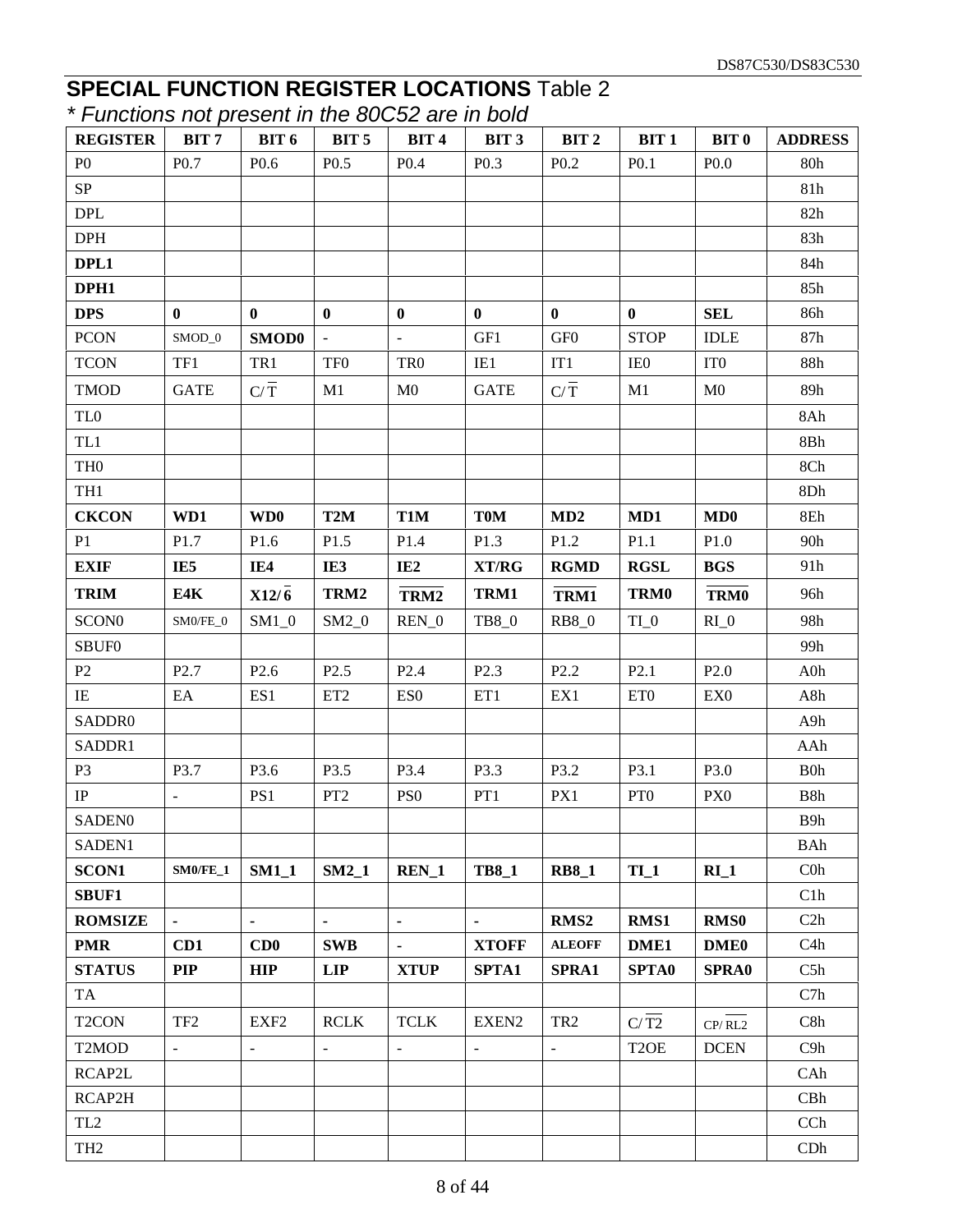| <b>REGISTER</b> | BIT <sub>7</sub> | <b>BIT 6</b>     | BIT <sub>5</sub> | <b>BIT 4</b>    | BIT <sub>3</sub> | BIT <sub>2</sub> | BIT <sub>1</sub> | BIT <sub>0</sub> | <b>ADDRESS</b>   |
|-----------------|------------------|------------------|------------------|-----------------|------------------|------------------|------------------|------------------|------------------|
| <b>PSW</b>      | <b>CY</b>        | AC               | F <sub>0</sub>   | RS <sub>1</sub> | R <sub>S</sub> O | <b>OV</b>        | FL               | $\mathbf{P}$     | D <sub>0</sub> h |
| <b>WDCON</b>    | $SMOD_1$         | <b>POR</b>       | <b>EPFI</b>      | PFI             | <b>WDIP</b>      | <b>WTRF</b>      | <b>EWT</b>       | <b>RWT</b>       | D <sub>8</sub> h |
| <b>ACC</b>      |                  |                  |                  |                 |                  |                  |                  |                  | <b>E0h</b>       |
| <b>EIE</b>      | ٠                | ٠                | <b>ERTCI</b>     | <b>EWDI</b>     | EX <sub>5</sub>  | EX4              | EX3              | EX <sub>2</sub>  | E8h              |
| B               |                  |                  |                  |                 |                  |                  |                  |                  | F <sub>0</sub> h |
| <b>RTASS</b>    |                  |                  |                  |                 |                  |                  |                  |                  | F2h              |
| <b>RTAS</b>     | $\overline{0}$   | $\mathbf{0}$     |                  |                 |                  |                  |                  |                  | F3h              |
| <b>RTAM</b>     | $\theta$         | $\theta$         |                  |                 |                  |                  |                  |                  | F4h              |
| <b>RTAH</b>     | $\boldsymbol{0}$ | $\theta$         | $\Omega$         |                 |                  |                  |                  |                  | F5h              |
| <b>EIP</b>      | $\blacksquare$   | $\blacksquare$   | <b>PRTCI</b>     | <b>PWDI</b>     | PX5              | PX4              | PX3              | PX <sub>2</sub>  | F8h              |
| <b>RTCC</b>     | <b>SSCE</b>      | <b>SCE</b>       | <b>MCE</b>       | <b>HCE</b>      | <b>RTCRE</b>     | <b>RTCWE</b>     | <b>RTCIF</b>     | <b>RTCE</b>      | F9h              |
| <b>RTCSS</b>    |                  |                  |                  |                 |                  |                  |                  |                  | FAh              |
| <b>RTCS</b>     | $\overline{0}$   | $\boldsymbol{0}$ |                  |                 |                  |                  |                  |                  | FBh              |
| <b>RTCM</b>     | $\boldsymbol{0}$ | $\boldsymbol{0}$ |                  |                 |                  |                  |                  |                  | FCh              |
| <b>RTCH</b>     |                  |                  |                  |                 |                  |                  |                  |                  | FDh              |
| <b>RTCD0</b>    |                  |                  |                  |                 |                  |                  |                  |                  | FEh              |
| RTCD1           |                  |                  |                  |                 |                  |                  |                  |                  | FFh              |

#### **NONVOLATILE FUNCTIONS**

The DS87C530/DS83C530 provides two functions that are permanently powered if a user supplies an external energy source. These are an on-chip Real Time Clock and a nonvolatile SRAM. The chip contains all related functions and controls. The user must supply a backup source and a 32.768 kHz timekeeping crystal.

#### **REAL TIME CLOCK**

The on-chip Real Time Clock (RTC) keeps time of day and calendar functions. Its time base is a 32.768 kHz crystal between pins RTCX1 and RTCX2. The RTC maintains time to 1/256 of a second. It also allows a user to read (and write) seconds, minutes, hours, day of the week, and date. The clock organization is shown in Figure 2.

Timekeeping registers allow easy access to commonly needed time values. For example, software can simply check the elapsed number of minutes by reading one register. Alternately, it can read the complete time of day, including subseconds, in only four registers. The calendar stores its data in binary form. While this requires software translation, it allows complete flexibility as to the exact value. A user can start the calendar with a variety of selections since it is simply a 16-bit binary number of days. This number allows a total range of 179 years beginning from 0000.

The RTC features a programmable alarm condition. A user selects the alarm time. When the RTC reaches the selected value, it sets a flag. This will cause an interrupt if enabled, even in Stop mode. The alarm consists of a comparator that matches the user value against the RTC actual value. A user can select a match for 1 or more of the sub-seconds, seconds, minutes, or hours. This allows an interrupt automatically to occur once per second, once per minute, once per hour, or once per day. Enabling interrupts with no match will generate an interrupt 256 times per second.

Software enables the timekeeper oscillator using the RTC Enable bit in the RTC Control register (F9h). This starts the clock. It can disable the oscillator to preserve the life of the backup energy-source if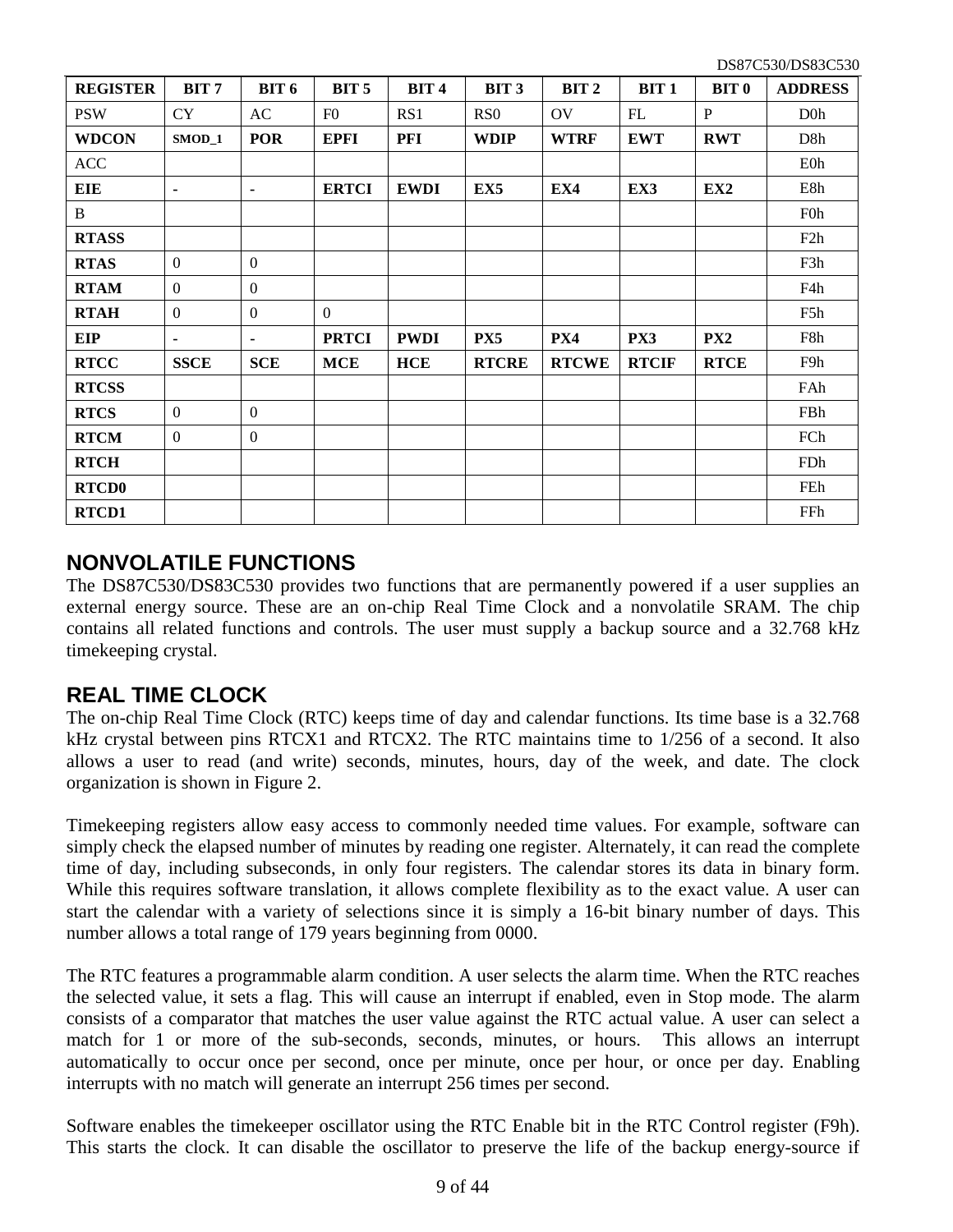unneeded. Values in the RTC Control register are maintained by the backup source through power failure. Once enabled, the RTC maintains time for the life of the backup source even when  $V_{CC}$  is removed.

The RTC will maintain an accuracy of  $\pm 2$  minutes per month at 25°C. Under no circumstances are negative voltages, of any amplitude, allowed on any pin while the device is in data retention mode ( $V_{CC}$  <  $V<sub>BAT</sub>$ ). Negative voltages will shorten battery life, possibly corrupting the contents of internal SRAM and the RTC.



#### **REAL TIME CLOCK** Figure 2

#### **NONVOLATILE RAM**

The 1k x 8 on-chip SRAM can be nonvolatile if an external backup energy source is used. This allows the device to log data or to store configuration settings. Internal switching circuits will detect the loss of  $V_{CC}$ and switch SRAM power to the backup source on the  $V_{BAT}$  pin. The 256 bytes of direct RAM are not affected by this circuit and are volatile.

#### **CRYSTAL AND BACKUP SOURCES**

To use the unique functions of the DS87C530/DS83C530, a 32.768 kHz timekeeping crystal and a backup energy source are needed. The following describes guidelines for choosing these devices.

#### **Timekeeping Crystal**

The DS87C530/DS83C530 can use a standard 32.768 kHz crystal as the RTC time base. There are two versions of standard crystals available, with 6 pF and 12.5 pF load capacitance. The tradeoff is that the 6  $pF$  uses less power, giving longer life while  $V_{CC}$  is off, but is more sensitive to noise and board layout. The 12.5 pF crystal uses more power, giving a shorter battery backed life, but produces a more robust oscillator. Bit 6 in the RTC Trim register (TRIM; 96h) must be programmed to specify the crystal type for the oscillator. When TRIM.6 = 1, the circuit expects a 12.5 pF crystal. When TRIM.6 = 0, it expects a 6 pF crystal. This bit will be nonvolatile so these choices will remain while the backup source is present. A guard ring (connected to the Real Time Clock ground) should encircle the RTCX1 and RTCX2 pins.

#### **Backup Energy Source**

The DS87C530/DS83C530 uses an external energy source to maintain timekeeping and SRAM data without  $V_{CC}$ . This source can be either a battery or 0.47 F super cap and should be connected to the  $V_{BAT}$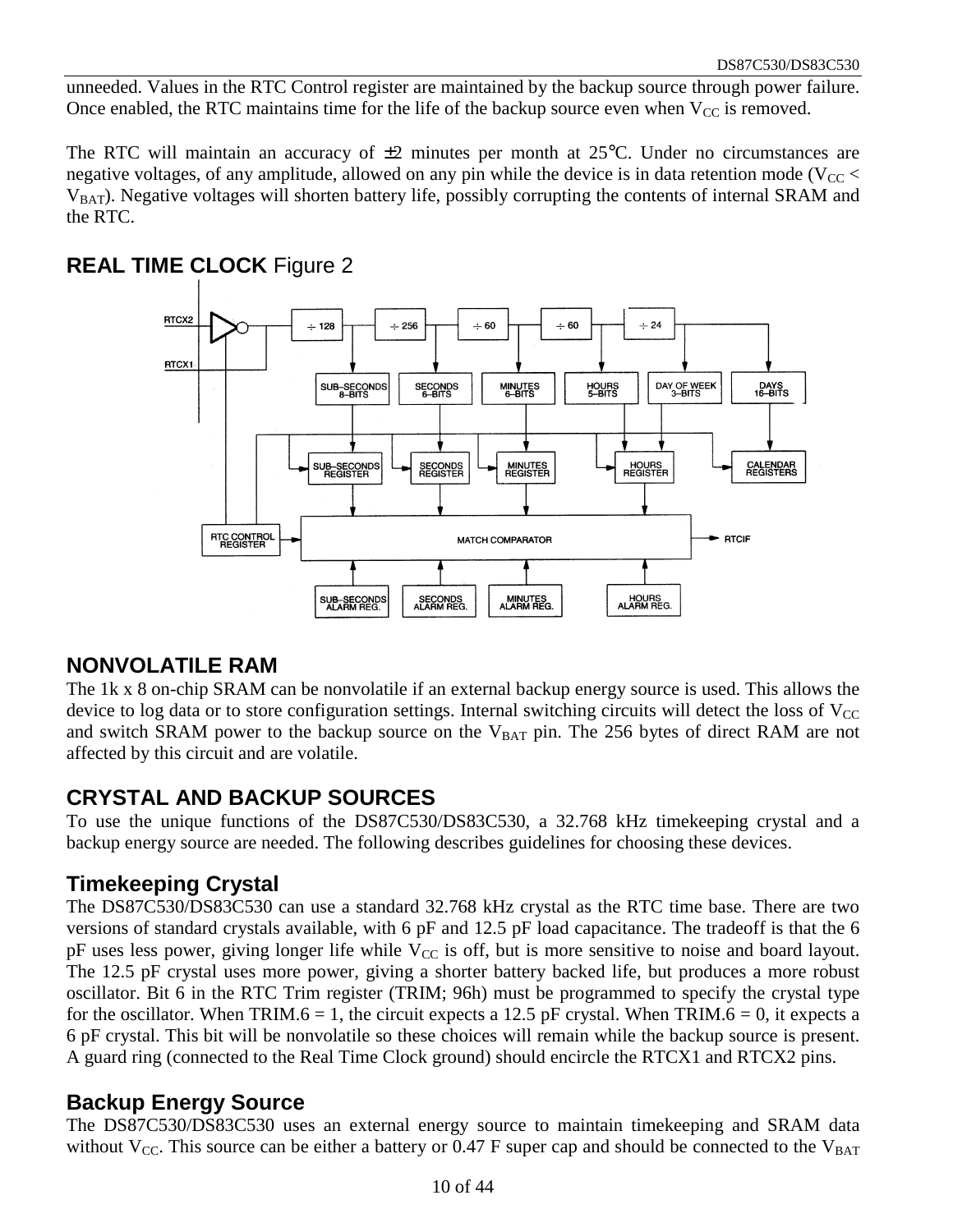pin. The nominal battery voltage is  $3\overline{V}$ . The  $V_{BAT}$  pin will not source current. Therefore, a super cap requires an external resistor and diode to supply charge.

The backup lifetime is a function of the battery capacity and the data retention current drain. This drain is specified in the electrical specifications. The circuit loads the  $V_{BAT}$  only when  $V_{CC}$  has fallen below  $V_{BAT}$ . Thus the actual lifetime depends not only on the current and battery capacity, but also on the portion of time without power. A very small lithium cell provides a lifetime of more than 10 years.



#### **INTERNAL BACKUP CIRCUIT Figure 3**

#### **IMPORTANT APPLICATION NOTE**

The pins on the DS87C530/DS83C530 are generally as resilient as other CMOS circuits. They have no unusual susceptibility to electrostatic discharge (ESD) or other electrical transients. **However, no pin on the DS87C530/DS83C530 should ever be taken to a voltage below ground.** Negative voltages on any pin can turn on internal parasitic diodes that draw current directly from the battery. If a device pin is connected to the "outside world" where it may be handled or come in contact with electrical noise, protection should be added to prevent the device pin from going below -0.3V. Some power supplies can give a small undershoot on power up, which should be prevented. Application Note 93, "Design Guidelines for Microcontrollers Incorporating NV RAM," discusses how to protect the DS87C530/DS83C530 against these conditions.

#### **MEMORY RESOURCES**

Like the 8051, the DS87C530/DS83C530 uses three memory areas. The total memory configuration of the device is 16kB of ROM, 1kB of data SRAM and 256 bytes of scratchpad or direct RAM. The 1kB of data space SRAM is read/write accessible and is memory mapped. This on-chip SRAM is reached by the MOVX instruction. It is not used for executable memory. The scratchpad area is 256 bytes of register mapped RAM and is identical to the RAM found on the 80C52. There is no conflict or overlap among the 256 bytes and the 1 kB as they use different addressing modes and separate instructions.

#### **OPERATIONAL CONSIDERATION**

The erasure window of the windowed CERQUAD should be covered without regard to the programmed/ unprogrammed state of the EPROM. Otherwise, the device may not meet the AC and DC parameters listed in the datasheet.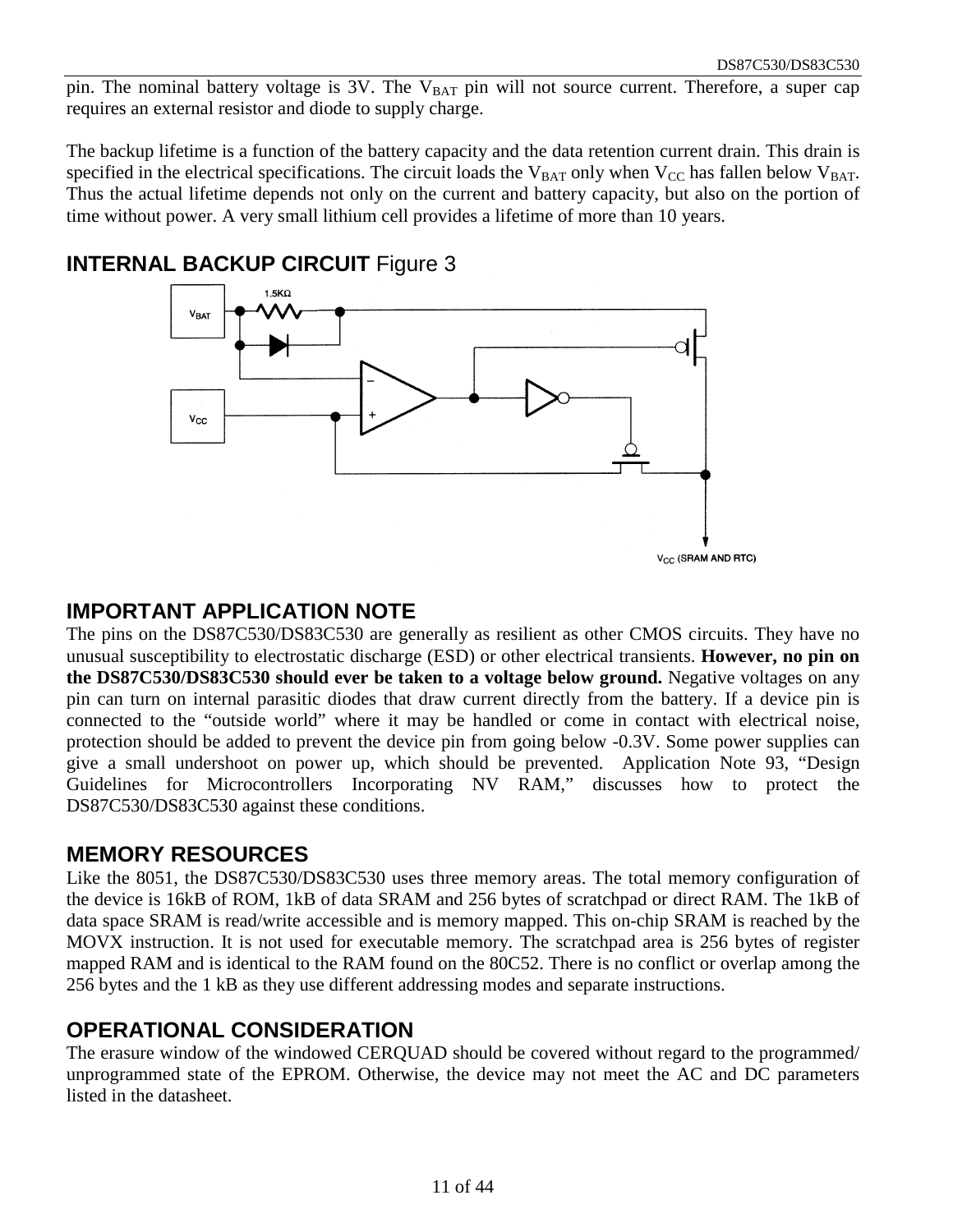#### **PROGRAM MEMORY ACCESS**

On-chip ROM begins at address 0000h and is contiguous through 3FFFh (16kB). Exceeding the maximum address of on-chip ROM will cause the DS87C530/DS83C530 to access off-chip memory. However, the maximum on-chip decoded address is selectable by software using the ROMSIZE feature. Software can cause the microcontroller to behave like a device with less on-chip memory. This is beneficial when overlapping external memory, such as Flash, is used.

The maximum memory size is dynamically variable. Thus a portion of memory can be removed from the memory map to access off-chip memory, then restored to access on-chip memory. In fact, all of the onchip memory can be removed from the memory map allowing the full 64 kB memory space to be addressed from off-chip memory. ROM addresses that are larger than the selected maximum are automatically fetched from outside the part via Ports 0 and 2. A depiction of the ROM memory map is shown in Figure 4.

The ROMSIZE register is used to select the maximum on-chip decoded address for ROM. Bits RMS2, RMS1, RMS0 have the following effect:

| RMS <sub>2</sub> | <b>RMS1</b> | <b>RMS0</b> | <b>Maximum on-chip ROM Address</b> |
|------------------|-------------|-------------|------------------------------------|
| $\boldsymbol{0}$ | 0           | 0           | 0 <sub>k</sub> B                   |
| $\overline{0}$   | 0           |             | $1$ $kB$                           |
| $\overline{0}$   |             |             | $2$ kB                             |
| $\overline{0}$   |             |             | 4kB                                |
|                  | $\theta$    |             | 8 kB                               |
|                  | 0           |             | 16 kB (default)                    |
|                  |             |             | Invalid - reserved                 |
|                  |             |             | Invalid - reserved                 |

The reset default condition is a maximum on-chip ROM address of 16 kB. Thus no action is required if this feature is not used. When accessing external program memory, the first 16 kB would be inaccessible. To select a smaller effective ROM size, software must alter bits RMS2-RMS0. Altering these bits requires a Timed Access procedure as explained below.

Care should be taken so that changing the ROMSIZE register does not corrupt program execution. For example, assume that a device is executing instructions from internal program memory near the 12 kB boundary (~3000h) and that the ROMSIZE register is currently configured for a 16 kB internal program space. If software reconfigures the ROMSIZE register to 4 kB (0000h-0FFFh) in the current state, the device will immediately jump to external program execution because program code from 4kB to 16kB (1000h-3FFFh) is no longer located on-chip. This could result in code misalignment and execution of an invalid instruction. The recommended method is to modify the ROMSIZE register from a location in memory that will be internal (or external) both before and after the operation. In the above example, the instruction which modifies the ROMSIZE register should be located below the 4 kB (1000h) boundary, so that it will be unaffected by the memory modification. The same precaution should be applied if the internal program memory size is modified while executing from external program memory.

Off-chip memory is accessed using the multiplexed address/data bus on P0 and the MSB address on P2. While serving as a memory bus, these pins are not I/O ports. This convention follows the standard 8051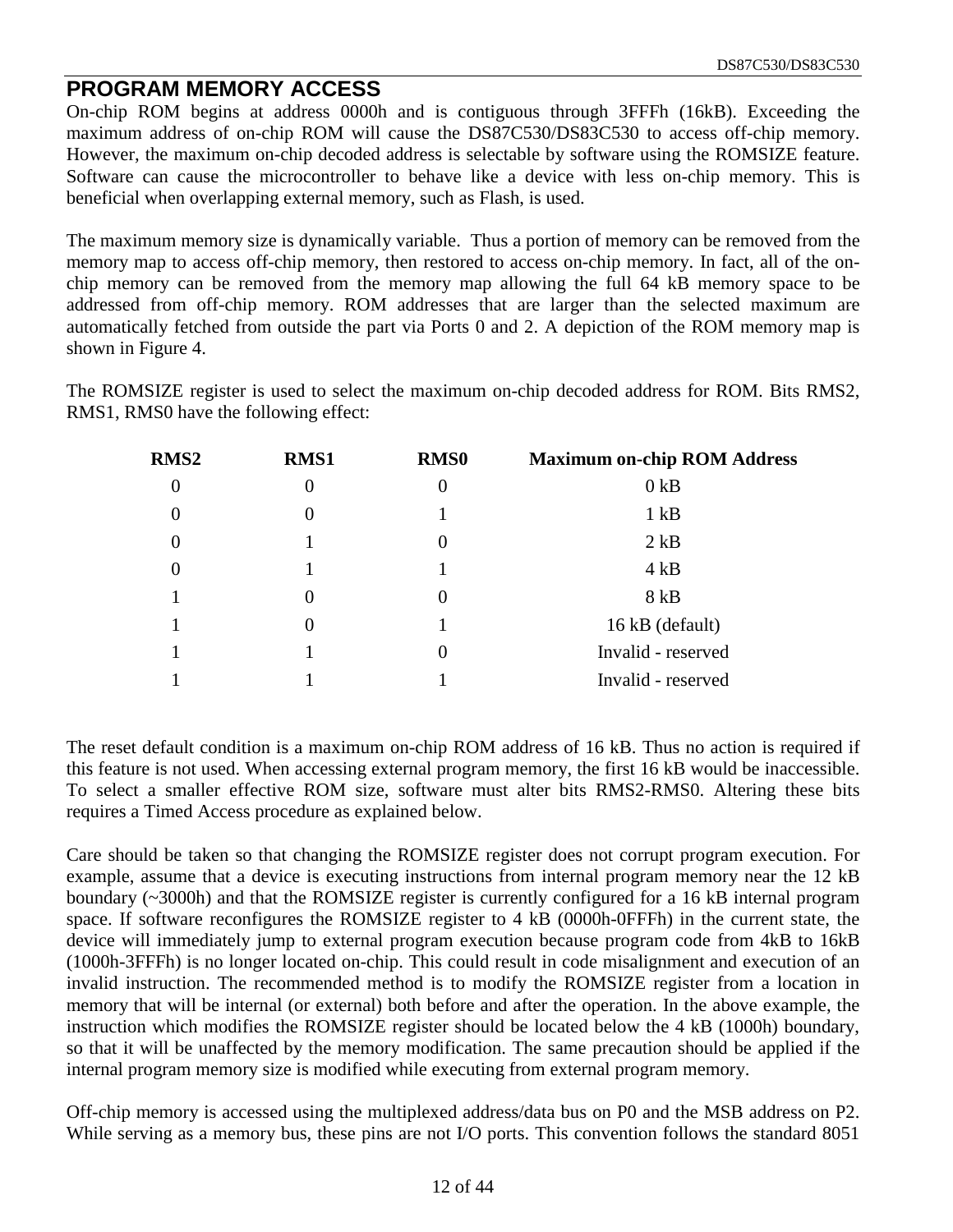method of expanding on-chip memory. Off-chip ROM access also occurs if the  $\overline{EA}$  pin is a logic 0.  $\overline{EA}$ overrides all bit settings. The  $\overline{PSEN}$  signal will go active (low) to serve as a chip enable or output enable when Ports 0 and 2 fetch from external ROM.



#### **DATA MEMORY ACCESS**

Unlike many 8051 derivatives, the DS87C530/DS83C530 contains on-chip data memory. It also contains the standard 256 bytes of RAM accessed by direct instructions. These areas are separate. The MOVX instruction accesses the on-chip data memory. Although physically on-chip, software treats this area as though it was located off-chip. The 1 kB of SRAM is between address 0000h and 03FFh.

Access to the on-chip data RAM is optional under software control. When enabled by software, the data SRAM is between 0000h and 03FFh. Any MOVX instruction that uses this area will go to the on-chip RAM while enabled. MOVX addresses greater than 03FFh automatically go to external memory through Ports 0 and 2.

When disabled, the 1 kB memory area is transparent to the system memory map. Any MOVX directed to the space between 0000h and FFFFh goes to the expanded bus on Ports 0 and 2. This also is the default condition. This default allows the DS87C530/DS83C530 to drop into an existing system that uses these addresses for other hardware and still have full compatibility.

The on-chip data area is software selectable using 2 bits in the Power Management Register at location C4h. This selection is dynamically programmable. Thus access to the on-chip area becomes transparent to reach off-chip devices at the same addresses. The control bits are DME1 (PMR.1) and DME0 (PMR.0). They have the following operation:

| DME1     | <b>DME0</b> | <b>DATA MEMORY ADDRESS</b>                                     | <b>MEMORY FUNCTION</b>                                                                                                                       |
|----------|-------------|----------------------------------------------------------------|----------------------------------------------------------------------------------------------------------------------------------------------|
| $\theta$ | $\Omega$    | $0000h$ - FFFF $h$                                             | External Data Memory * Default condition                                                                                                     |
| $\theta$ |             | 0000h - 03FFh<br>0400h - FFFFh                                 | <b>Internal SRAM Data Memory</b><br><b>External Data Memory</b>                                                                              |
|          | $\Omega$    | Reserved                                                       | Reserved                                                                                                                                     |
|          |             | 0000h - 03FFh<br>0400h - FFFBh<br><b>FFFCh</b><br>FFFDh - FFFh | <b>Internal SRAM Data Memory</b><br>Reserved - no external access<br>Read access to the status of lock bits<br>Reserved - no external access |

#### **DATA MEMORY ACCESS CONTROL** Table 3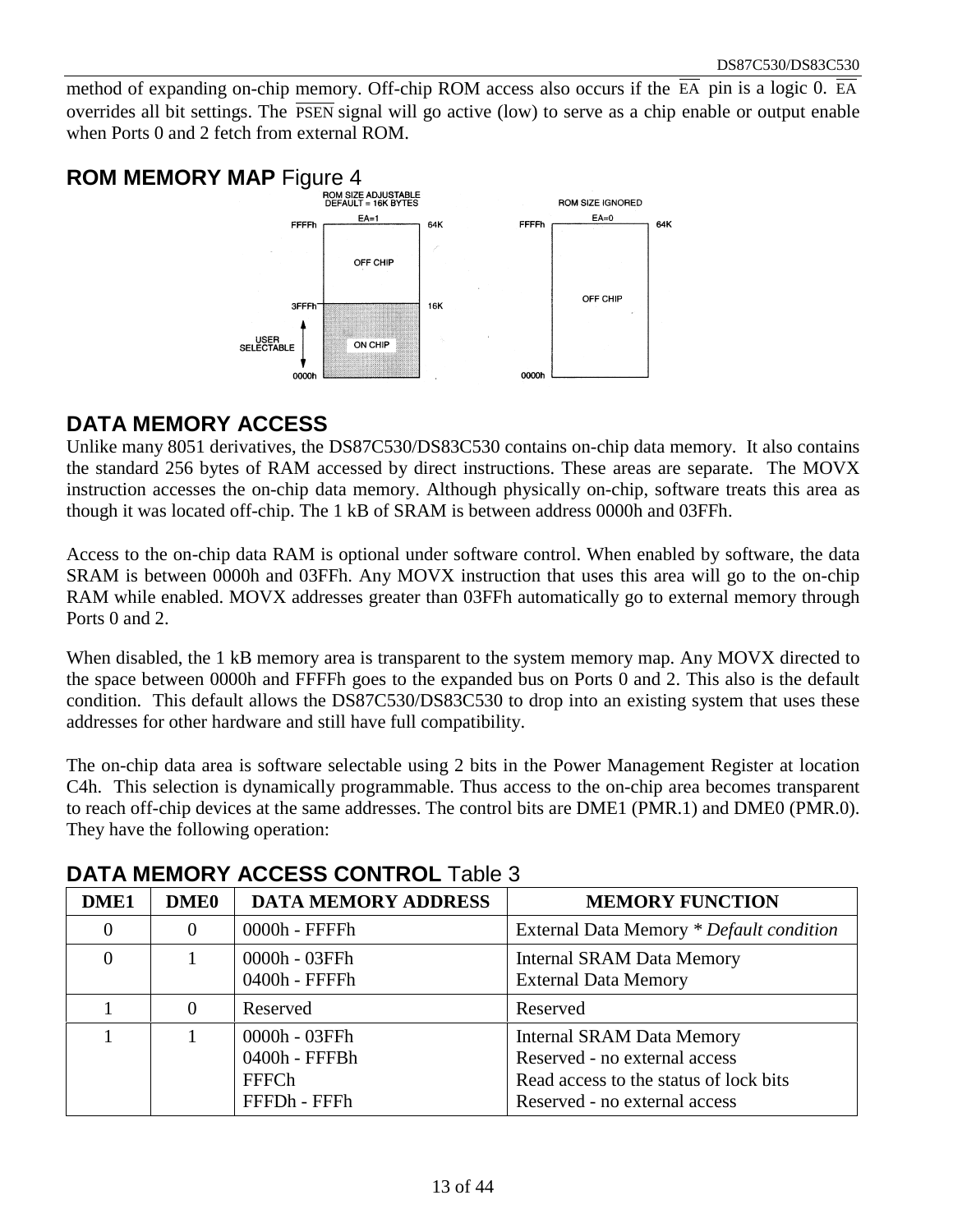Notes on the status byte read at FFFCh with DME1,  $0 = 1$ , 1: Bits 2-0 reflect the programmed status of the security lock bits LB2-LB0. They are individually set to a logic 1 to correspond to a security lock bit that has been programmed. These status bits allow software to verify that the part has been locked before running if desired. The bits are read-only.

Note: After internal MOVX SRAM has been initialized, changing bits DEM0/1 will have no affect on the contents of the SRAM.

#### **STRETCH MEMORY CYCLE**

The DS87C530/DS83C530 allows software to adjust the speed of off-chip data memory access. The microcontroller is capable of performing the MOVX in as few as two instruction cycles. The on-chip SRAM uses this speed and any MOVX instruction directed internally uses two cycles. However, the time can be stretched for interface to external devices. This allows access to both fast memory and slow memory or peripherals with no glue logic. Even in high-speed systems, it may not be necessary or desirable to perform off-chip data memory access at full speed. In addition, there are a variety of memory mapped peripherals such as LCDs or UARTs that are slow.

The Stretch MOVX is controlled by the Clock Control Register at SFR location 8Eh as described below. It allows the user to select a Stretch value between 0 and 7. A Stretch of 0 will result in a two-machine cycle MOVX. A Stretch of 7 will result in a MOVX of nine machine cycles. Software can dynamically change this value depending on the particular memory or peripheral.

On reset, the Stretch value will default to a 1, resulting in a three-cycle MOVX for any external access. Therefore, off-chip RAM access is not at full speed. This is a convenience to existing designs that may not have fast RAM in place. Internal SRAM access is always at full speed regardless of the Stretch setting. When desiring maximum speed, software should select a Stretch value of 0. When using very slow RAM or peripherals, select a larger Stretch value. Note that this affects data memory only and the only way to slow program memory (ROM) access is to use a slower crystal.

Using a Stretch value between 1 and 7 causes the microcontroller to stretch the read/write strobe and all related timing. Also, setup and hold times are increased by 1 clock when using any Stretch greater than 0. This results in a wider read/write strobe and relaxed interface timing, allowing more time for memory/peripherals to respond. The timing of the variable speed MOVX is in the Electrical Specifications. Table 4 shows the resulting strobe widths for each Stretch value. The memory Stretch uses the Clock Control Special Function Register at SFR location 8Eh. The Stretch value is selected using bits CKCON.2-0. In the table, these bits are referred to as M2 through M0. The first Stretch (default) allows the use of common 120 ns RAMs without dramatically lengthening the memory access.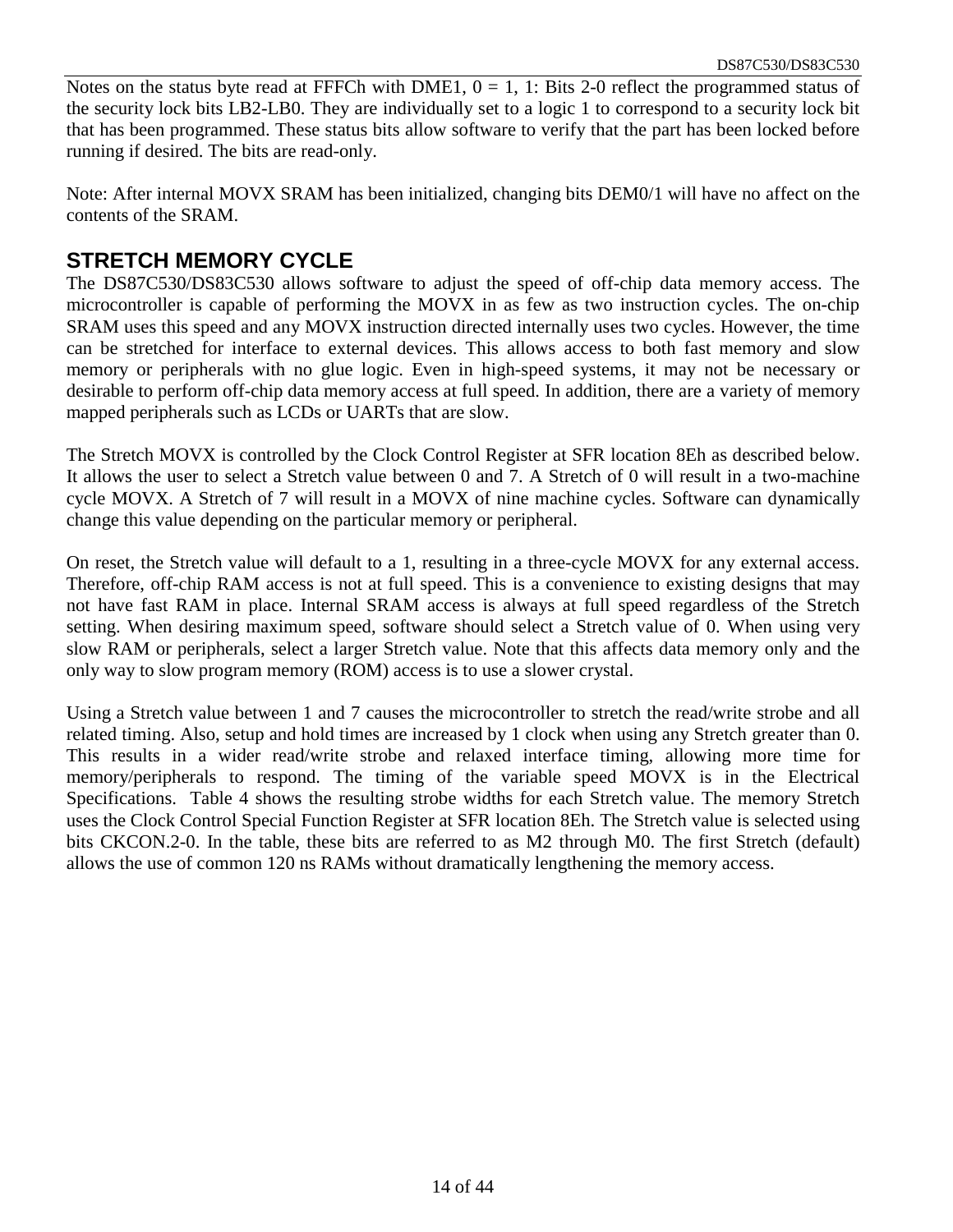|                  | <b>DATA MEMORY CYCLE STRETCH VALUES Table 4</b> |               |                      |                        |                     |  |  |  |
|------------------|-------------------------------------------------|---------------|----------------------|------------------------|---------------------|--|--|--|
| <b>CKCON.2-0</b> |                                                 |               |                      | RD OR WR STROBE        | <b>STROBE WIDTH</b> |  |  |  |
| $\mathbf{M2}$    | M1                                              | $\mathbf{M0}$ | <b>MEMORY CYCLES</b> | <b>WIDTH IN CLOCKS</b> | TIME @ 33 MHz       |  |  |  |
| $\theta$         | $\theta$                                        | $\theta$      | 2 (forced internal)  | $\overline{2}$         | $60$ ns             |  |  |  |
| $\theta$         | $\theta$                                        |               | 3 (default external) | 4                      | $121$ ns            |  |  |  |
| $\Omega$         |                                                 | $\theta$      | 4                    | 8                      | $242$ ns            |  |  |  |
| $\Omega$         |                                                 |               |                      | 12                     | $364$ ns            |  |  |  |
|                  | $\overline{0}$                                  | $\Omega$      | 6                    | 16                     | $485$ ns            |  |  |  |
|                  | $\Omega$                                        |               |                      | 20                     | $606$ ns            |  |  |  |
|                  |                                                 |               | 8                    | 24                     | $727$ ns            |  |  |  |
|                  |                                                 |               |                      | 28                     | 848 ns              |  |  |  |

#### **DUAL DATA POINTER**

The timing of block moves of data memory is faster using the Dual Data Pointer (DPTR). The standard 8051 DPTR is a 16-bit value that is used to address off-chip data RAM or peripherals. In the DS87C530/DS83C530, the standard data pointer is called DPTR, located at SFR addresses 82h and 83h. These are the standard locations. Using DPTR requires no modification of standard code. The new DPTR at SFR 84h and 85h is called DPTR1. The DPTR Select bit (DPS) chooses the active pointer. Its location is the lsb of the SFR location 86h. No other bits in register 86h have any effect and are 0. The user switches between data pointers by toggling the lsb of register 86h. The increment (INC) instruction is the fastest way to accomplish this. All DPTR-related instructions use the currently selected DPTR for any activity. Therefore it takes only one instruction to switch from a source to a destination address. Using the Dual Data Pointer saves code from needing to save source and destination addresses when doing a block move. The software simply switches between DPTR and 1 once software loads them. The relevant register locations are as follows.

| DPL.             | 82h | Low byte original DPTR   |
|------------------|-----|--------------------------|
| <b>DPH</b>       | 83h | High byte original DPTR  |
| DPL1             | 84h | Low byte new DPTR        |
| DPH <sub>1</sub> | 85h | High byte new DPTR       |
| <b>DPS</b>       | 86h | <b>DPTR</b> Select (lsb) |
|                  |     |                          |

#### **POWER MANAGEMENT**

Along with the standard Idle and power-down (Stop) modes of the standard 80C52, the DS87C530/DS83C530 provides a new Power Management Mode. This mode allows the processor to continue functioning, yet to save power compared with full operation. The DS87C530/DS83C530 also features several enhancements to Stop mode that make it more useful.

#### **POWER MANAGEMENT MODE (PMM)**

Power Management Mode offers a complete scheme of reduced internal clock speeds that allow the CPU to run software but to use substantially less power. During default operation, the DS87C530/DS83C530 uses four clocks per machine cycle. Thus the instruction cycle rate is (Clock/4). At 33 MHz crystal speed, the instruction cycle speed is 8.25 MHz (33/4). In PMM, the microcontroller continues to operate but uses an internally divided version of the clock source. This creates a lower power state without external components. It offers a choice of two reduced instruction cycle speeds (and two clock sources - discussed below). The speeds are (Clock/64) and (Clock/1024).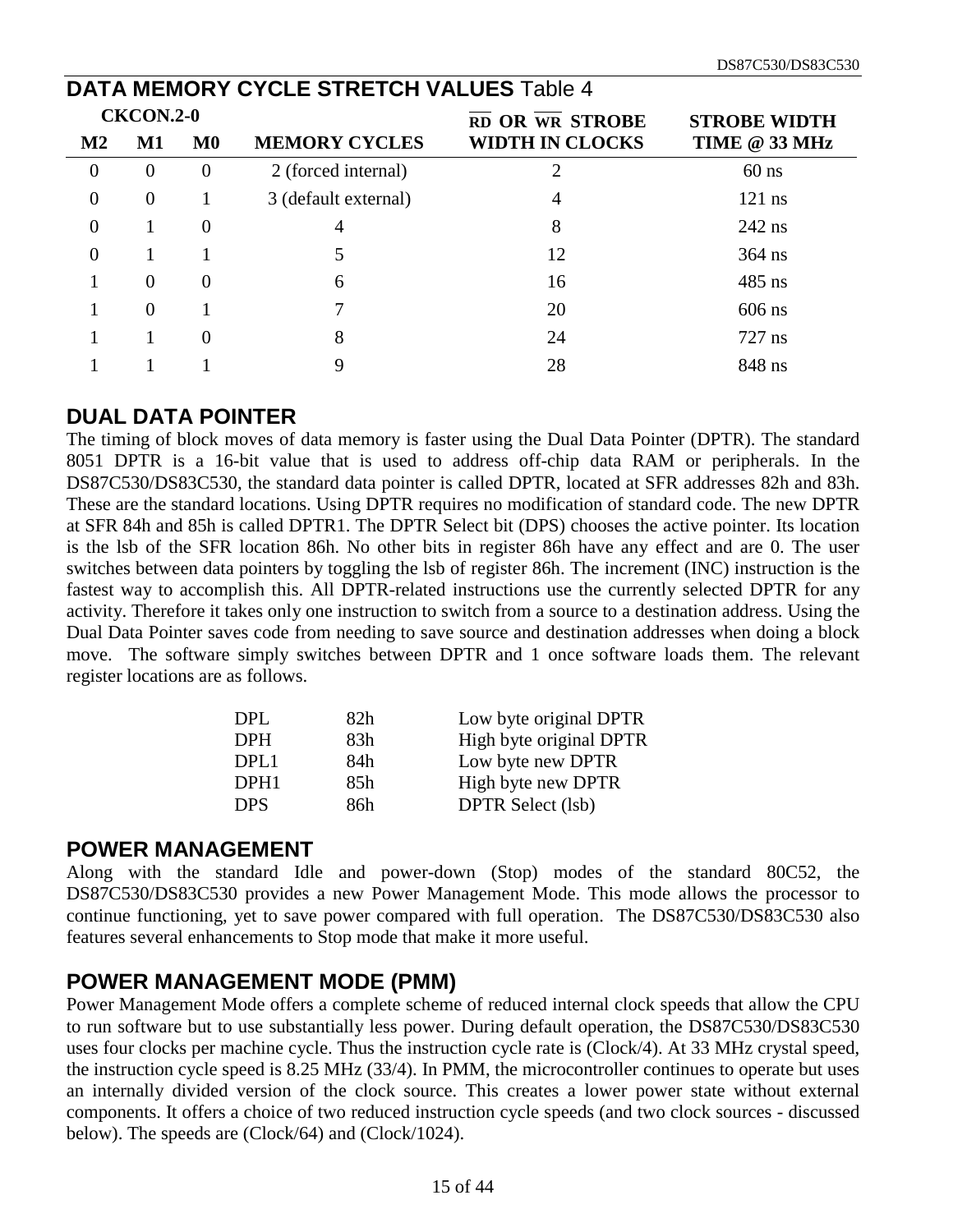Software is the only mechanism to invoke the PMM. Table 5 illustrates the instruction cycle rate in PMM for several common crystal frequencies. Since power consumption is a direct function of operating speed, PMM 1 eliminates most of the power consumption while still allowing a reasonable speed of processing. PMM 2 runs very slowly and provides the lowest power consumption without stopping the CPU. This is illustrated in Table 6.

Note that PMM provides a lower power condition than Idle mode. This is because in Idle, all clocked functions such as timers run at a rate of crystal divided by 4. Since wake-up from PMM is as fast as or faster than from Idle and PMM allows the CPU to operate (even if doing NOPs), there is little reason to use Idle mode in new designs.

| <b>CRYSTAL SPEED</b> | <b>FULL OPERATION</b><br>(4 CLOCKS) | PMM1<br>$(64$ CLOCKS $)$ | PMM <sub>2</sub><br>(1024 CLOCKS) |
|----------------------|-------------------------------------|--------------------------|-----------------------------------|
| 11.0592 MHz          | 2.765 MHz                           | 172.8 kHz                | $10.8$ kHz                        |
| 16 MHz               | $4.00 \text{ MHz}$                  | 250.0 kHz                | 15.6 kHz                          |
| 25 MHz               | $6.25$ MHz                          | 390.6 kHz                | 24.4 kHz                          |
| 33 MHz               | 8.25 MHz                            | 515.6 kHz                | $32.2$ kHz                        |

#### **MACHINE CYCLE RATE** Table 5

#### **TYPICAL OPERATING CURRENT IN PMM** Table 6

| <b>CRYSTAL SPEED</b> | <b>FULL OPERATION</b><br>(4 CLOCKS) | PMM1<br>(64 CLOCKS) | PMM <sub>2</sub><br>(1024 CLOCKS) |
|----------------------|-------------------------------------|---------------------|-----------------------------------|
| 11.0592 MHz          | 13.1 mA                             | $5.3 \text{ mA}$    | $4.8 \text{ mA}$                  |
| 16 MHz               | $17.2 \text{ mA}$                   | $6.4 \text{ mA}$    | $5.6 \text{ mA}$                  |
| 25 MHz               | $25.7 \text{ mA}$                   | 8.1 mA              | $7.0 \text{ mA}$                  |
| 33 MHz               | 32.8 mA                             | $9.8 \text{ mA}$    | $8.2 \text{ mA}$                  |

#### **CRYSTALESS PMM**

A major component of power consumption in PMM is the crystal amplifier circuit. The DS87C530/DS83C530 allows the user to switch CPU operation to an internal ring oscillator and turn off the crystal amplifier. The CPU would then have a clock source of approximately 2-4 MHz, divided by either 4, 64, or 1024. The ring is not accurate, so software cannot perform precision timing. However, this mode allows an additional saving of between 0.5 and 6.0 mA, depending on the actual crystal frequency. While this saving is of little use when running at 4 clocks per instruction cycle, it makes a major contribution when running in PMM1 or PMM2.

#### **PMM OPERATION**

Software invokes the PMM by setting the appropriate bits in the SFR area. The basic choices are divider speed and clock source. There are three speeds (4, 64, and 1024) and two clock sources (crystal, ring). Both the decisions and the controls are separate. Software will typically select the clock speed first. Then, it will perform the switch to ring operation if desired. Lastly, software can disable the crystal amplifier if desired.

There are two ways of exiting PMM. Software can remove the condition by reversing the procedure that invoked PMM or hardware can (optionally) remove it. To resume operation at a divide by 4 rate under software control, simply select 4 clocks per cycle, then crystal based operation if relevant. When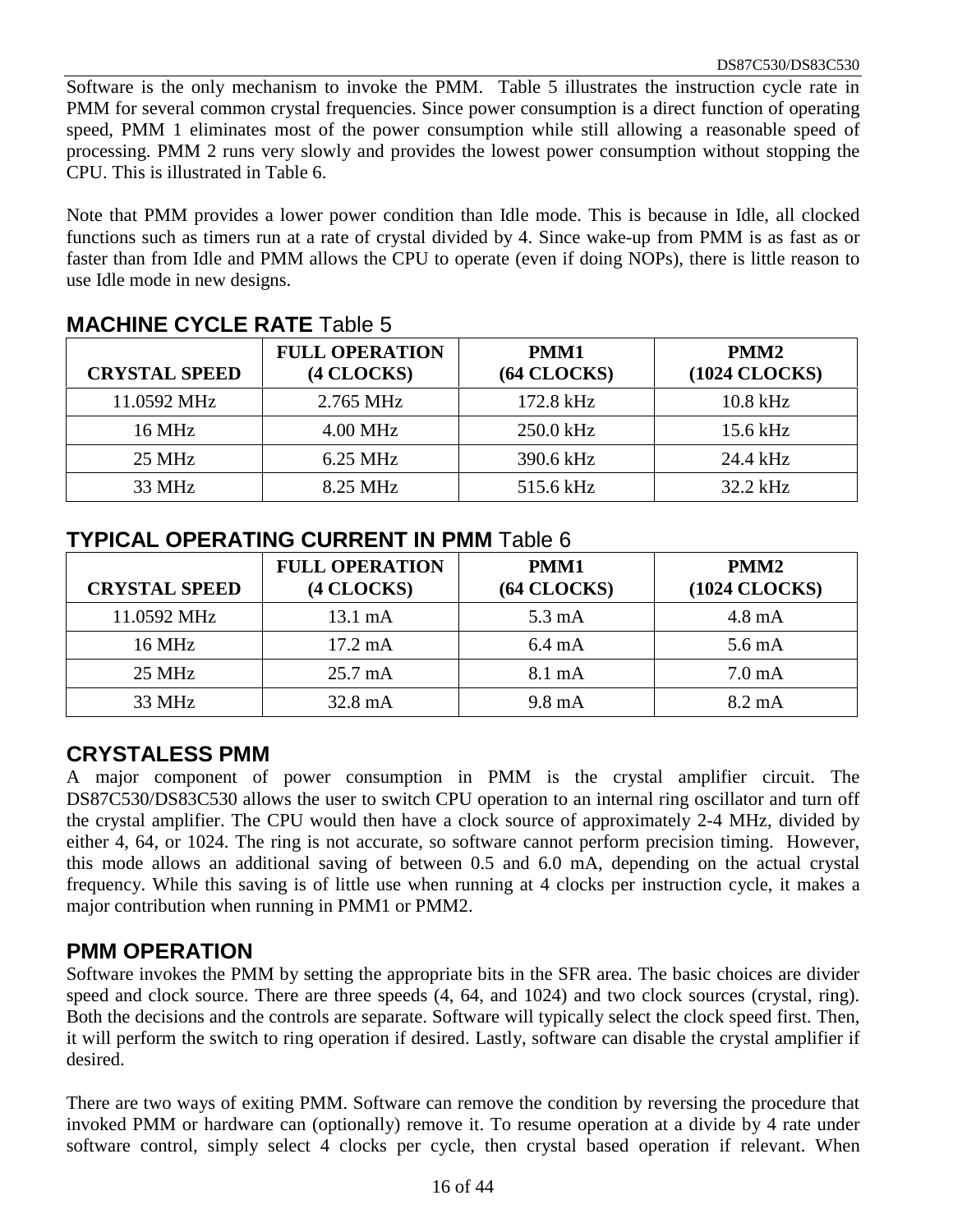disabling the crystal as the time base in favor of the ring oscillator, there are timing restrictions associated with restarting the crystal operation. Details are described below.

There are three registers containing bits that are concerned with PMM functions. They are Power Management Register (PMR; C4h), Status (STATUS; C5h), and External Interrupt Flag (EXIF; 91h)

#### **Clock Divider**

Software can select the instruction cycle rate by selecting bits CD1 (PMR.7) and CD0 (PMR.6) as follows:

| $\left( \begin{array}{c} \cdot \end{array} \right)$ | Cycle rate         |
|-----------------------------------------------------|--------------------|
| 0                                                   | Reserved           |
| $\mathbf{\Omega}$                                   | 4 clocks (default) |
|                                                     | 64 clocks          |
|                                                     | 1024 clocks        |

The selection of instruction cycle rate will take effect after a delay of one instruction cycle. Note that the clock divider choice applies to all functions including timers. Since baud rates are altered, it will be difficult to conduct serial communication while in PMM. There are minor restrictions on accessing the clock selection bits. The processor must be running in a 4 clock state to select either 64 (PMM1) or 1024 (PMM2) clocks. This means software cannot go directly from PMM1 to PMM2 or visa versa. It must return to a 4-clock rate first.

#### **Switchback**

To return to a 4-clock rate from PMM, software can simply select the CD1 and CD0 clock control bits to the 4 clocks per cycle state. However, the DS87C530/DS83C530 provides several hardware alternatives for automatic Switchback. If Switchback is enabled, then the device will automatically return to a 4-clock per cycle speed when an interrupt occurs from an enabled, valid external interrupt source. A Switchback will also occur when a UART detects the beginning of a serial start bit if the serial receiver is enabled (REN=1). Note the beginning of a start bit does not generate an interrupt; this occurs on reception of a complete serial word. The automatic Switchback on detection of a start bit allows hardware to correct baud rates in time for a proper serial reception. A Switchback will also occur when a byte is written to the SBUF0 or SBUF1 for transmission.

Switchback is enabled by setting the SWB bit (PMR.5) to a 1 in software. For an external interrupt, Switchback will occur only if the interrupt source could really generate the interrupt. For example, if  $\overline{INT0}$  is enabled but has a low priority setting, then Switchback will not occur on  $\overline{INT0}$  if the CPU is servicing a high priority interrupt.

#### **Status**

Information in the Status register assists decisions about switching into PMM. This register contains information about the level of active interrupts and the activity on the serial ports.

The DS87C530/DS83C530 supports three levels of interrupt priority. These levels are Power-fail, High, and Low. Bits STATUS.7-5 indicate the service status of each level. If PIP (Power-fail Interrupt Priority; STATUS. 7) is a 1, then the processor is servicing this level. If either HIP (High Interrupt Priority; STATUS.6) or LIP (Low Interrupt Priority; STATUS.5) is high, then the corresponding level is in service.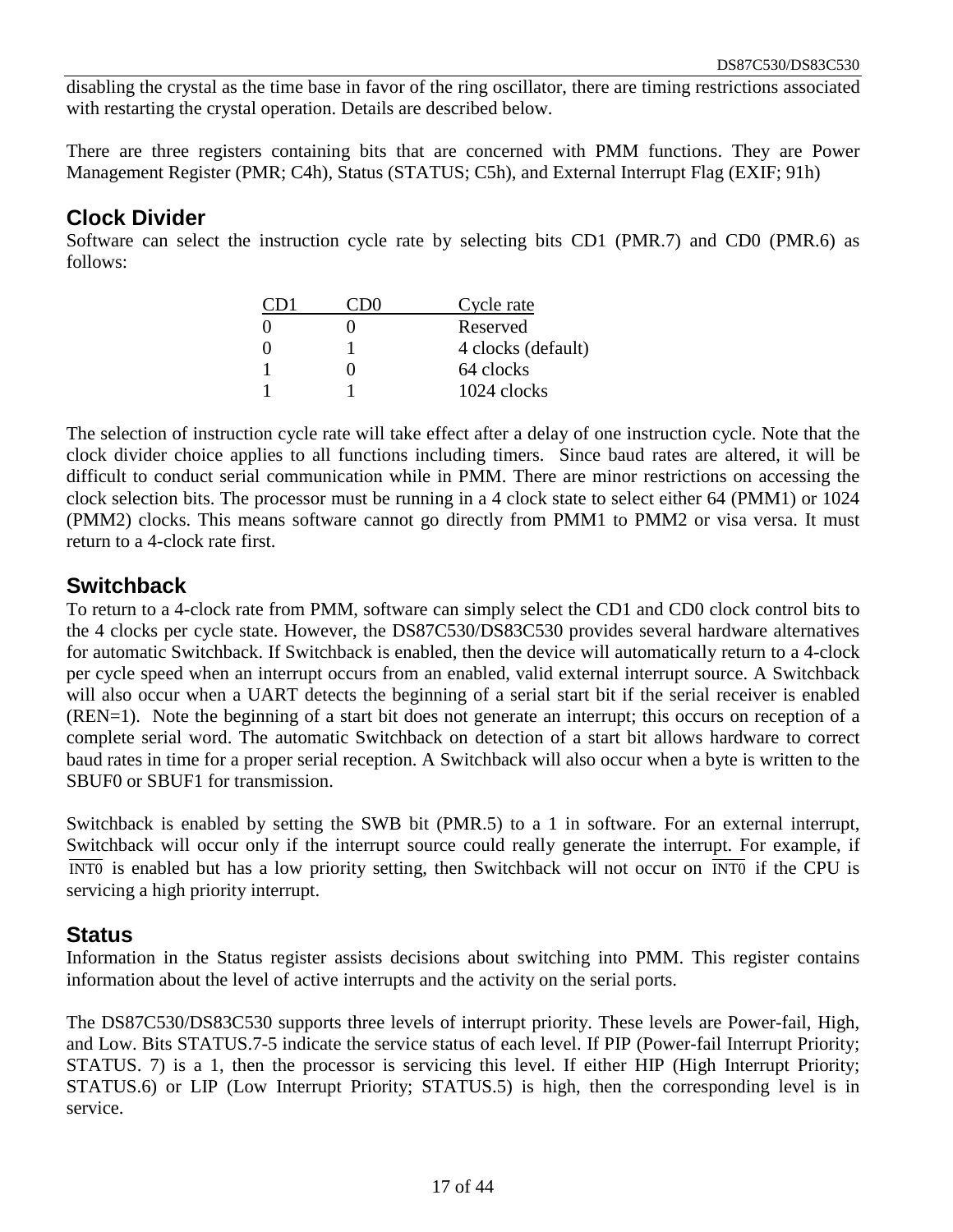Software should not rely on a lower priority level interrupt source to remove PMM (Switchback) when a higher level is in service. Check the current priority service level before entering PMM. If the current service level locks out a desired Switchback source, then it would be advisable to wait until this condition clears before entering PMM.

Alternately, software can prevent an undesired exit from PMM by entering a low priority interrupt service level before entering PMM. This will prevent other low priority interrupts from causing a Switchback.

Status also contains information about the state of the serial ports. Serial Port Zero Receive Activity (SPRA0; STATUS.0) indicates a serial word is being received on Serial Port 0 when this bit is set to a 1. Serial Port 0 Transmit Activity (SPTA0; STATUS.1) indicates that the serial port is still shifting out a serial transmission. STATUS.2 and STATUS.3 provide the same information for Serial Port 1, respectively. These bits should be interrogated before entering PMM1 or PMM2 to ensure that no serial port operations are in progress. Changing the clock divisor rate during a serial transmission or reception will corrupt the operation.

#### **Crystal/Ring Operation**

The DS87C530/DS83C530 allows software to choose the clock source as an independent selection from the instruction cycle rate. The user can select crystal-based or ring oscillator-based operation under software control. Power-on reset default is the crystal (or external clock) source. The ring may save power depending on the actual crystal speed. To save still more power, software can then disable the crystal amplifier. This process requires two steps. Reversing the process also requires two steps.

The XT/RG bit (EXIF.3) selects the crystal or ring as the clock source. Setting  $XT/RG = 1$  selects the crystal. Setting  $XT/\overline{RG} = 0$  selects the ring. The RGMD (EXIF.2) bit serves as a status bit by indicating the active clock source.  $RGMD = 0$  indicates the CPU is running from the crystal.  $RGMD = 1$  indicates it is running from the ring. When operating from the ring, disable the crystal amplifier by setting the XTOFF bit (PMR.3) to a 1. This can only be done when  $XT/\overline{RG} = 0$ .

When changing the clock source, the selection will take effect after a one instruction cycle delay. This applies to changes from crystal to ring and vise versa. However, this assumes that the crystal amplifier is running. In most cases, when the ring is active, software previously disabled the crystal to save power. If ring operation is being used and the system must switch to crystal operation, the crystal must first be enabled. Set the XTOFF bit to a 0. At this time, the crystal oscillation will begin. The DS87C530/DS83C530 then provides a warm-up delay to make certain that the frequency is stable. Hardware will set the XTUP bit (STATUS.4) to a 1 when the crystal is ready for use. Then software should write XT/ $\overline{RG}$  to a 1 to begin operating from the crystal. Hardware prevents writing XT/ $\overline{RG}$  to a 1 before XTUP = 1. The delay between XTOFF = 0 and XTUP = 1 will be 65,536 crystal clocks in addition to the crystal cycle startup time.

Switchback has no effect on the clock source. If software selects a reduced clock divider and enables the ring, a Switchback will only restore the divider speed. The ring will remain as the time base until altered by software. If there is serial activity, Switchback usually occurs with enough time to create proper baud rates. This is not true if the crystal is off and the CPU is running from the ring. If sending a serial character that wakes the system from crystal-less PMM, then it should be a dummy character of no importance with a subsequent delay for crystal startup.

The following table is a summary of the bits relating to PMM and its operation. The flow chart below illustrates a typical decision set associated with PMM.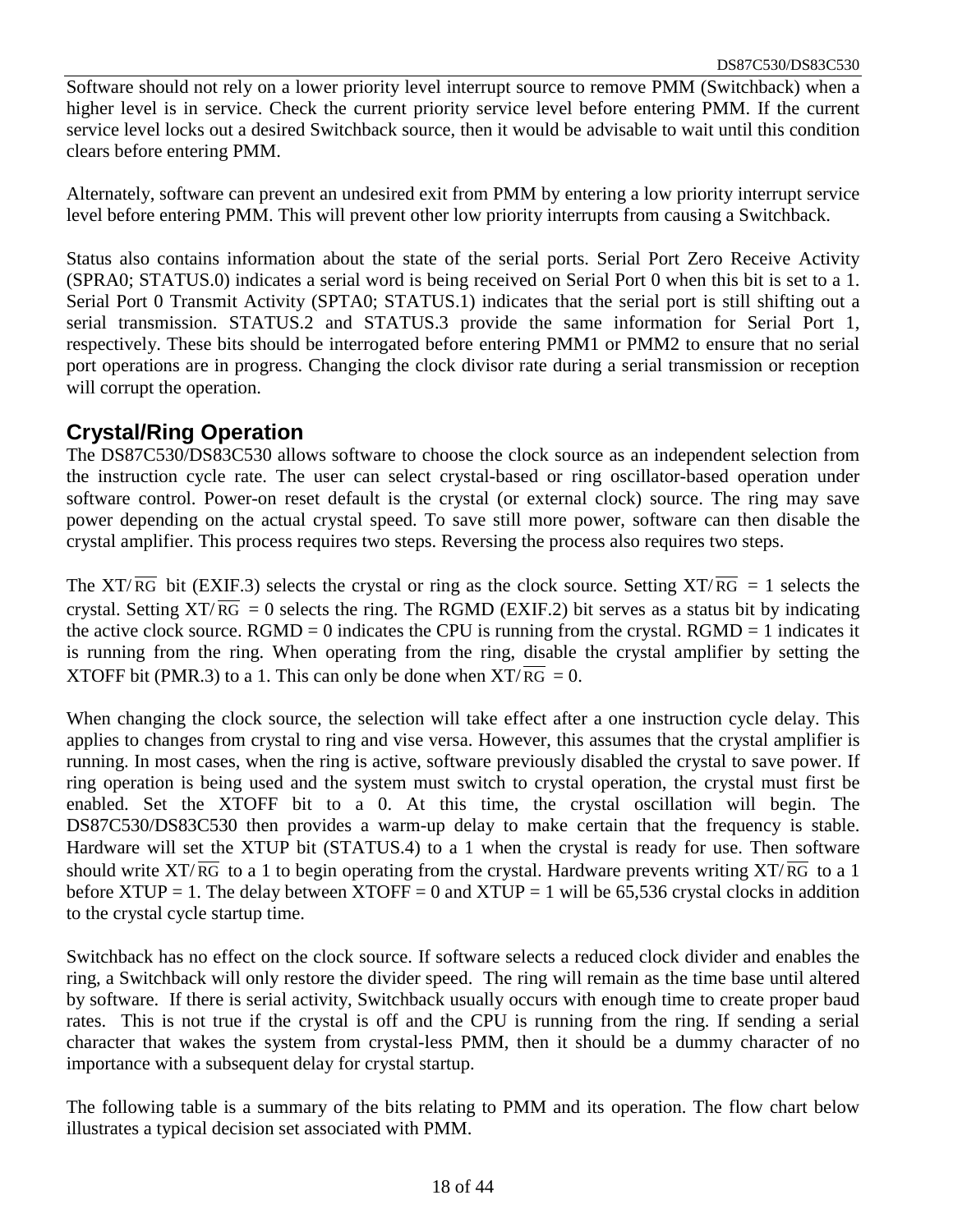| <b>PMM CONTROL AND STATUS BIT SUMMARY Table 7</b> |                 |                                                                                                                                |                |                                                   |  |
|---------------------------------------------------|-----------------|--------------------------------------------------------------------------------------------------------------------------------|----------------|---------------------------------------------------|--|
| <b>BIT NAME</b>                                   | <b>LOCATION</b> | <b>FUNCTION</b>                                                                                                                | <b>RESET</b>   | <b>WRITE ACCESS</b>                               |  |
| $XT/\overline{RG}$                                | EXIF.3          | Control. $XT/RG = 1$ , runs from crystal<br>or external clock; $XT/\overline{RG} = 0$ , runs<br>from internal ring oscillator. | X              | 0 to 1 only when<br>$XTUP=1$ and<br>XTOFF=0       |  |
| <b>RGMD</b>                                       | EXIF.2          | Status. RGMD=1, CPU clock = ring;<br>$RGMD=0$ , $CPU clock = crystal$ .                                                        | $\overline{0}$ | None                                              |  |
| CD1, CD0                                          | PMR7,<br>PMR.6  | Control. CD1,0=01, 4 clocks;<br>CS1,0=10, PMM1; CD1,0=11,<br>PMM2.                                                             | 0, 1           | Write $CD1,0=10$ or<br>11 only from<br>$CD1,0=01$ |  |
| <b>SWB</b>                                        | <b>PMR.5</b>    | Control. SWB=1, hardware invokes<br>switchback to 4 clocks, SWB=0, no<br>hardware switchback.                                  | $\overline{0}$ | Unrestricted                                      |  |
| <b>XTOFF</b>                                      | PMR.3           | Control. Disables crystal operation<br>after ring is selected.                                                                 | $\overline{0}$ | 1 only when<br>$XT/\overline{RG} = 0$             |  |
| PIP                                               | STATUS.7        | Status. 1 indicates a power-fail<br>interrupt in service.                                                                      | $\overline{0}$ | None                                              |  |
| <b>HIP</b>                                        | STATUS.6        | Status. 1 indicates high priority<br>interrupt in service.                                                                     | $\overline{0}$ | None                                              |  |
| <b>LIP</b>                                        | STATUS.5        | Status. 1 indicates low priority<br>interrupt in service.                                                                      | $\overline{0}$ | None                                              |  |
| <b>XTUP</b>                                       | STATUS.4        | Status. 1 indicates that the crystal has<br>stabilized.                                                                        | $\mathbf{1}$   | None                                              |  |
| SPTA1                                             | STATUS.3        | Status. Serial transmission on serial<br>port 1.                                                                               | $\overline{0}$ | None                                              |  |
| SPRA1                                             | STATUS.2        | Status. Serial word reception on serial<br>port 1.                                                                             | $\overline{0}$ | None                                              |  |
| SPTA0                                             | STATUS.1        | Status. Serial transmission on serial<br>port 0.                                                                               | $\overline{0}$ | None                                              |  |
| SPRA0                                             | STATUS.0        | Status. Serial word reception on serial<br>port 0.                                                                             | $\overline{0}$ | None                                              |  |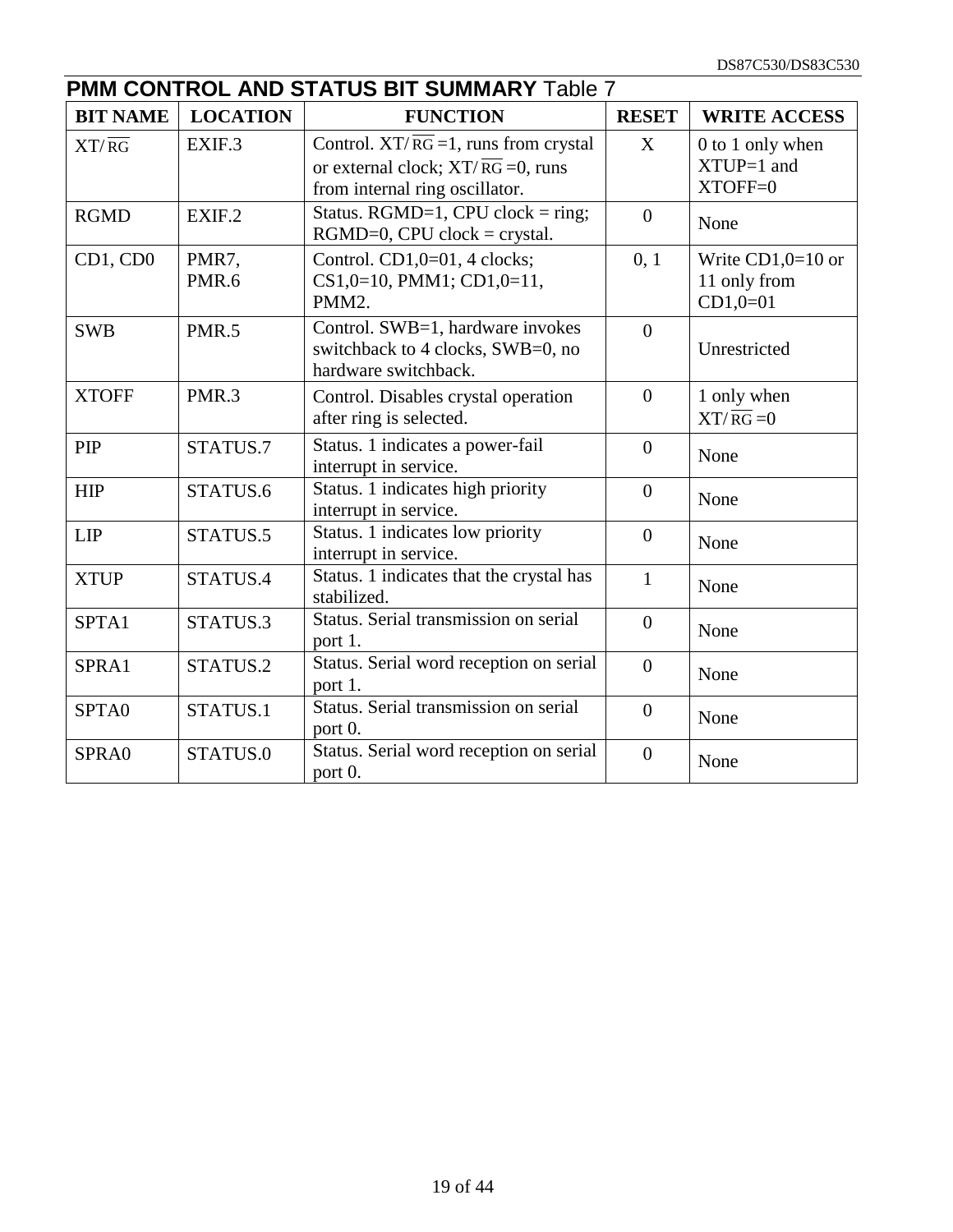# **INVOKING AND CLEARING PMM Figure 3**

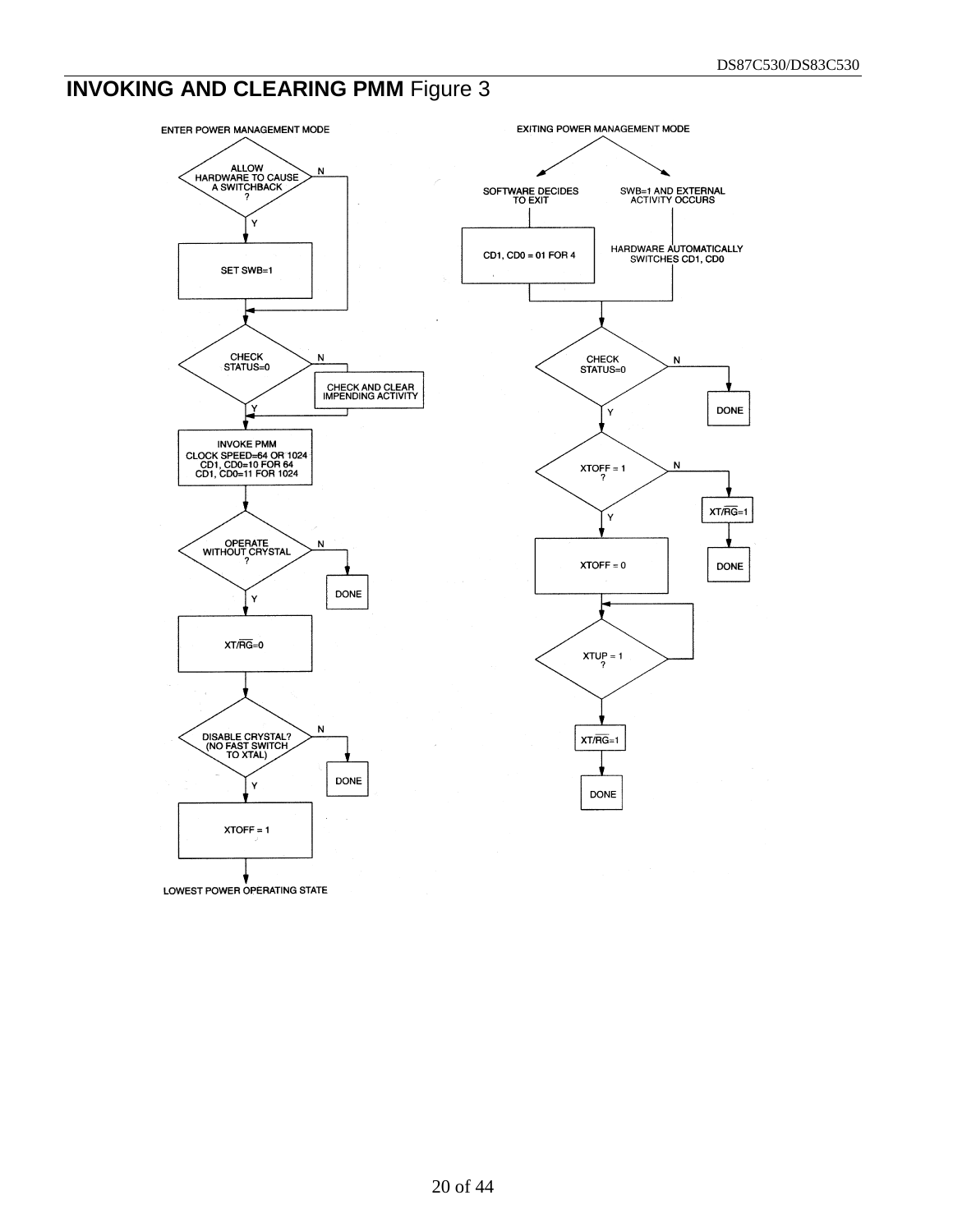#### **IDLE MODE**

Setting the lsb of the Power Control register (PCON; 87h) invokes the Idle mode. Idle will leave internal clocks, serial ports and timers running. Power consumption drops because the CPU is not active. Since clocks are running, the Idle power consumption is a function of crystal frequency. It should be approximately ½ of the operational power at a given frequency. The CPU can exit the Idle state with any interrupt or a reset. Idle is available for backward software compatibility. The system can now reduce power consumption to below Idle levels by using PMM1 or PMM2 and running NOPs.

#### **STOP MODE ENHANCEMENTS**

Setting bit 1 of the Power Control register (PCON; 87h) invokes the Stop mode. Stop mode is the lowest power state since it turns off all internal clocking. The  $I_{CC}$  of a standard Stop mode is approximately 1  $\mu$ A but is specified in the Electrical Specifications. The CPU will exit Stop mode from an external interrupt or a reset condition. Internally generated interrupts (timer, serial port, watchdog) are not useful since they require clocking activity. One exception is that a Real Time Clock interrupt can cause the device to exit Stop mode. This provides a very power efficient way of performing infrequent yet periodic tasks.

The DS87C530/DS83C530 provides two enhancements to the Stop mode. As documented below, the device provides a band-gap reference to determine Power-fail Interrupt and Reset thresholds. The default state is that the band-gap reference is off while in Stop mode. This allows the extremely low-power state mentioned above. A user can optionally choose to have the band-gap enabled during Stop mode. With the band-gap reference enabled, PFI and Power-fail Reset are functional and are a valid means for leaving Stop mode. This allows software to detect and compensate for a brown-out or power supply sag, even when in Stop mode.

In Stop mode with the band-gap enabled,  $I_{CC}$  will be approximately 50  $\mu$ A compared with 1  $\mu$ A with the band-gap off. If a user does not require a Power-fail Reset or Interrupt while in Stop mode, the band-gap can remain disabled. Only the most power sensitive applications should turn off the band-gap, as this results in an uncontrolled power-down condition.

The control of the band-gap reference is located in the Extended Interrupt Flag register (EXIF; 91h). Setting BGS (EXIF.0) to a 1 will keep the band-gap reference enabled during Stop mode. The default or reset condition is with the bit at a logic 0. This results in the band-gap being off during Stop mode. Note that this bit has no control of the reference during full power, PMM, or Idle modes.

The second feature allows an additional power saving option while also making Stop easier to use. This is the ability to start instantly when exiting Stop mode. It is the internal ring oscillator that provides this feature. This ring can be a clock source when exiting Stop mode in response to an interrupt. The benefit of the ring oscillator is as follows.

Using Stop mode turns off the crystal oscillator and all internal clocks to save power. This requires that the oscillator be restarted when exiting Stop mode. Actual startup time is crystal-dependent, but is normally at least 4 ms. A common recommendation is 10 ms. In an application that will wake up, perform a short operation, then return to sleep, the crystal startup can be longer than the real transaction. However, the ring oscillator will start instantly. Running from the ring, the user can perform a simple operation and return to sleep before the crystal has even started. If a user selects the ring to provide the startup clock and the processor remains running, hardware will automatically switch to the crystal once a power-on reset interval (65536 clocks) has expired. Hardware uses this value to assure proper crystal start even though power is not being cycled.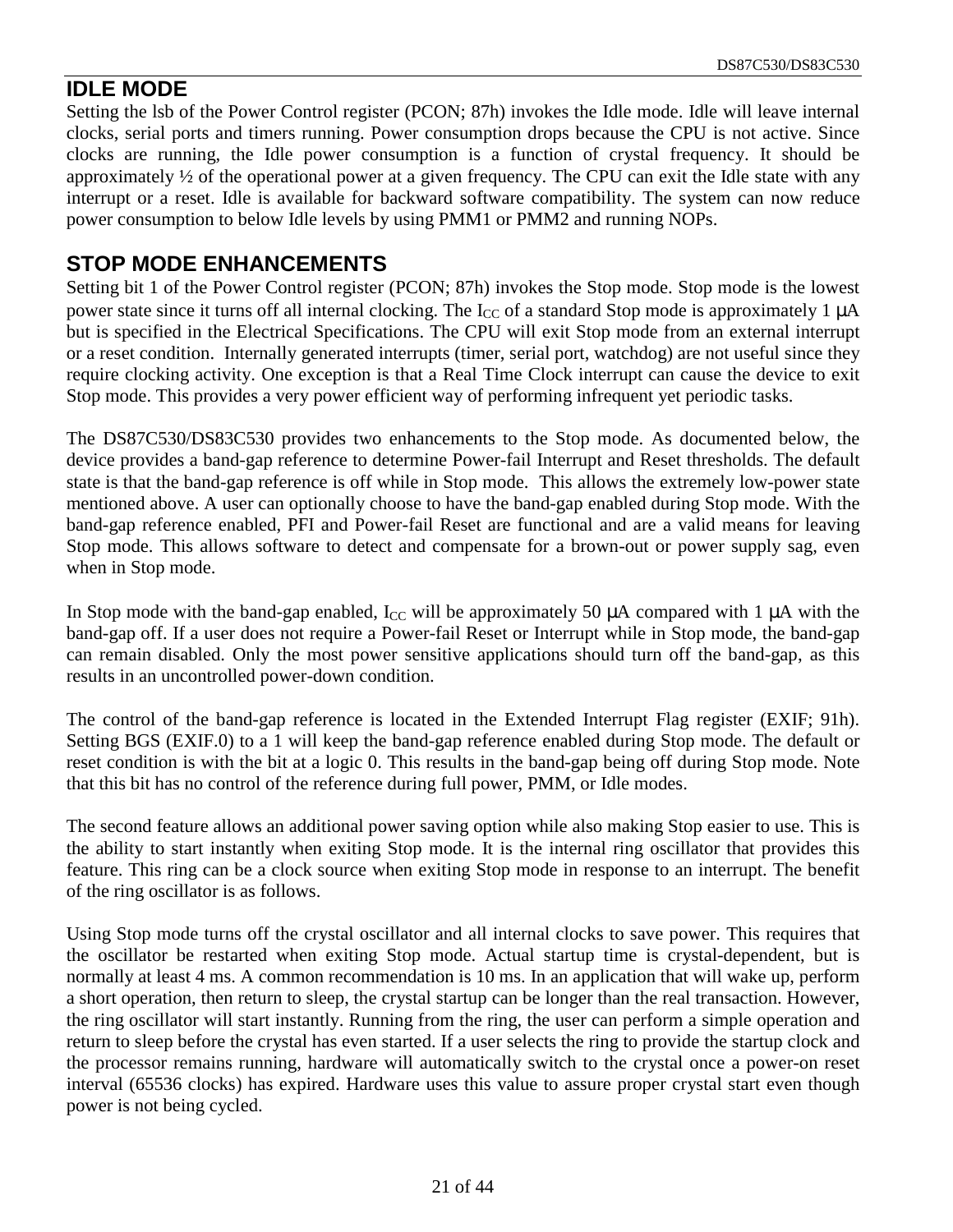The ring oscillator runs at approximately 2-4 MHz but will not be a precise value. Do not conduct realtime precision operations (including serial communication) during this ring period. Figure 4 shows how the operation would compare when using the ring, and when starting up normally. The default state is to exit Stop mode without using the ring oscillator.

The RGSL - Ring Select bit at EXIF.1 (EXIF; 91h) controls this function. When  $RGSL = 1$ , the CPU will use the ring oscillator to exit Stop mode quickly. As mentioned above, the processor will automatically switch from the ring to the crystal after a delay of 65,536 crystal clocks. For a 3.57 MHz crystal, this is approximately 18 ms. The processor sets a flag called RGMD- Ring Mode, located at EXIF.2, that tells software that the ring is being used. The bit will be a logic 1 when the ring is in use. Attempt no serial communication or precision timing while this bit is set, since the operating frequency is not precise.

### **RING OSCILLATOR EXIT FROM STOP MODE** Figure 4



Note: Diagram assumes that the operation following Stop requires less than 18 ms to complete.

### **EMI REDUCTION**

One of the major contributors to radiated noise in an 8051 based system is the toggling of ALE. The DS87C530/DS83C530 allows software to disable ALE when not used by setting the ALEOFF (PMR.2) bit to a 1. When ALEOFF  $= 1$ , ALE will still toggle during an off-chip MOVX. However, ALE will remain in a static when performing on-chip memory access. The default state of ALEOFF  $= 0$  so ALE toggles with every instruction cycle.

#### **PERIPHERAL OVERVIEW**

The DS87C530/DS83C530 provides several of the most commonly needed peripheral functions in microcomputer-based systems. These new functions include a second serial port, Power-fail Reset, Power-fail Interrupt, and a programmable Watchdog Timer. These are described below, and more details are available in the High-Speed Microcontroller User's Guide.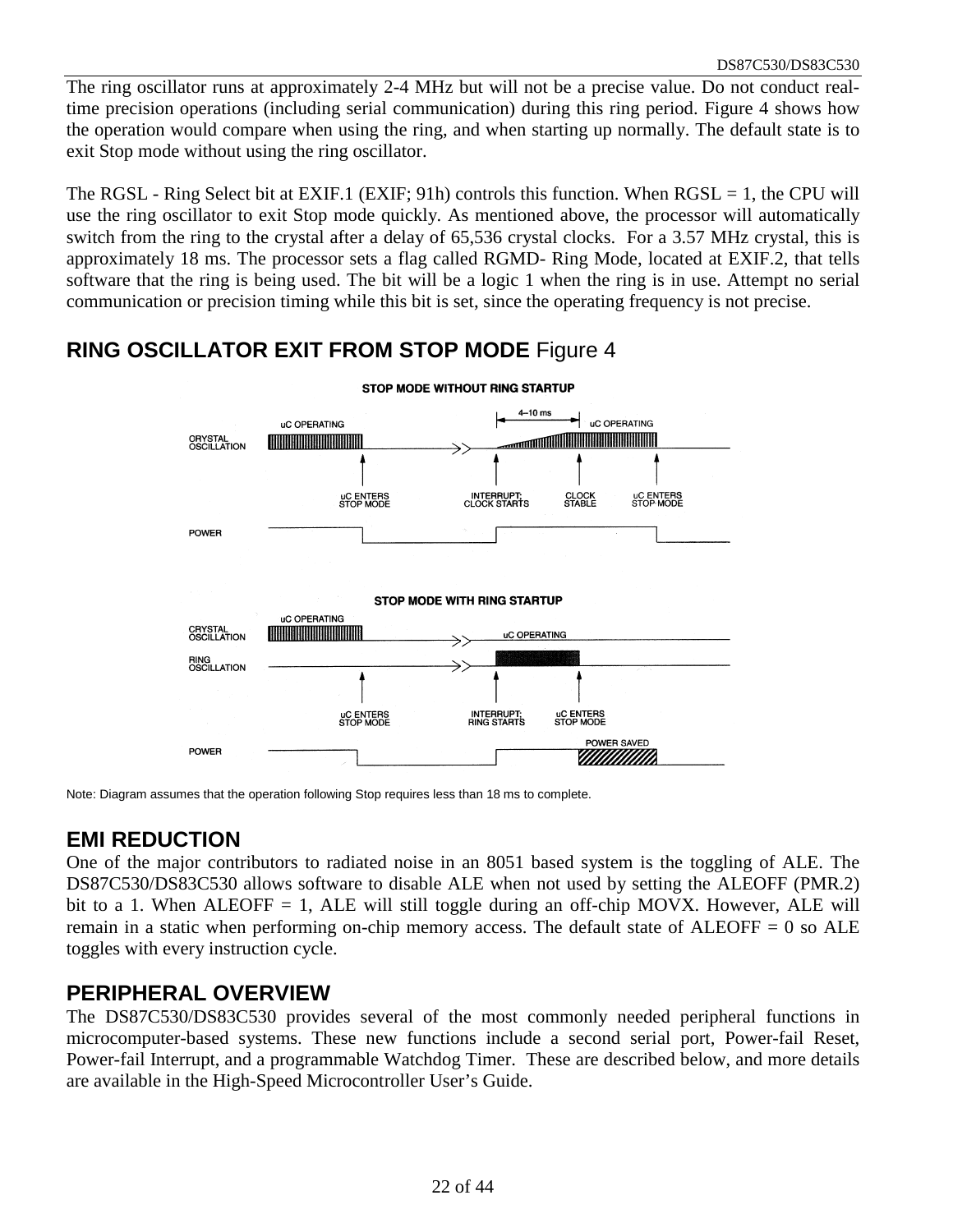#### **SERIAL PORTS**

The DS87C530/DS83C530 provides a serial port (UART) that is identical to the 80C52. In addition it includes a second hardware serial port that is a full duplicate of the standard one. This port optionally uses pins P1.2 (RXD1) and P1.3 (TXD1). It has duplicate control functions included in new SFR locations.

Both ports can operate simultaneously but can be at different baud rates or even in different modes. The second serial port has similar control registers (SCON1; C0h, SBUF1; C1h) to the original. The new serial port can only use Timer 1 for timer-generated baud rates.

#### **TIMER RATE CONTROL**

There is one important difference between the DS87C530/DS83C530 and 8051 regarding timers. The original 8051 used 12 clocks per cycle for timers as well as for machine cycles. The DS87C530/DS83C530 architecture normally uses 4 clocks per machine cycle. However, in the area of timers and serial ports, the DS87C530/DS83C530 will default to 12 clocks per cycle on reset. This allows existing code with real-time dependencies such as baud rates to operate properly.

If an application needs higher speed timers or serial baud rates, the user can select individual timers to run at the 4-clock rate. The Clock Control register (CKCON; 8Eh) determines these timer speeds. When the relevant CKCON bit is a logic 1, the DS87C530/DS83C530 uses 4 clocks per cycle to generate timer speeds. When the bit is a 0, the DS87C530 uses 12 clocks for timer speeds. The reset condition is a 0. CKCON.5 selects the speed of Timer 2. CKCON.4 selects Timer 1 and CKCON.3 selects Timer 0. Unless a user desires very fast timing, it is unnecessary to alter these bits. Note that the timer controls are independent.

#### **POWER-FAIL RESET**

The DS87C530/DS83C530 uses a precision band-gap voltage reference to decide if  $V_{CC}$  is out of tolerance. While powering up, the internal monitor circuit maintains a reset state until  $V_{CC}$  rises above the  $V_{RST}$  level. Once above this level, the monitor enables the crystal oscillator and counts 65536 clocks. It then exits the reset state. This power-on reset (POR) interval allows time for the oscillator to stabilize.

A system needs no external components to generate a power-related reset. Anytime  $V_{CC}$  drops below VRST, as in power failure or a power drop, the monitor will generate and hold a reset. It occurs automatically, needing no action from the software. Refer to the Electrical Specifications for the exact value of  $V_{RST}$ .

#### **POWER-FAIL INTERRUPT**

The voltage reference that sets a precise reset threshold also generates an optional early warning Powerfail Interrupt (PFI). When enabled by software, the processor will vector to program memory address 0033h if  $V_{CC}$  drops below  $V_{PFW}$ . PFI has the highest priority. The PFI enable is in the Watchdog Control SFR (WDCON - D8h). Setting WDCON.5 to a logic 1 will enable the PFI. Application software can also read the PFI flag at WDCON.4. A PFI condition sets this bit to a 1. The flag is independent of the interrupt enable and software must manually clear it. If the PFI is enabled and the band-gap select bit (BGS) is set, a PFI will bring the device out of Stop mode.

#### **WATCHDOG TIMER**

To prevent software from losing control, the DS87C530/DS83C530 includes a programmable Watchdog Timer. The Watchdog is a free running timer that sets a flag if allowed to reach a preselected time-out. It can be (re)started by software.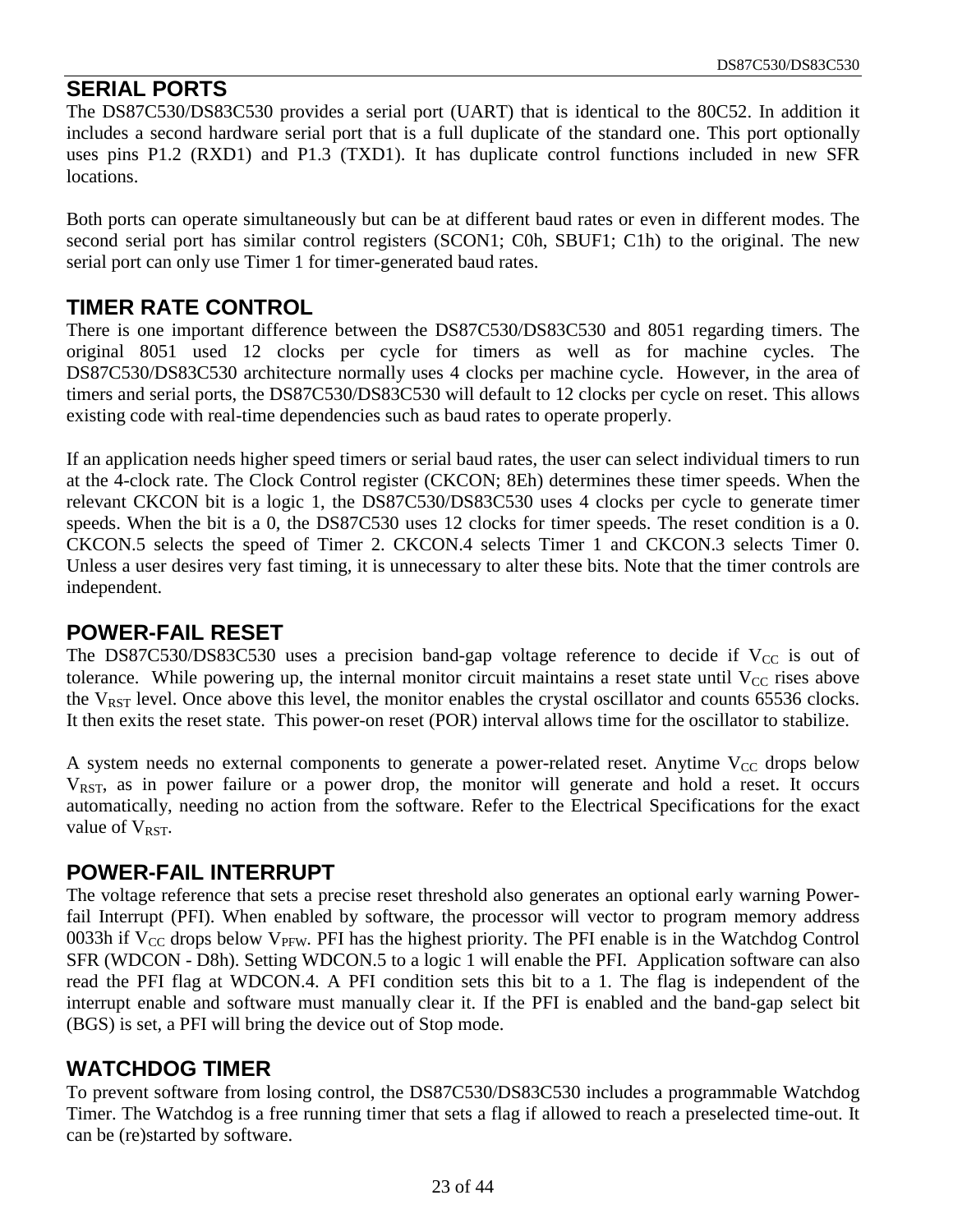A typical application is to select the flag as a reset source. When the Watchdog times out it sets its flag, which generates reset. Software must restart the timer before it reaches its time-out or the processor is reset.

Software can select one of four time-out values. Then, it restarts the timer and enables the reset function. After enabling the reset function, software must then restart the timer before its expiration or hardware will reset the CPU. Both the Watchdog Reset Enable and the Watchdog Restart control bits are protected by a "Timed Access" circuit. This prevents errant software from accidentally clearing the Watchdog. Time-out values are precise since they are a function of the crystal frequency as shown in Table 8. For reference, the time periods at 33 MHz also are shown.

The Watchdog also provides a useful option for systems that do not require a reset circuit. It will set an interrupt flag 512 clocks before setting the reset flag. Software can optionally enable this interrupt source. The interrupt is independent of the reset. A common use of the interrupt is during debug, to show developers where the Watchdog times out. This indicates where the Watchdog must be restarted by software. The interrupt also can serve as a convenient time-base generator or can wake-up the processor from power saving modes.

The Watchdog function is controlled by the Clock Control (CKCON - 8Eh), Watchdog Control (WDCON - D8h), and Extended Interrupt Enable (EIE - E8h) SFRs. CKCON.7 and CKCON.6 are WD1 and WD0 respectively and they select the Watchdog time-out period as shown in Table 8.

| WD1 | WD0 | <b>INTERRUPT</b><br><b>TIME-OUT</b> | TIME (33 MHz) | <b>RESET</b><br><b>TIME-OUT</b> | TIME (33 MHz)      |  |  |
|-----|-----|-------------------------------------|---------------|---------------------------------|--------------------|--|--|
|     |     | $2^{17}$ clocks                     | 3.9718 ms     | $2^{17} + 512$ clocks           | 3.9874 ms          |  |  |
|     |     | $2^{20}$ clocks                     | 31.77 ms      | $2^{20} + 512$ clocks           | $31.79 \text{ ms}$ |  |  |
|     |     | $2^{23}$ clocks                     | 254.20 ms     | $2^{23}$ + 512 clocks           | 254.21 ms          |  |  |
|     |     | $2^{26}$ clocks                     | 2033.60 ms    | $2^{26} + 512$ clocks           | 2033.62 ms         |  |  |

#### **WATCHDOG TIME-OUT VALUES** Table 8

As shown above, the Watchdog Timer uses the crystal frequency as a time base. A user selects one of four counter values to determine the time-out. These clock counter lengths are  $2^{17} = 131,072$  clocks;  $2^{20} =$ 1,048,576;  $2^{23} = 8,388,608$  clocks; and  $2^{26} = 67,108,864$  clocks. The times shown in Table 8 above are with a 33 MHz crystal frequency. Once the counter chain has completed a full interrupt count, hardware will set an interrupt flag. Regardless of whether the user enables this interrupt, there are then 512 clocks left until the reset flag is set. Software can enable the interrupt and reset individually. Note that the Watchdog is a free running timer and does not require an enable.

There are 5 control bits in special function registers that affect the Watchdog Timer and two status flags that report to the user. WDIF (WDCON.3) is the interrupt flag that is set at timer termination when there are 512 clocks remaining until the reset flag is set. WTRF (WDCON.2) is the flag that is set when the timer has completely timed out. This flag is normally associated with a CPU reset and allows software to determine the reset source. EWT (WDCON.1) is the enable for the Watchdog Timer reset function. RWT (WDCON.0) is the bit that software uses to restart the Watchdog Timer. Setting this bit restarts the timer for another full interval. Application software must set this bit before the time-out. Both of these bits are protected by Timed Access discussed below. As mentioned previously, WD1 and 0 (CKCON .7 and 6) select the time-out. The Reset Watchdog Timer bit (WDCON.0) should be asserted prior to modifying the Watchdog Timer Mode Select bits (WD1, WD0) to avoid corruption of the watchdog count. Finally, the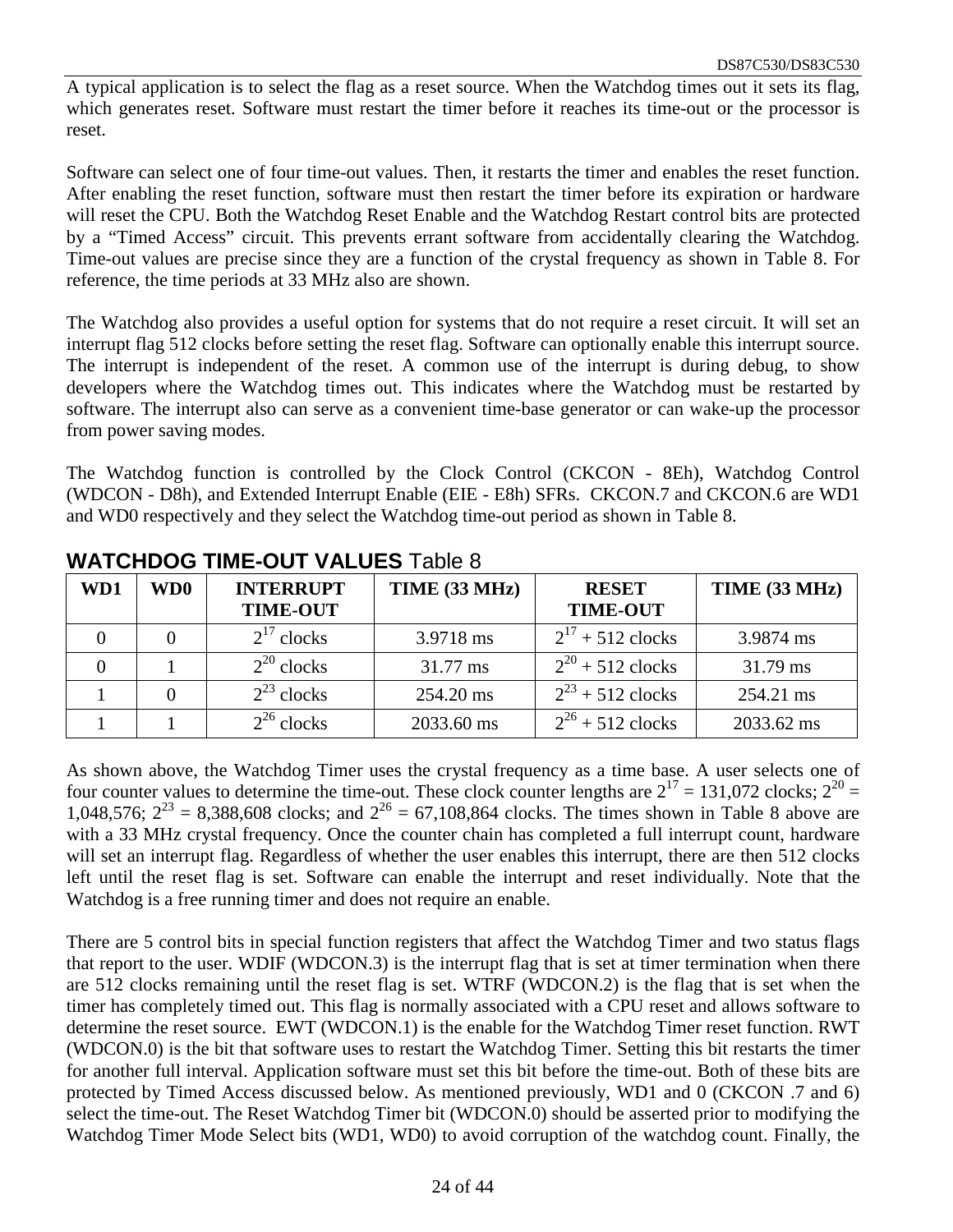user can enable the Watchdog Interrupt using EWDI (EIE.4). The Special Function Register map is shown above.

#### **INTERRUPTS**

The DS87C530/DS83C530 provides 14 interrupt sources with three priority levels. The Power-Fail Interrupt (PFI) has the highest priority. Software can assign high or low priority to other sources. All interrupts that are new to the 8051 family, except for the PFI, have a lower natural priority than the originals.

| <b>NAME</b>       | <b>DESCRIPTION</b>               | <b>VECTOR</b> | <b>NATURAL</b><br><b>PRIORITY</b> | 8051/DALLAS   |
|-------------------|----------------------------------|---------------|-----------------------------------|---------------|
| PFI               | Power Fail Interrupt             | 33h           | 1                                 | <b>DALLAS</b> |
| INT <sub>0</sub>  | External Interrupt 0             | 03h           | $\overline{2}$                    | 8051          |
| TF <sub>0</sub>   | Timer <sub>0</sub>               | 0Bh           | 3                                 | 8051          |
| INT1              | External Interrupt 1             | 13h           | $\overline{4}$                    | 8051          |
| TF1               | Timer 1                          | 1Bh           | 5                                 | 8051          |
| SCON <sub>0</sub> | TIO or RIO from serial port 0    | 23h           | 6                                 | 8051          |
| TF <sub>2</sub>   | Timer 2                          | 2Bh           | 7                                 | 8051          |
| SCON1             | TI1 or RI1 from serial port 1    | 3Bh           | 8                                 | <b>DALLAS</b> |
| INT <sub>2</sub>  | External Interrupt 2             | 43h           | 9                                 | <b>DALLAS</b> |
| INT3              | External Interrupt 3             | 4Bh           | 10                                | <b>DALLAS</b> |
| INT <sub>4</sub>  | External Interrupt 4             | 53h           | 11                                | <b>DALLAS</b> |
| INT5              | External Interrupt 5             | 5Bh           | 12                                | <b>DALLAS</b> |
| <b>WDTI</b>       | Watchdog Time-Out Interrupt      | 63h           | 13                                | <b>DALLAS</b> |
| <b>RTCI</b>       | <b>Real Time Clock Interrupt</b> | 6Bh           | 14                                | <b>DALLAS</b> |

#### **INTERRUPT SOURCES AND PRIORITIES** Table 9

#### **TIMED ACCESS PROTECTION**

It is useful to protect certain SFR bits from an accidental write operation. The Timed Access procedure stops an errant CPU from accidentally changing these bits. It requires that the following instructions precede a write of a protected bit.

| <b>MOV</b> | $0C7h$ , # $0AAh$ |
|------------|-------------------|
| <b>MOV</b> | 0C7h, #55h        |

Writing an AAh then a 55h to the Timed Access register (location C7h) opens a three-cycle window for write access. The window allows software to modify a protected bit(s). If these instructions do not immediately precede the write operation, then the write will not take effect. The protected bits are: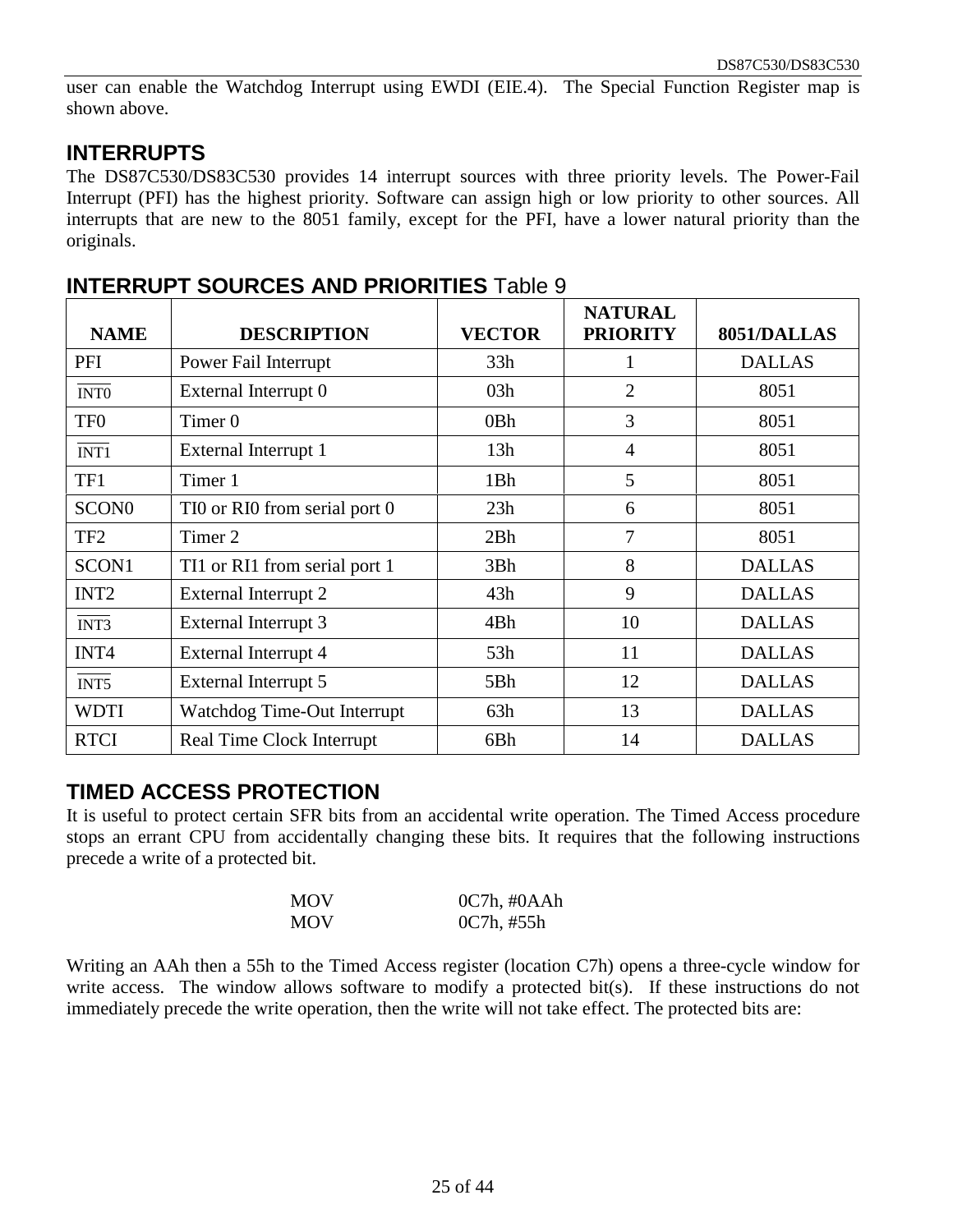| EXIF.0          | <b>BGS</b>       | <b>Band-gap Select</b>       |
|-----------------|------------------|------------------------------|
| WDCON.6         | <b>POR</b>       | Power-on Reset flag          |
| WDCON.1         | <b>EWT</b>       | <b>Enable Watchdog Reset</b> |
| WDCON.0         | <b>RWT</b>       | <b>Restart Watchdog</b>      |
| WDCON.3         | <b>WDIF</b>      | Watchdog Interrupt Flag      |
| ROMSIZE.2       | RMS <sub>2</sub> | ROM size select 2            |
| ROMSIZE.1       | RMS1             | ROM size select 1            |
| ROMSIZE.0       | RMS <sub>0</sub> | ROM size select 0            |
| <b>TRIM.7-0</b> |                  | All RTC trim functions       |
| RTCC.2          | <b>RTCWE</b>     | <b>RTC Write Enable</b>      |
| RTCC.0          | <b>RTCE</b>      | <b>RTC Oscillator Enable</b> |
|                 |                  |                              |

#### **EPROM PROGRAMMING**

The DS87C530 follows standards for a 16-kbyte EPROM version in the 8051 family. It is available in a UV erasable, ceramic windowed package and in plastic packages for one-time user-programmable versions. The part has unique signature information so programmers can support its specific EPROM options.

#### **PROGRAMMING PROCEDURE**

The DS87C530 should run from a clock speed between 4 and 6 MHz when programmed. The programming fixture should apply address information for each byte to the address lines and the data value to the data lines. The control signals must be manipulated as shown in Table 10. The diagram in Figure 5 shows the expected electrical connection for programming. Note that the programmer must apply addresses in demultiplexed fashion to Ports 1 and 2 with data on Port 0. Waveforms and timing are provided in the Electrical Specifications. Program the DS87C530 as follows:

- 1. Apply the address value,
- 2. Apply the data value,
- 3. Select the programming option from Table 10 using the control signals,
- 4. Increase the voltage on  $V_{PP}$  from 5V to 12.75V if writing to the EPROM,
- 5. Pulse the PROG signal five times for EPROM array and 25 times for encryption table, lock bits, and other EPROM bits,
- 6. Repeat as many times as necessary.

#### **SECURITY OPTIONS**

The DS87C530 employs a standard three-level lock that restricts viewing of the EPROM contents. A 64 byte Encryption Array allows the authorized user to verify memory by presenting the data in encrypted form.

#### **Lock Bits**

The security lock consists of 3 lock bits. These bits select a total of 4 levels of security. Higher levels provide increasing security but also limit application flexibility. Table 11 shows the security settings. Note that the programmer cannot directly read the state of the security lock. User software has access to this information as described in the Memory section.

#### **Encryption Array**

The Encryption Array allows an authorized user to verify EPROM without allowing the true memory to be dumped. During a verify, each byte is Exclusive NORed (XNOR) with a byte in the Encryption Array.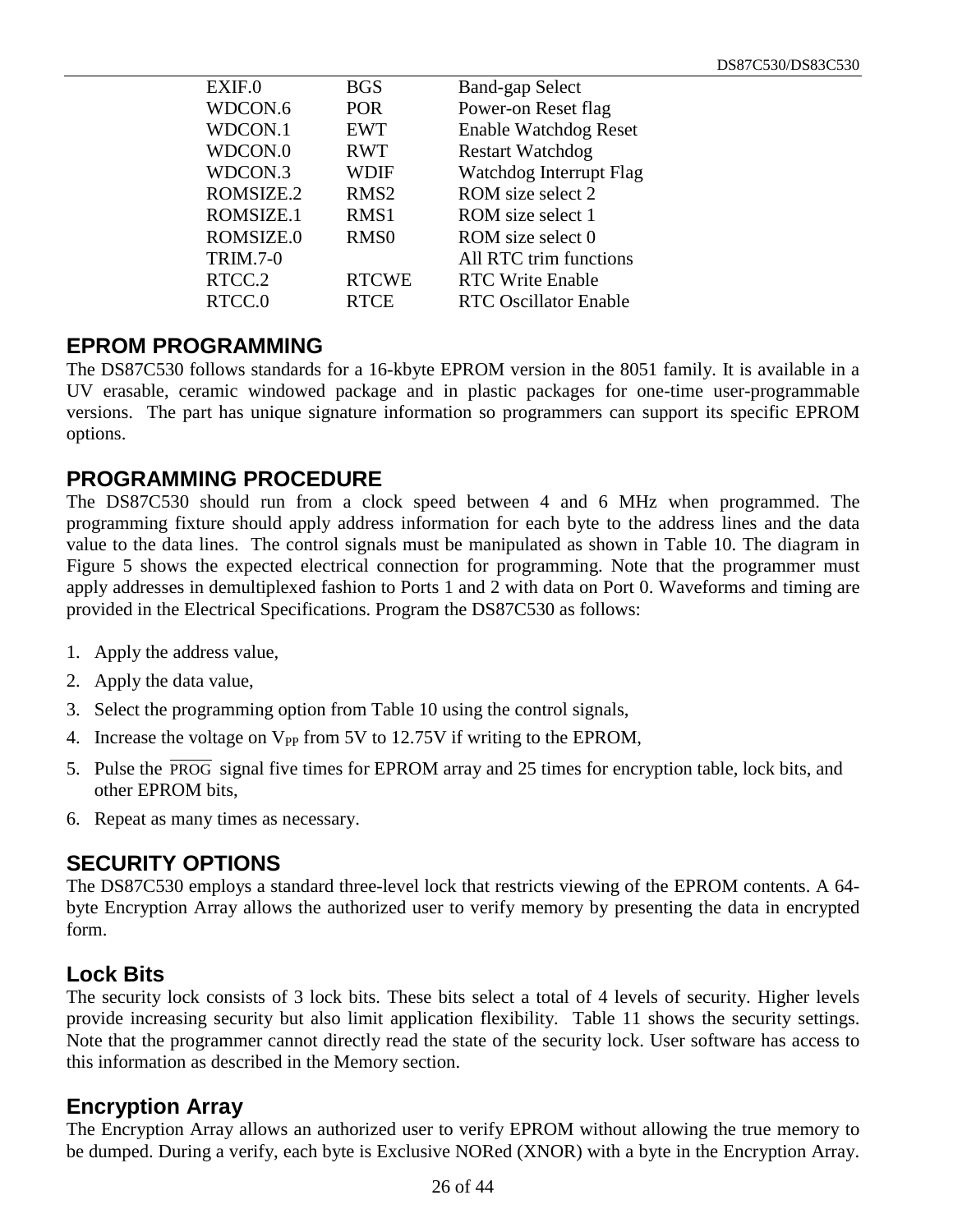This results in a true representation of the EPROM while the Encryption is unprogrammed (FFh). Once the Encryption Array is programmed in a non-FFh state, the verify value will be encrypted.

For encryption to be effective, the Encryption Array must be unknown to the party that is trying to verify memory. The entire EPROM also should be a non-FFh state or the Encryption Array can be discovered.

The Encryption Array is programmed as shown in Table 10. Note that the programmer can not read the array. Also note that the verify operation always uses the Encryption Array. The array has no impact while FFh. Simply programming the array to a non-FFh state will cause the encryption to function.

#### **OTHER EPROM OPTIONS**

The DS87C530 has user selectable options that must be set before beginning software execution. These options use EPROM bits rather than SFRs.

Program the EPROM selectable options as shown in Table 10. The Option Register sets or reads these selections. The bits in the Option Control Register have the following function:

Bit 7 -4 Reserved, program to a 1.

Bit 3 Watchdog POR default. Set=1; Watchdog reset function is disabled on power-up. Set=0; Watchdog reset function is enabled automatically.

Bit 2-0 Reserved. Program to a 1.

#### **SIGNATURE**

The Signature bytes identify the product and programming revision to EPROM programmers. This information is at programming addresses 30h, 31h, and 60h. This information is as follows::

| Address | Value | Meaning      |
|---------|-------|--------------|
| 30h     | DAh   | Manufacturer |
| 31h     | 30h   | Model        |
| 60h     | 01h   | Extension    |

#### **EPROM PROGRAMMING MODES** Table 10

| <b>MODE</b>                                              |                 | <b>RST</b> | <b>PSEN</b> | <b>ALE/PROG</b> | <b>EA/VPP</b> | P <sub>2.6</sub> | P2.7 | P3.3 | P3.6 | P3.7 |
|----------------------------------------------------------|-----------------|------------|-------------|-----------------|---------------|------------------|------|------|------|------|
| Program Code Data                                        |                 | H          |             | PL              | 12.75V        | L                | H    | H    | H    | H    |
| Verify Code Data                                         |                 | H          | L           | H               | H             | L                | L    | L    | H    | H    |
| <b>Program Encryption</b><br>Array Address 0-3Fh         |                 | H          | L           | PL              | 12.75V        | L                | H    | H    | L    | H    |
| Program Lock                                             | LB1             | H          | L           | PL              | 12.75V        | H                | H    | H    | H    | H    |
| <b>Bits</b>                                              | LB2             | H          | L           | PL              | 12.75V        | H                | H    | H    | L    | L    |
|                                                          | LB <sub>3</sub> | H          | L           | PL              | 12.75V        | H                | L    | H    | H    | L    |
| <b>Program Option</b><br>Register Address FCh            |                 | H          | L           | PL              | 12.75V        | L                | H    | H    | L    |      |
| Read Signature or<br>Option Registers 30,<br>31, 60, FCh |                 | H          | L           | H               | H             | L                | L    | L    | L    |      |

\* PL indicates pulse to a logic low.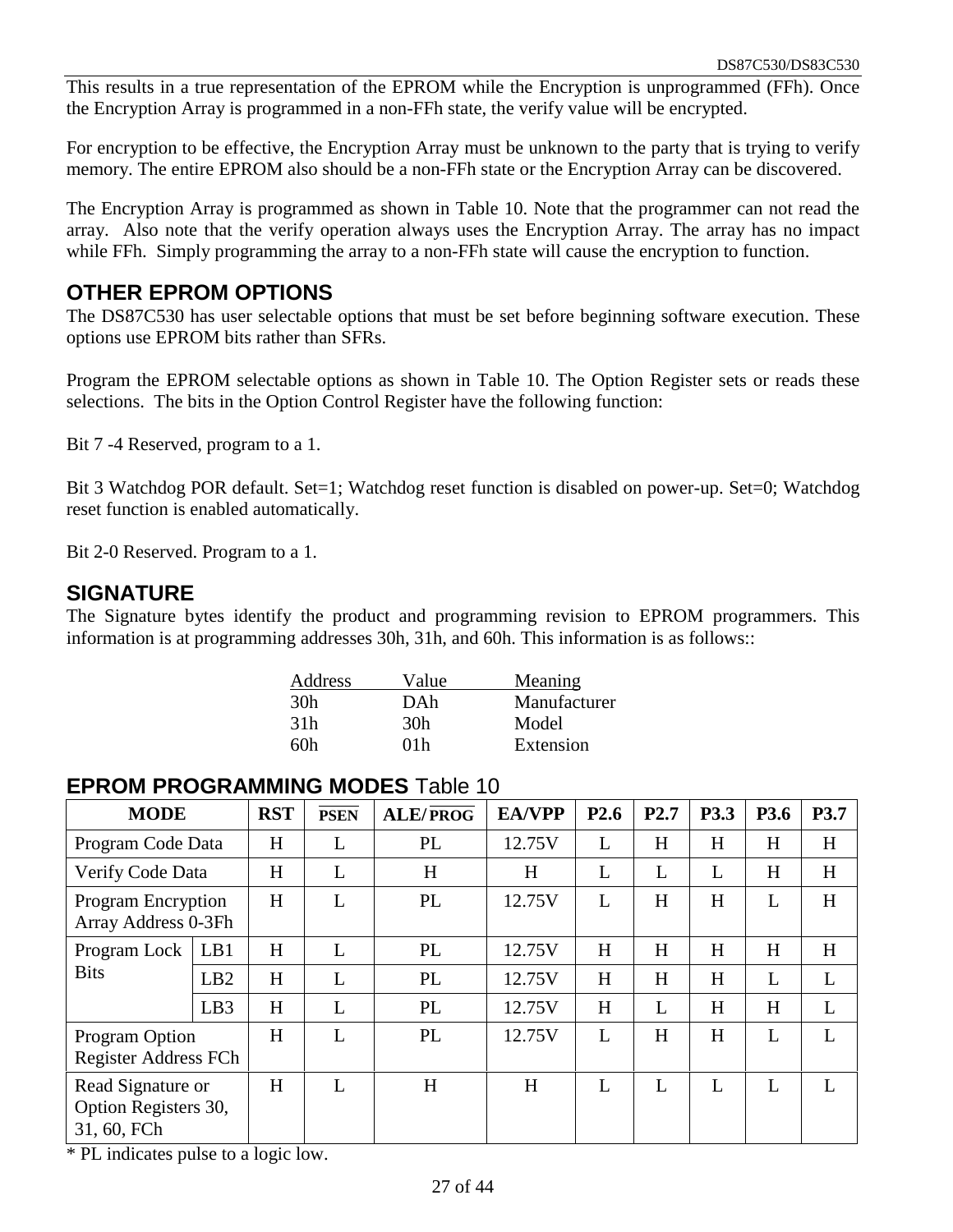| <b>EPROM LOCK BITS Table 11</b> |     |                  |                 |                                                                                                                                                                                           |  |  |  |
|---------------------------------|-----|------------------|-----------------|-------------------------------------------------------------------------------------------------------------------------------------------------------------------------------------------|--|--|--|
| <b>LEVEL</b>                    |     | <b>LOCK BITS</b> |                 | <b>PROTECTION</b>                                                                                                                                                                         |  |  |  |
|                                 | LB1 | LB2              | LB <sub>3</sub> |                                                                                                                                                                                           |  |  |  |
|                                 | U   | U                | $\mathbf{U}$    | No program lock. Encrypted verify if encryption table was<br>programmed.                                                                                                                  |  |  |  |
| っ                               | P   | U                | U               | Prevent MOVC instructions in external memory from reading<br>program bytes in internal memory. $\overline{EA}$ is sampled and latched<br>on reset. Allow no further programming of EPROM. |  |  |  |
| 3                               | P   | P                | U               | Level 2 plus no verify operation. Also, prevent MOVX<br>instructions in external memory from reading SRAM (MOVX)<br>in internal memory.                                                   |  |  |  |
|                                 | P   | P                | P               | Level 3 plus no external execution.                                                                                                                                                       |  |  |  |

### **EPROM PROGRAMMING CONFIGURATION** Figure 5



#### **ROM-SPECIFIC FEATURES**

The DS83C530 supports a subset of the EPROM features found on the DS87C530.

### **SECURITY OPTIONS**

#### **Lock Bits**

The DS83C530 employs a lock that restricts viewing of the ROM contents. When set, the lock will prevent MOVC instructions in external memory from reading program bytes in internal memory. When locked, the  $\overline{EA}$  pin is sampled and latched on reset. The lock setting is enabled or disabled when the devices are manufactured according to customer specifications. The lock bit cannot be read in software, and its status can only be determined by observing the operation of the device.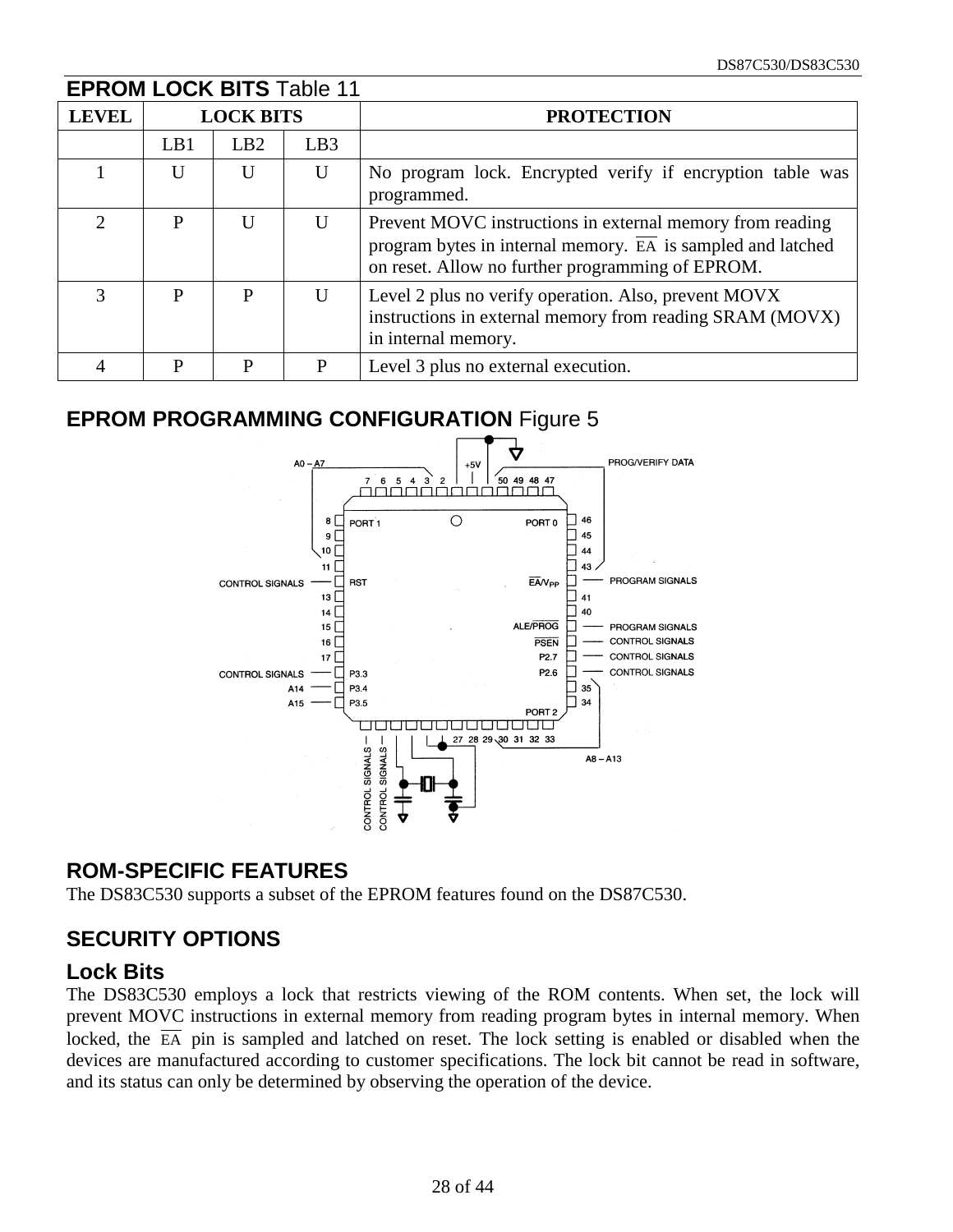#### **Encryption Array**

The DS83C530 Encryption Array allows an authorized user to verify ROM without allowing the true memory contents to be dumped. During a verify, each byte is Exclusive NORed (XNOR) with a byte in the Encryption Array. This results in a true representation of the ROM while the Encryption is unprogrammed (FFh). Once the Encryption Array is programmed in a non-FFh state, the Encryption Array is programmed (or optionally left unprogrammed) when the devices are manufactured according to customer specifications.

#### **DS83C530 ROM VERIFICATION**

The DS83C530 memory contents can be verified using a standard EPROM programmer. The memory address to be verified is placed on the pins shown in Figure 5, and the programming control pins are set to the levels shown in Table 10. The data at that location is then asserted on port 0.

#### **DS83C530 SIGNATURE**

The Signature bytes identify the DS83C530 to EPROM programmers. This information is at programming addresses 30h, 31h, and 60h. Because Mask ROM devices are not programmed in device programmers, most designers will find little use for the feature, and it is included only for compatibility.

| Address         | Value | Meaning      |
|-----------------|-------|--------------|
| 30h             | DAh   | Manufacturer |
| 31 <sub>h</sub> | 31h   | Model        |
| հՈհ             | 01 h  | Extension    |

#### **ABSOLUTE MAXIMUM RATINGS\***

| Voltage on Any Pin Relative to Ground | $-0.3V$ to $+7.0V$                                    |
|---------------------------------------|-------------------------------------------------------|
| <b>Operating Temperature</b>          | $0^{\circ}$ C to 70 $^{\circ}$ C                      |
| Storage Temperature                   | -55 $\mathrm{^{\circ}C}$ to +125 $\mathrm{^{\circ}C}$ |
| <b>Soldering Temperature</b>          | $260^{\circ}$ C for 10 seconds                        |

\* This is a stress rating only and functional operation of the device at these or any other conditions above those indicated in the operation sections of this specification is not implied. Exposure to absolute maximum rating conditions for extended periods of time may affect reliability.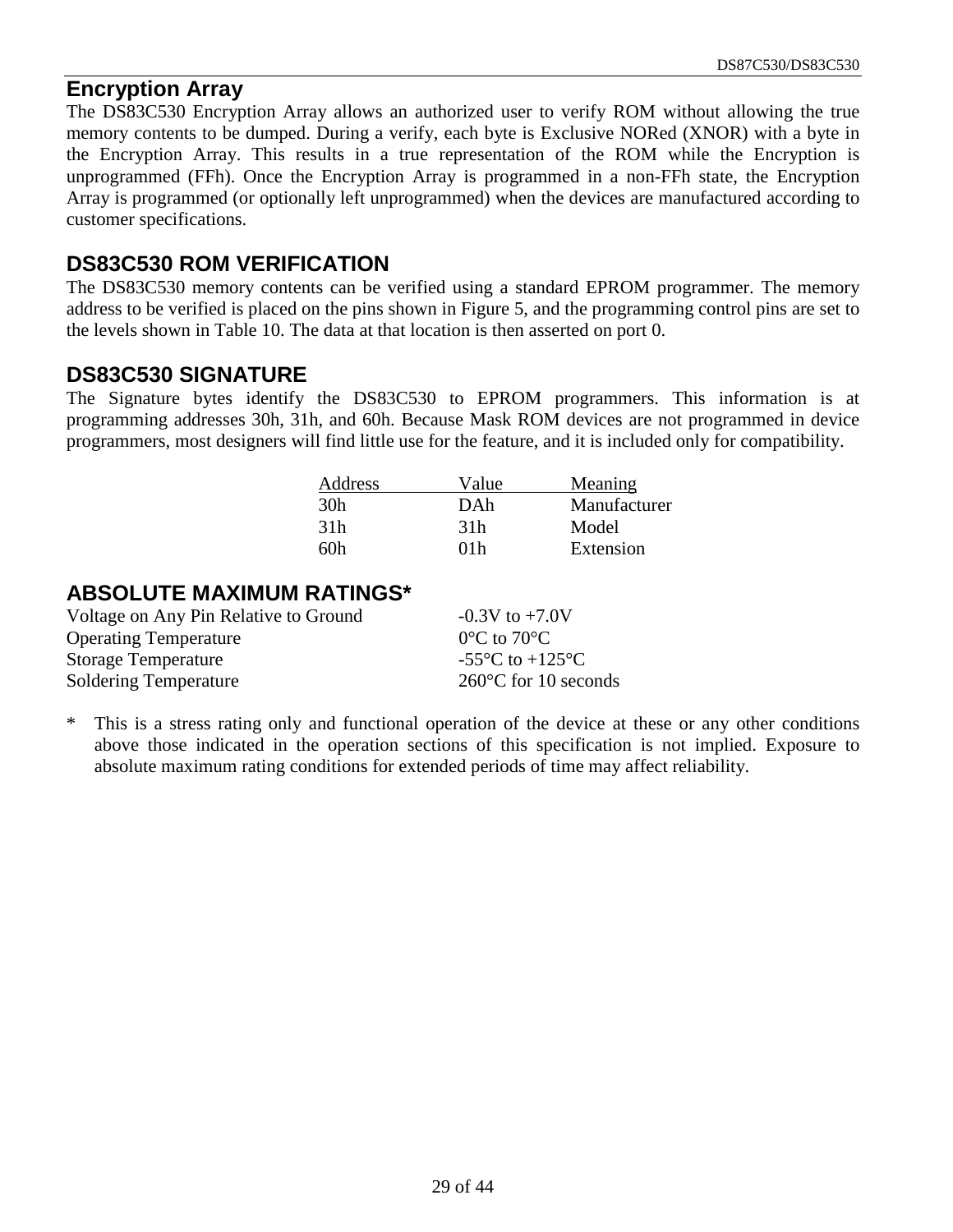| DC ELECTRICAL CHARACTERISTICS                                                    |                   |                |              |               |              |                |  |
|----------------------------------------------------------------------------------|-------------------|----------------|--------------|---------------|--------------|----------------|--|
| <b>PARAMETER</b>                                                                 | <b>SYMBOL</b>     | <b>MIN</b>     | <b>TYP</b>   | <b>MAX</b>    | <b>UNITS</b> | <b>NOTES</b>   |  |
| <b>Supply Voltage</b>                                                            | $V_{CC}$          | 4.5            | 5.0          | 5.5           | V            | 1              |  |
| Power-fail Warning                                                               | $V_{PFW}$         | 4.25           | 4.38         | 4.5           | $\mathbf{V}$ | $\mathbf{1}$   |  |
| Minimum Operating Voltage                                                        | $V_{RST}$         | 4.0            | 4.13         | 4.25          | $\mathbf{V}$ | $\mathbf{1}$   |  |
| <b>Backup Battery Voltage</b>                                                    | $V_{BAT}$         | 2.5            | 3.0          | $V_{CC}$ -0.7 | V            |                |  |
| Supply Current Active Mode @ 33<br><b>MHz</b>                                    | $I_{CC}$          |                | 30           |               | mA           | $\overline{2}$ |  |
| Supply Current Idle Mode @ 33 MHz                                                | $I_{\text{Idle}}$ |                | 15           |               | mA           | $\overline{3}$ |  |
| Supply Current Stop Mode, Band-gap<br>Disabled                                   | $I_{Stop}$        |                | $\mathbf{1}$ |               | $\mu A$      | $\overline{4}$ |  |
| Supply Current Stop Mode, Band-gap<br>Enabled                                    | $I_{SPBG}$        |                | 50           |               | $\mu A$      | $\overline{4}$ |  |
| Backup Supply Current, Data Retention<br>Mode                                    | $I_{BAT}$         | $\overline{0}$ |              | 0.5           | $\mu A$      | 11             |  |
| Input Low Level                                                                  | $V_{IL}$          | $-0.3$         |              | $+0.8$        | $\mathbf{V}$ | $\mathbf{1}$   |  |
| <b>Input High Level</b>                                                          | $\rm V_{IH}$      | 2.0            |              | $V_{CC}+0.3$  | V            | $\mathbf{1}$   |  |
| Input High Level XTAL1 and RST                                                   | $V_{I H2}$        | 3.5            |              | $V_{CC}$ +0.3 | V            | $\mathbf{1}$   |  |
| Output Low Voltage $\omega$ I <sub>OL</sub> =1.6 mA                              | $V_{OL1}$         |                | 0.15         | 0.45          | V            | $\mathbf{1}$   |  |
| Output Low Voltage Ports 0, 2, ALE,<br>and $\overline{PSEN}$ @ $I_{OL} = 3.2$ mA | $V_{OL2}$         |                | 0.15         | 0.45          | V            | $\mathbf{1}$   |  |
| Output High Voltage Ports 1, 2, 3, ALE,<br>PSEN @ $I_{OH} = -50 \mu A$           | $V_{OH1}$         | 2.4            |              |               | V            | 1, 6           |  |
| Output High Voltage Ports 1, 2, 3 @<br>$IOH=-1.5 mA$                             | V <sub>OH2</sub>  | 2.4            |              |               | V            | 1, 7           |  |
| Output High Voltage Port 0 in Bus<br>Mode $I_{OH}=-8$ mA                         | V <sub>OH3</sub>  | 2.4            |              |               | $\mathbf{V}$ | 1, 5           |  |
| Input Low Current Ports 1, 2, 3 $\omega$<br>0.45V                                | $I_{IL}$          |                |              | $-55$         | $\mu A$      | 12             |  |
| Transition Current from 1 to 0 Ports 1,<br>2, 3 @ 2V                             | $I_{TL}$          |                |              | $-650$        | $\mu A$      | 8              |  |
| Input Leakage Port 0, $\overline{EA}$ , pins, I/O<br>Mode                        | $I_{L}$           | $-10$          |              | $+10$         | $\mu A$      | 10             |  |
| Input Leakage Port 0, Bus Mode                                                   | $I_L$             | $-300$         |              | $+300$        | $\mu A$      | 9              |  |
| <b>RST Pull-down Resistance</b>                                                  | $R_{RST}$         | 50             |              | 200           | $k\Omega$    |                |  |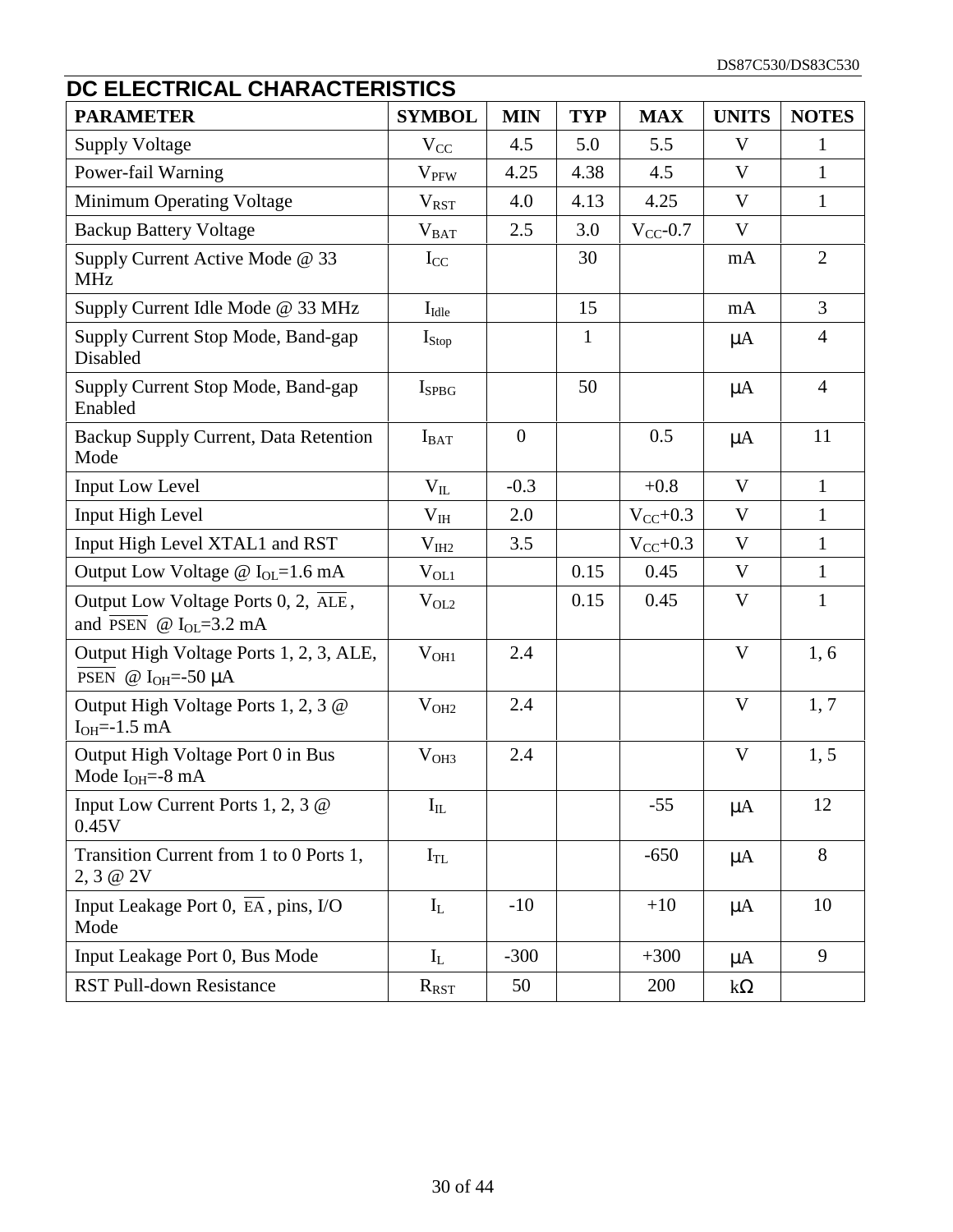#### **NOTES FOR DC ELECTRICAL CHARACTERISTICS:**

All parameters apply to both commercial and industrial temperature operation unless otherwise noted.

- 1. All voltages are referenced to ground.
- 2. Active current measured with 33 MHz clock source on XTAL1,  $V_{CC}=RST=5.5V$ , other pins disconnected.
- 3. Idle mode current measured with 33 MHz clock source on XTAL1,  $V_{CC}$ =5.5V, RST at ground, other pins disconnected.
- 4. Stop mode current measured with XTAL1 and RST grounded,  $V_{CC} = 5.5V$ , all other pins disconnected. This value is not guaranteed. Users that are sensitive to this specification should contact Dallas Semiconductor for more information.
- 5. When addressing external memory.
- 6. RST= $V_{CC}$ . This condition mimics operation of pins in I/O mode. Port 0 is tristated in reset and when at a logic high state during I/O mode.
- 7. During a 0 to 1 transition, a one-shot drives the ports hard for two clock cycles. This measurement reflects port in transition mode.
- 8. Ports 1, 2, and 3 source transition current when being pulled down externally. It reaches its maximum at approximately 2V.
- 9.  $0.45 < V_{IN} < V_{CC}$ . Not a high impedance input. This port is a weak address holding latch in Bus Mode. Peak current occurs near the input transition point of the latch, approximately 2V.
- 10.  $0.45 < V_{IN} < V_{CC}$ . RST=V<sub>CC</sub>. This condition mimics operation of pins in I/O mode.
- 11.  $V_{CC}=0V$ ,  $V_{BAT}=3.3V$ . 32.768 kHz crystal with 12.5 pF load capacitance between RTCX1 and RTCX2 pins. RTCE bit set to 1. This value may be as high as 1 µA over industrial temperature range.
- 12. This is the current required from an external circuit to hold a logic low level on an I/O pin while the corresponding port latch bit is set to 1. This is only the current required to *hold* the low level; transitions from 1 to 0 on an I/O pin will also have to overcome the transition current.

#### **TYPICAL I<sub>CC</sub> VERSUS FREQUENCY** Figure 6

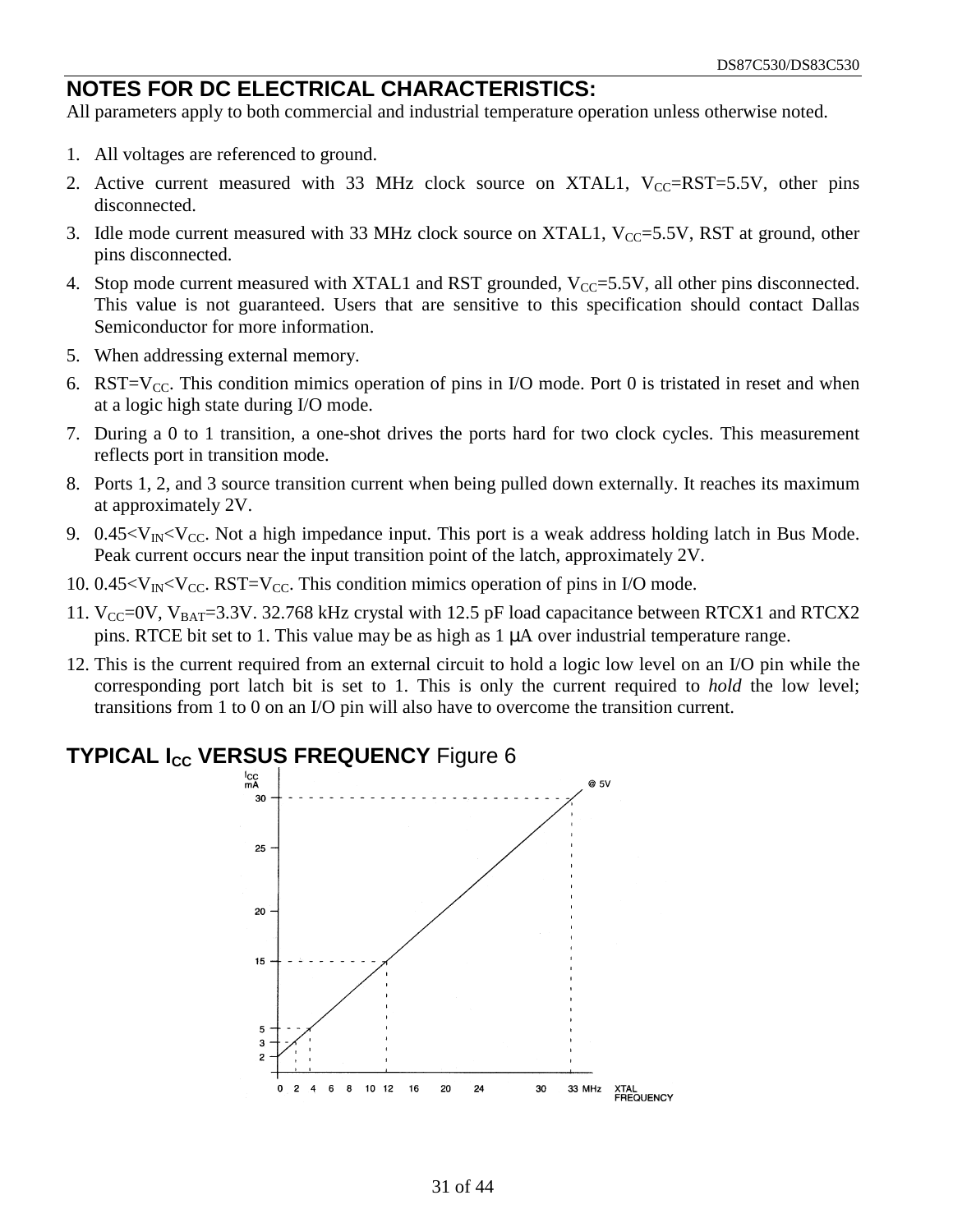|                                    |                   | <b>33 MHz</b>    |                | <b>VARIABLE CLOCK</b> |                   |               |
|------------------------------------|-------------------|------------------|----------------|-----------------------|-------------------|---------------|
| <b>PARAMETER</b>                   | <b>SYMBOL</b>     | <b>MIN</b>       | <b>MAX</b>     | <b>MIN</b>            | <b>MAX</b>        | <b>UNITS</b>  |
| Oscillator Freq.<br>(Ext. Osc.)    | $1/t_{CLCL}$      | $\boldsymbol{0}$ | 33             | $\Omega$              | 33                | <b>MHz</b>    |
| (Ext. Crystal)                     |                   | 1                | 33             |                       | 33                |               |
| <b>ALE Pulse Width</b>             | $t_{LHLL}$        | 40               |                | $1.5t_{CLCL}$ -5      |                   | ns            |
| Port 0 Address Valid to ALE Low    | $t_{AVLL}$        | 10               |                | $0.5t_{CLCL}$ -5      |                   | ns            |
| <b>Address Hold after ALE Low</b>  | $t_{LLAX1}$       | 10               |                | $0.5t_{CLCL}$ -5      |                   | ns            |
| ALE low to Valid Instruction In    | $t_{LLIV}$        |                  | 56             |                       | $2.5t_{CLCL}$ -20 | <sub>ns</sub> |
| ALE Low to PSEN Low                | $t_{LLPL}$        | 10               |                | $0.5t_{CLCL}$ -5      |                   | ns            |
| <b>PSEN</b> Pulse Width            | $t_{\rm PLPH}$    | 55               |                | $2t_{CLCL} - 5$       |                   | ns            |
| PSEN Low to Valid Instr. In        | $t_{\rm PLIV}$    |                  | 41             |                       | $2t_{CLCL}$ -20   | ns            |
| Input Instruction Hold after PSEN  | $t_{\rm P XIX}$   | $\Omega$         |                | $\overline{0}$        |                   | ns            |
| Input Instruction Float after PSEN | $t_{\rm PXIZ}$    |                  | 26             |                       | $t_{CLCL}$ -5     | ns            |
| Port 0 Address to Valid Instr. In  | $t_{AVIV}$        |                  | 71             |                       | $3t_{CLCL}$ -20   | ns            |
| Port 2 Address to Valid Instr. In  | $t_{AVIV2}$       |                  | 81             |                       | $3.5t_{CLCL}$ -25 | ns            |
| <b>PSEN</b> Low to Address Float   | t <sub>plaz</sub> |                  | $\overline{0}$ |                       | $\mathbf{0}$      | ns            |

#### **AC ELECTRICAL CHARACTERISTICS**

#### **NOTES FOR AC ELECTRICAL CHARACTERISTICS:**

All parameters apply to both commercial and industrial temperature range operation unless otherwise noted. All signals rated over operating temperature. All signals characterized with load capacitance of 80 pF except Port 0, ALE,  $\overline{PSEN}$ ,  $\overline{RD}$  and  $\overline{WR}$  with 100 pF. Interfacing to memory devices with float times (turn off times) over 25 ns may cause contention. This will not damage the parts, but will cause an increase in operating current. Specifications assume a 50% duty cycle for the oscillator. Port 2 and ALE timing will change in relation to duty cycle variation.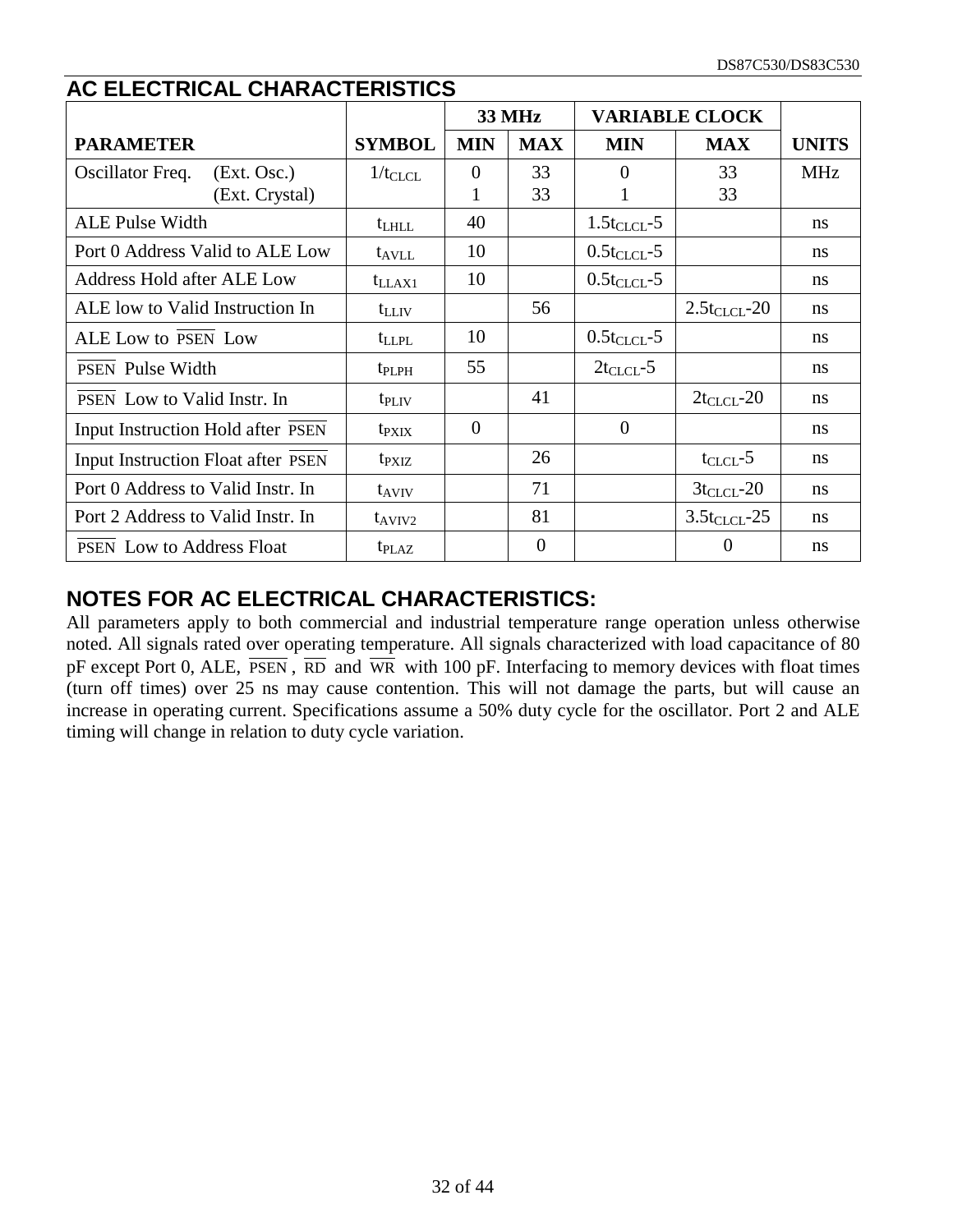|                                                             | <b>MOVX CHARACTERISTICS USING STRETCH MEMORY CYCLES</b> |                                        |                                                  |              |                              |  |  |
|-------------------------------------------------------------|---------------------------------------------------------|----------------------------------------|--------------------------------------------------|--------------|------------------------------|--|--|
|                                                             |                                                         |                                        | <b>VARIABLE CLOCK</b>                            |              |                              |  |  |
| <b>PARAMETER</b>                                            | <b>SYMBOL</b>                                           | <b>MIN</b>                             | <b>MAX</b>                                       | <b>UNITS</b> | <b>STRETCH</b>               |  |  |
| Data Access ALE Pulse Width                                 | $t$ LHLL2                                               | $1.5t_{CLCL}$ -5<br>$2t_{CLCL} - 5$    |                                                  | ns           | $t_{MCS}=0$<br>$t_{MCS}$ >0  |  |  |
| Address Hold after ALE Low for<br><b>MOVX Write</b>         | $t_{LLAX2}$                                             | $0.5t_{CLCL}$ -5<br>$t_{CLCL}$ -5      |                                                  | ns           | $t_{MCS}=0$<br>$t_{MCS} > 0$ |  |  |
| RD Pulse Width                                              | $t_{RLRH}$                                              | $2t_{CLCL} - 5$<br>$t_{MCS}$ -10       |                                                  | ns           | $t_{MCS}=0$<br>$t_{MCS}$ >0  |  |  |
| $\overline{\text{WR}}$ Pulse Width                          | twLWH                                                   | $2t_{CLCL} - 5$<br>$t_{MCS}$ -10       |                                                  | ns           | $t_{MCS}=0$<br>$t_{MCS}$ >0  |  |  |
| RD Low Valid Data In                                        | t <sub>RLDV</sub>                                       |                                        | $2t_{CLCL}$ -20<br>$t_{MCS}$ -20                 | ns           | $t_{MCS}=0$<br>$t_{MCS}$ >0  |  |  |
| Data Hold after Read                                        | t <sub>RHDX</sub>                                       | $\overline{0}$                         |                                                  | ns           |                              |  |  |
| Data Float after Read                                       | $t_{\rm RHDZ}$                                          |                                        | $t_{CLCL}$ -5<br>$2t_{CLCL}$ -5                  | ns           | $t_{MCS}=0$<br>$t_{MCS}$ >0  |  |  |
| ALE Low to Valid Data In                                    | $t_{LLDV}$                                              |                                        | $2.5t_{CLCL}$ -20<br>$t_{MCS}+t_{CLCL}-40$       | ns           | $t_{MCS}=0$<br>$t_{MCS}$ >0  |  |  |
| Port 0 Address to Valid Data In                             | $t_{AVDV1}$                                             |                                        | $3t_{CLCL}$ -20<br>$t_{MCS}+1.5t_{CLCL}$ -20     | ns           | $t_{MCS}=0$<br>$t_{MCS}$ >0  |  |  |
| Port 2 Address to Valid Data In                             | $t_{AVDV2}$                                             |                                        | $3.5t_{CLCL}$ -20<br>$t_{MCS}$ +2 $t_{CLCL}$ -20 | ns           | $t_{MCS}=0$<br>$t_{MCS}$ >0  |  |  |
| ALE Low to RD or WR Low                                     | $t_{LLWL}$                                              | $0.5t_{CLCL}$ -5<br>$t_{CLCL}$ -5      | $0.5t_{CLCL}+5$<br>$t_{CLCL}+5$                  | ns           | $t_{MCS}=0$<br>$t_{MCS}$ >0  |  |  |
| Port 0 Address to $\overline{RD}$ or $\overline{WR}$<br>Low | $t_{AVWLI}$                                             | $t_{CLCL}$ -5<br>$2t_{CLCL} - 5$       |                                                  | ns           | $t_{MCS}=0$<br>$t_{MCS}$ >0  |  |  |
| Port 2 Address to $\overline{RD}$ or WR<br>Low              | $t_{AVWL2}$                                             | $1.5t_{CLCL}$ -10<br>$2.5t_{CLCL}$ -10 |                                                  | ns           | $t_{MCS}=0$<br>$t_{MCS}$ >0  |  |  |
| Data Valid to WR Transition                                 | t <sub>ovwx</sub>                                       | $-5$                                   |                                                  | ns           |                              |  |  |
| Data Hold after Write                                       | $t_{WHQX}$                                              | $t_{CLCL}$ -5<br>$2t_{CLCL} - 5$       |                                                  | ns           | $t_{MCS}=0$<br>$t_{MCS}$ >0  |  |  |
| RD Low to Address Float                                     | $t_{RLAZ}$                                              |                                        | $-0.5t_{CLCL}$ -5                                | ns           |                              |  |  |
| $\overline{RD}$ or $\overline{WR}$ High to ALE High         | twhLH                                                   | $\overline{0}$<br>$t_{CLCL}$ -5        | 10<br>$t_{CLCL} + 5$                             | ns           | $t_{MCS}=0$<br>$t_{MCS}$ >0  |  |  |

NOTE: t<sub>MCS</sub> is a time period related to the Stretch memory cycle selection. The following table shows the value of t<sub>MCS</sub> for each Stretch selection.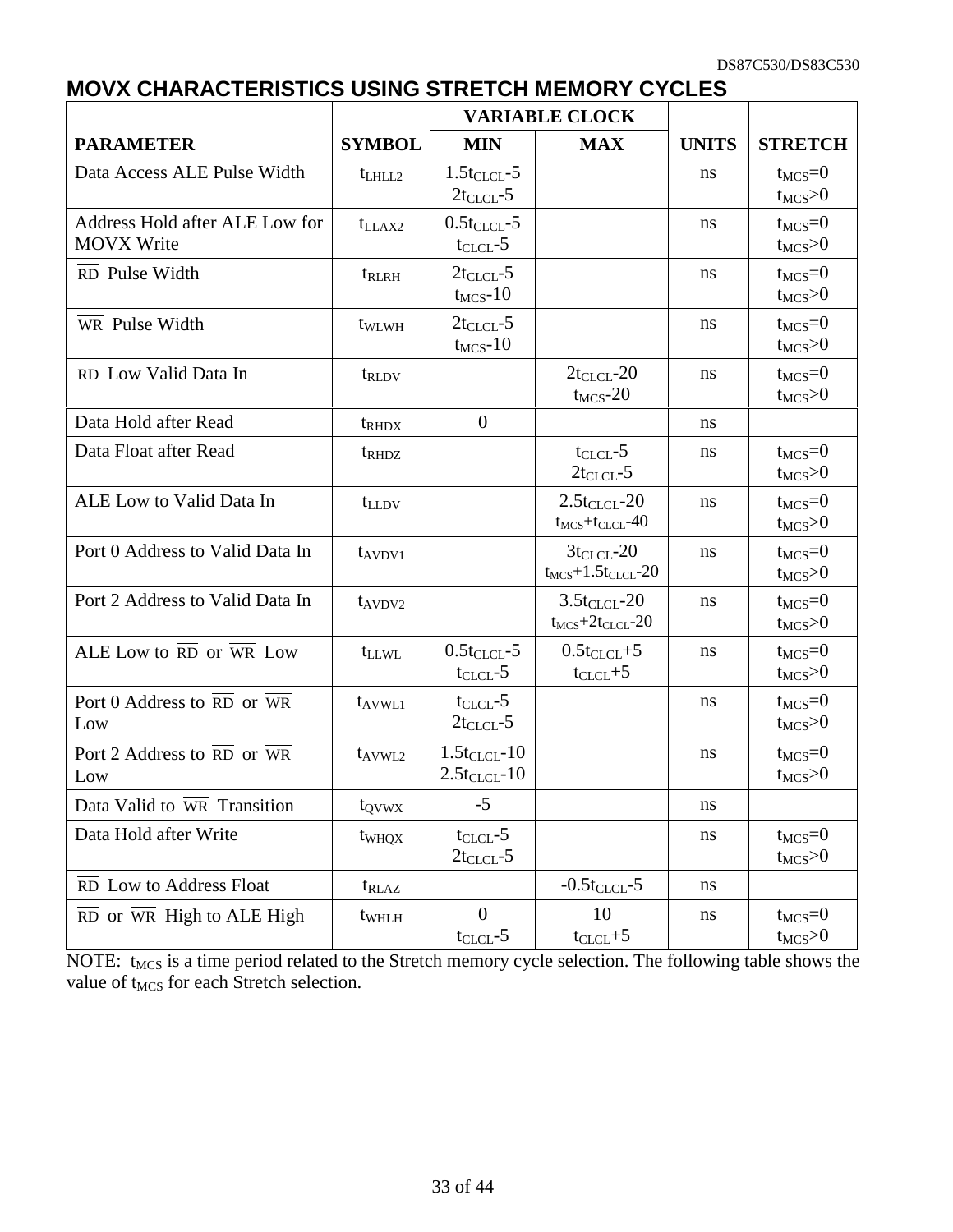| $\mathbf{M2}$ | $M1$ | $\bf M0$ | <b>MOVX CYCLES</b>         | $t_{MCS}$              |
|---------------|------|----------|----------------------------|------------------------|
|               |      |          | 2 machine cycles           |                        |
|               |      |          | 3 machine cycles (default) | $4 t_{CLCL}$           |
|               |      |          | 4 machine cycles           | $8$ t <sub>CLCL</sub>  |
|               |      |          | 5 machine cycles           | $12 t_{CLCL}$          |
|               |      |          | 6 machine cycles           | $16 t_{CLCL}$          |
|               |      |          | 7 machine cycles           | $20 t_{CLCL}$          |
|               |      |          | 8 machine cycles           | $24$ t <sub>CLCL</sub> |
|               |      |          | 9 machine cycles           | $28$ t <sub>CLCL</sub> |

#### **EXTERNAL CLOCK CHARACTERISTICS**

| <b>PARAMETER</b>       | <b>SYMBOL</b>     | <b>MIN</b> | <b>TYP</b> | <b>MAX</b> | <b>UNITS</b> | <b>NOTES</b> |
|------------------------|-------------------|------------|------------|------------|--------------|--------------|
| Clock High Time        | t <sub>CHCX</sub> | 10         |            |            | ns           |              |
| Clock Low Time         | $t_{\rm CLCX}$    | 10         |            |            | ns           |              |
| <b>Clock Rise Time</b> | $t_{CLCL}$        |            |            |            | ns           |              |
| Clock Fall Time        | tchcl             |            |            |            | ns           |              |

#### **SERIAL PORT MODE 0 TIMING CHARACTERISTICS**

| <b>PARAMETER</b>                          | <b>SYMBOL</b>     | <b>MIN</b> | <b>TYP</b>   | <b>MAX</b> | <b>UNITS</b> | <b>NOTES</b> |
|-------------------------------------------|-------------------|------------|--------------|------------|--------------|--------------|
| Serial Port Clock Cycle Time              | $t_{\text{XLXL}}$ |            |              |            |              |              |
| SM2=0, 12 clocks per cycle                |                   |            | $12t_{CLCL}$ |            | ns           |              |
| SM2=1, 4 clocks per cycle                 |                   |            | $4t_{CLCL}$  |            | ns           |              |
| <b>Output Data Setup to Clock Rising</b>  | $t_{\rm QVXH}$    |            |              |            |              |              |
| SM2=0, 12 clocks per cycle                |                   |            | $10t_{CLCL}$ |            | ns           |              |
| SM2=1, 4 clocks per cycle                 |                   |            | $3t_{CLCL}$  |            | ns           |              |
| <b>Output Data Hold from Clock Rising</b> | $t_{XHQX}$        |            |              |            |              |              |
| $SM2=0$ , 12 clocks per cycle             |                   |            | $2t_{CLCL}$  |            | ns           |              |
| $SM2=1, 4$ clocks per cycle               |                   |            | $t_{CLCL}$   |            | ns           |              |
| Input Data Hold after Clock Rising        | $t_{XHDX}$        |            |              |            |              |              |
| SM2=0, 12 clocks per cycle                |                   |            | $t_{CLCL}$   |            | ns           |              |
| $SM2=1, 4$ clocks per cycle               |                   |            | $t_{CLCL}$   |            | ns           |              |
| Clock Rising Edge to Input Data Valid     | $t_{XHDV}$        |            |              |            |              |              |
| SM2=0, 12 clocks per cycle                |                   |            | $11t_{CLCL}$ |            | ns           |              |
| $SM2=1, 4$ clocks per cycle               |                   |            | $3t_{CLCL}$  |            | ns           |              |

#### **EXPLANATION OF AC SYMBOLS**

In an effort to remain compatible with the original 8051 family, this device specifies the same parameters as such devices, using the same symbols. For completeness, the following is an explanation of the symbols.

- t Time
- A Address
- C Clock
- D Input data
- H Logic level high
- L Logic level low
- I Instruction
- P PSEN
- Q Output data
- $R \overline{RD}$  signal
- V Valid
- W WR signal
- X No longer a valid logic level
- Z Tristate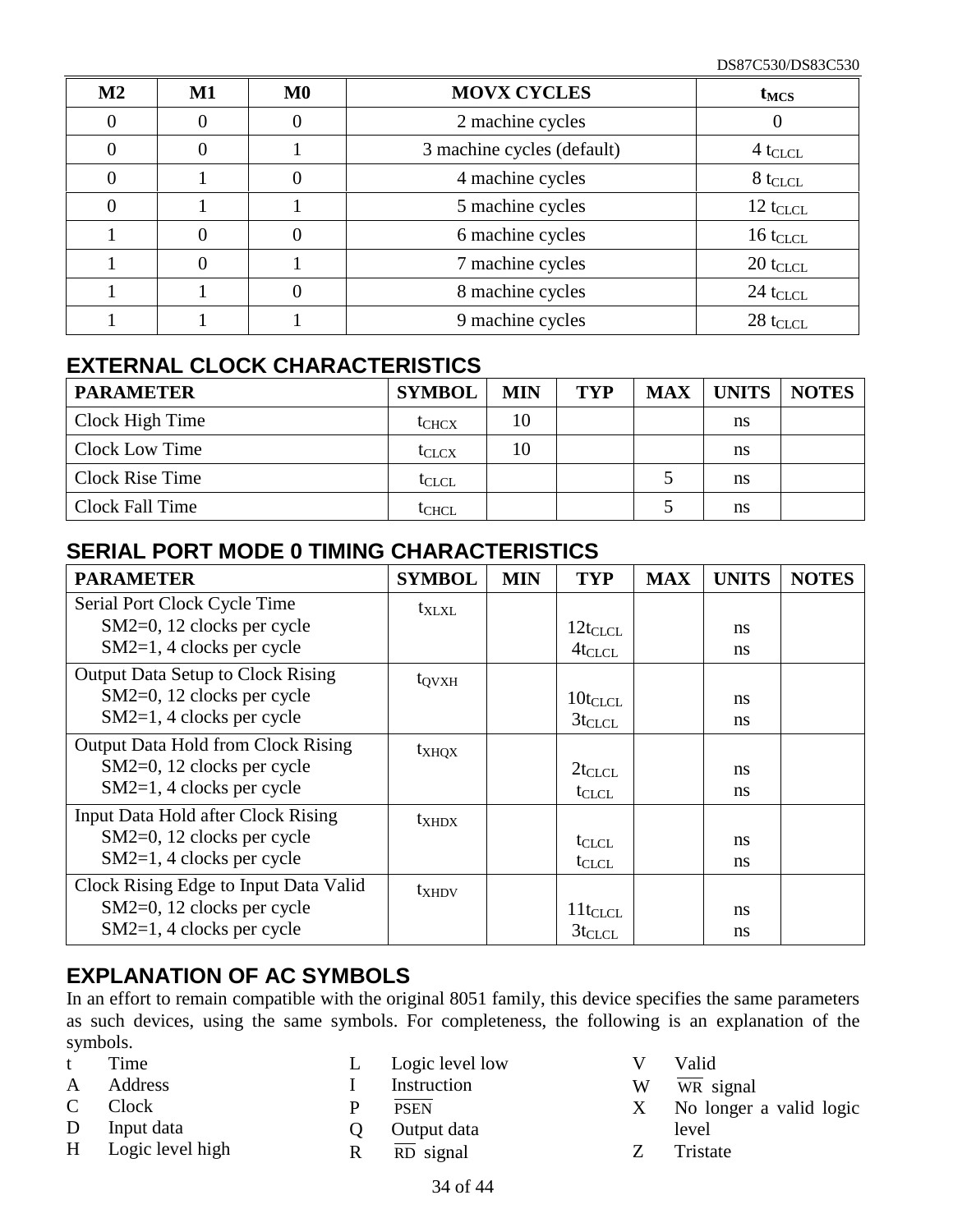#### **POWER CYCLE TIMING CHARACTERISTICS**

| <b>PARAMETER</b>     | <b>SYMBOL</b> | <b>MIN</b> | TYP | MAX   | <b>UNITS</b> | <b>NOTES</b> |
|----------------------|---------------|------------|-----|-------|--------------|--------------|
| Cycle Startup Time   | tcsu          |            | 1.8 |       | ms           |              |
| Power-on Reset Delay | UPOR          |            |     | 65536 | lcl ci       |              |

#### **NOTES FOR POWER CYCLE TIMING:**

- 1. Startup time for crystals varies with load capacitance and manufacturer. Time shown is for an 11.0592 MHz crystal manufactured by Fox.
- 2. Reset delay is a synchronous counter of crystal oscillations after crystal startup. At 33 MHz, this time is 1.99 ms.

| <b>AND VERIFICATION</b>                 | (21°C to 27°C; V <sub>cc</sub> =4.5V to 5.5V) |                |            |              |              |              |
|-----------------------------------------|-----------------------------------------------|----------------|------------|--------------|--------------|--------------|
| <b>PARAMETER</b>                        | <b>SYMBOL</b>                                 | <b>MIN</b>     | <b>TYP</b> | <b>MAX</b>   | <b>UNITS</b> | <b>NOTES</b> |
| Programming Voltage                     | $\rm V_{PP}$                                  | 12.5           |            | 13.0         | V            | 1            |
| Programming Supply Current              | $I_{PP}$                                      |                |            | 50           | mA           |              |
| <b>Oscillator Frequency</b>             | $1/t_{CLCL}$                                  | $\overline{4}$ |            | 6            | <b>MHz</b>   |              |
| Address Setup to PROG Low               | $t_{AVGL}$                                    | $48t_{CLCL}$   |            |              |              |              |
| Address Hold after PROG                 | $t_{\rm GHAX}$                                | $48t_{CLCL}$   |            |              |              |              |
| Data Setup to PROG Low                  | $t_{\rm DVGL}$                                | $48t_{CLCL}$   |            |              |              |              |
| Data Hold after PROG                    | $t_{\rm GHDX}$                                | $48t_{CLCL}$   |            |              |              |              |
| Enable High to $V_{PP}$                 | $t_{EHSH}$                                    | $48t_{CLCL}$   |            |              |              |              |
| $V_{PP}$ Setup to $\overline{PROG}$ Low | $t_{SHGL}$                                    | 10             |            |              | $\mu$ s      |              |
| V <sub>PP</sub> Hold after PROG         | $t_{\text{GHSL}}$                             | 10             |            |              | $\mu$ s      |              |
| PROG Width                              | $t_{\rm GLGH}$                                | 90             |            | 110          | $\mu$ s      |              |
| <b>Address to Data Valid</b>            | $t_{AVQV}$                                    |                |            | $48t_{CLCL}$ |              |              |
| Enable Low to Data Valid                | $t_{\text{ELOV}}$                             |                |            | $48t_{CLCL}$ |              |              |
| Data Float after Enable                 | $t_{EHQZ}$                                    | $\overline{0}$ |            | $48t_{CLCL}$ |              |              |
| PROG High to PROG Low                   | $t_{GHGL}$                                    | 10             |            |              | $\mu s$      |              |

## **EPROM PROGRAMMING**

#### **NOTE:**

1. All Voltages are referenced to ground.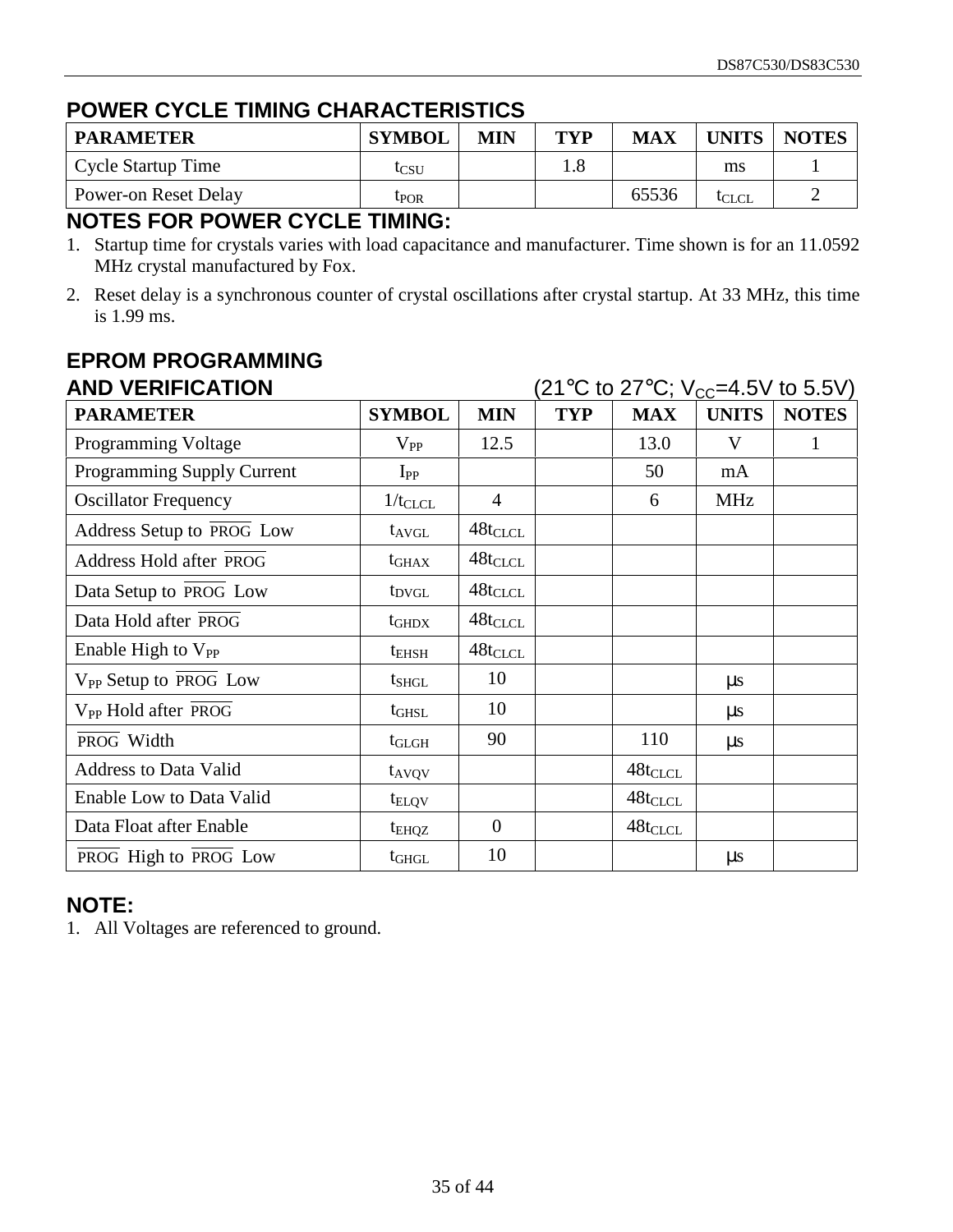### **EXTERNAL PROGRAM MEMORY READ CYCLE**



#### **EXTERNAL DATA MEMORY READ CYCLE**

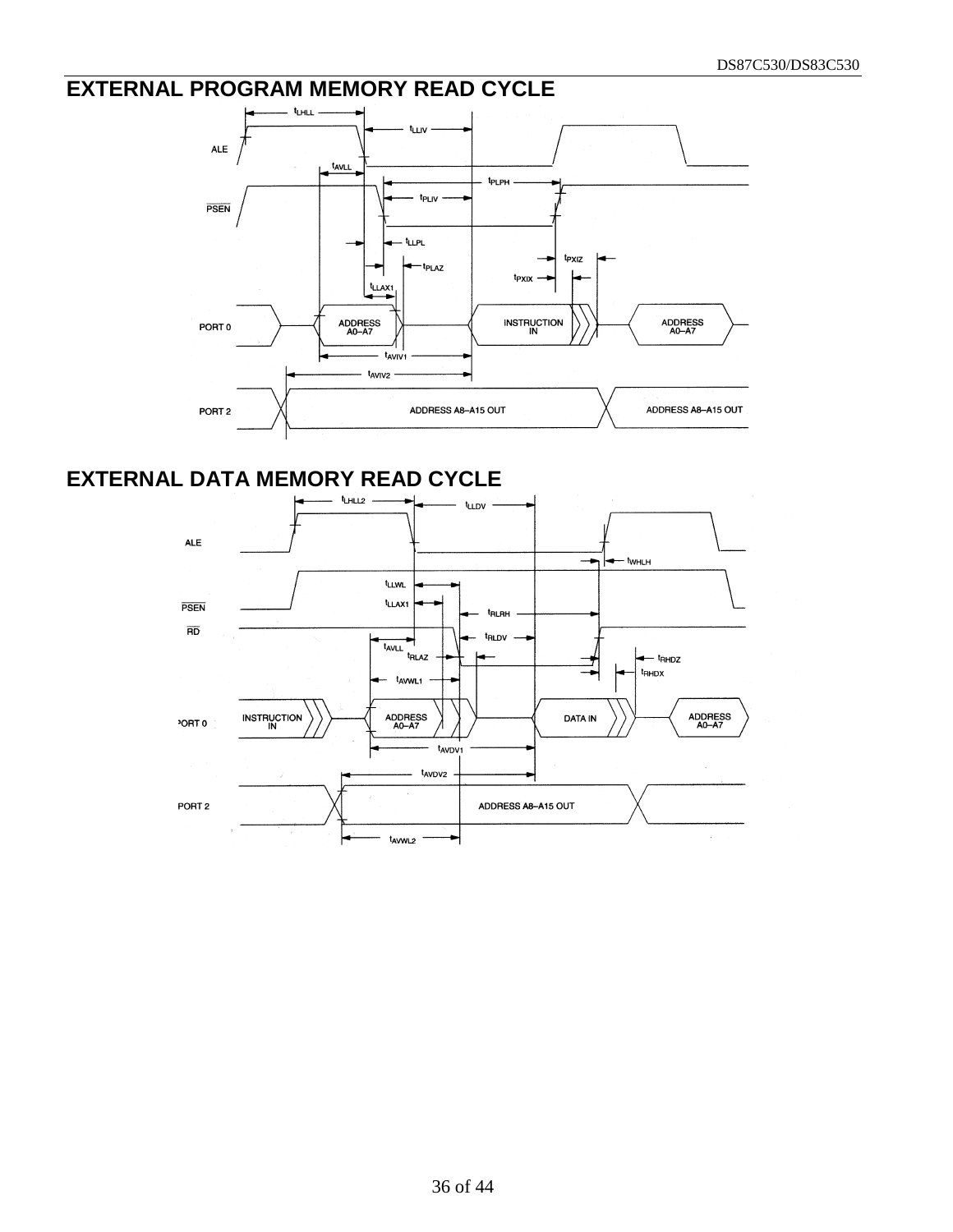#### **DATA MEMORY WRITE CYCLE**



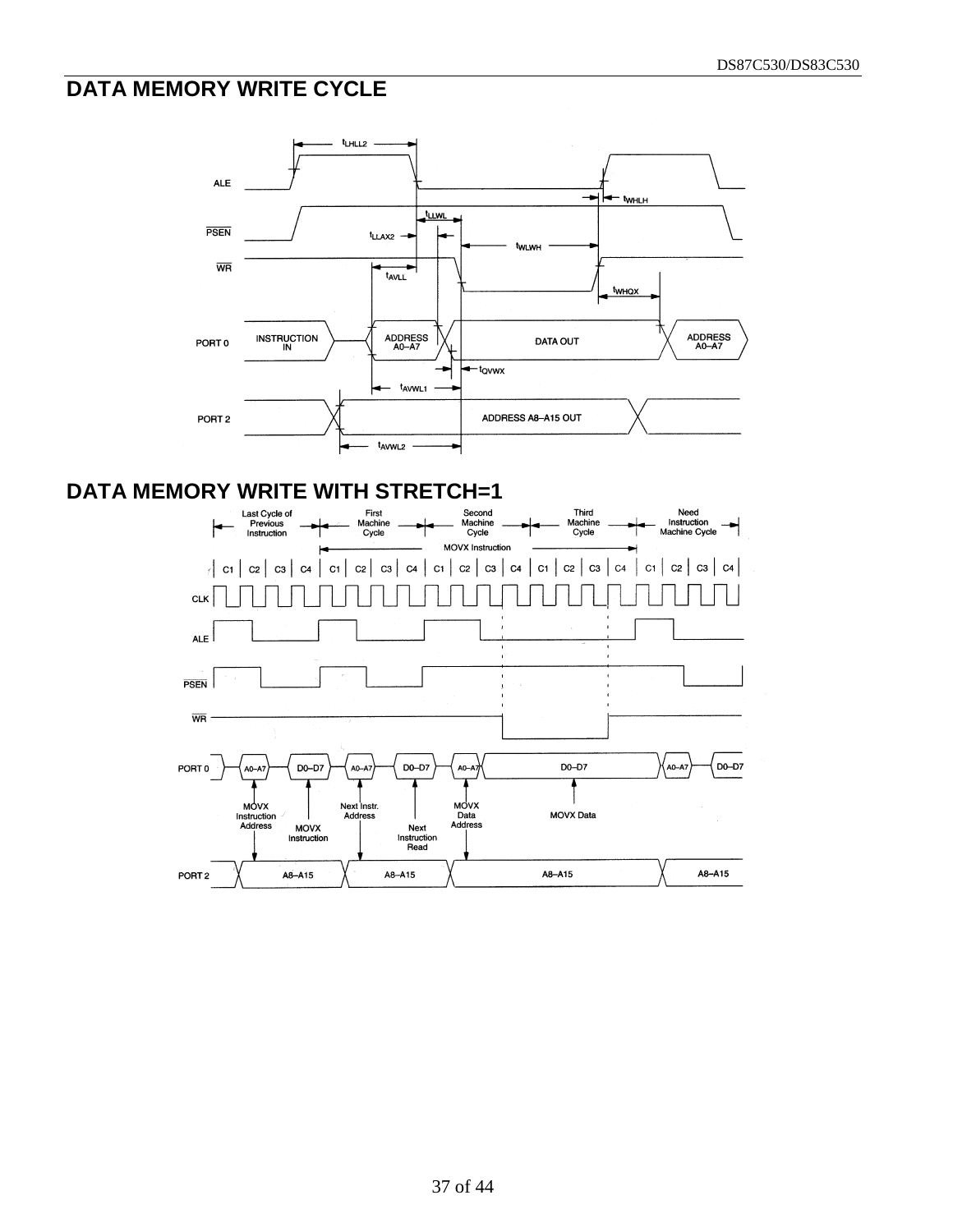#### DATA MEMORY WRITE WITH STRETCH=2 First<br>Machine Second<br>Machine Third<br>Machine Fourth<br>Machine<br>Cycle Need<br>Instruction<br>Machine Cycle Cycle Cycle Cycle MOVX Instruction | C1 | C2 | C3 | C4 | C1 | C2 | C3 | C4 | C1 | C2 | C3 | C4 | C1 | C2 | C3 | C4 | C1 | C2 | C3 | C4 | C1 | C2 | C3 | C4 | <u>UUUTUTUTUTUTU</u> CLK  $\Box$ Tana di Tanzania ח ר T **ALE PSEN**  $\overline{\mathsf{WR}}$  $A0-A7$  $\int$  DO-D7 PORT 0 DO-D7 D0-D7 DO-D7 ۸ MOVX<br>Instruction<br>Address **MOVX** Next Instr. **MOVX Data** Data **Address** MOVX<br>Instruction Address Next Instruction<br>Read A8-A15 A8-A15 PORT<sub>2</sub> A8-A15 A8-A15

FOUR CYCLE DATA MEMORY WRITE<br>STRETCH VALUE=2

### **EXTERNAL CLOCK DRIVE**

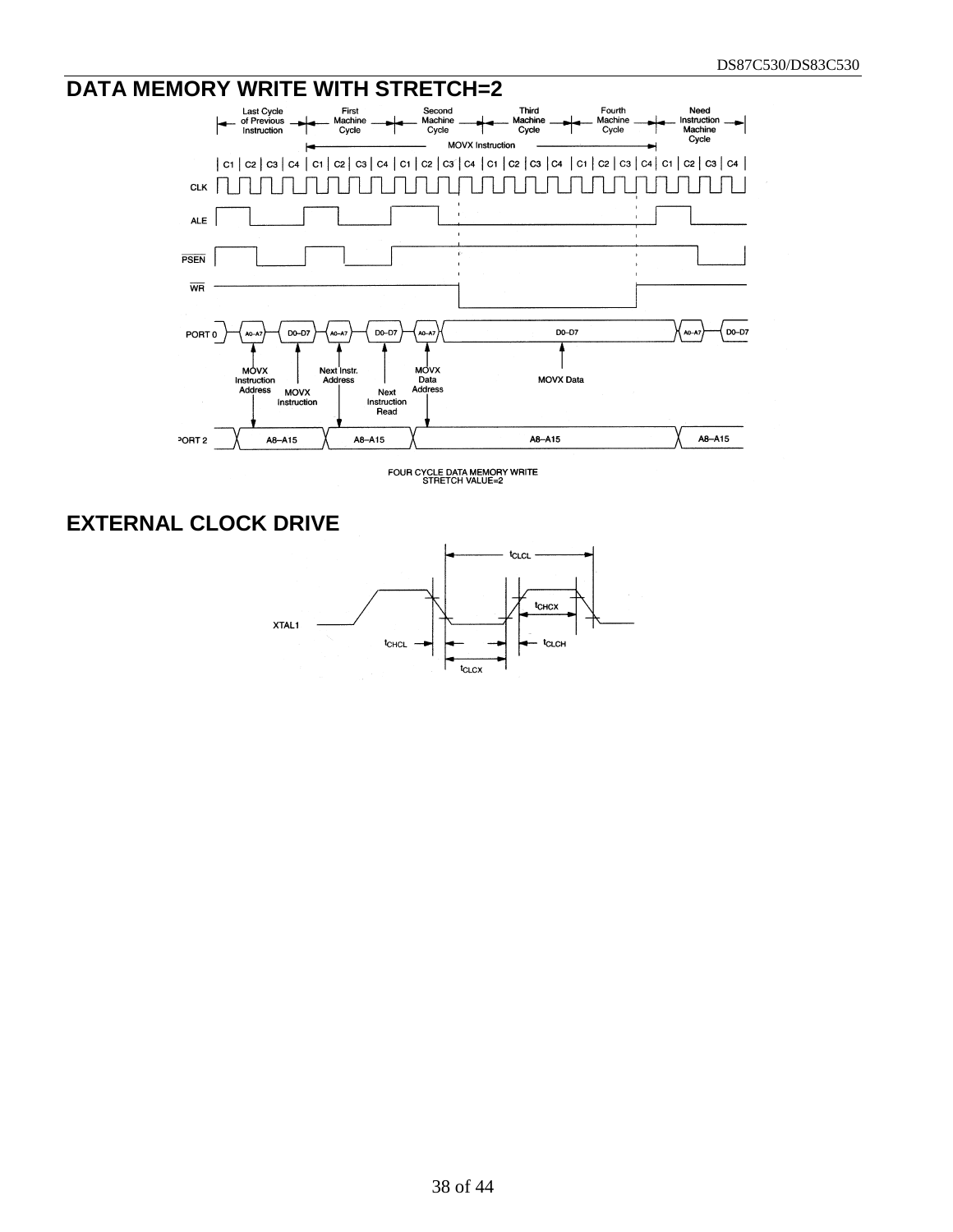# **SERIAL PORT MODE 0 TIMING**<br>
SERIAL PORT 0 (SYNCHRONOUS MODE)<br>
HIGH SPEED OPERATION SM2=1=>TXD CLOCK=XTAL/4

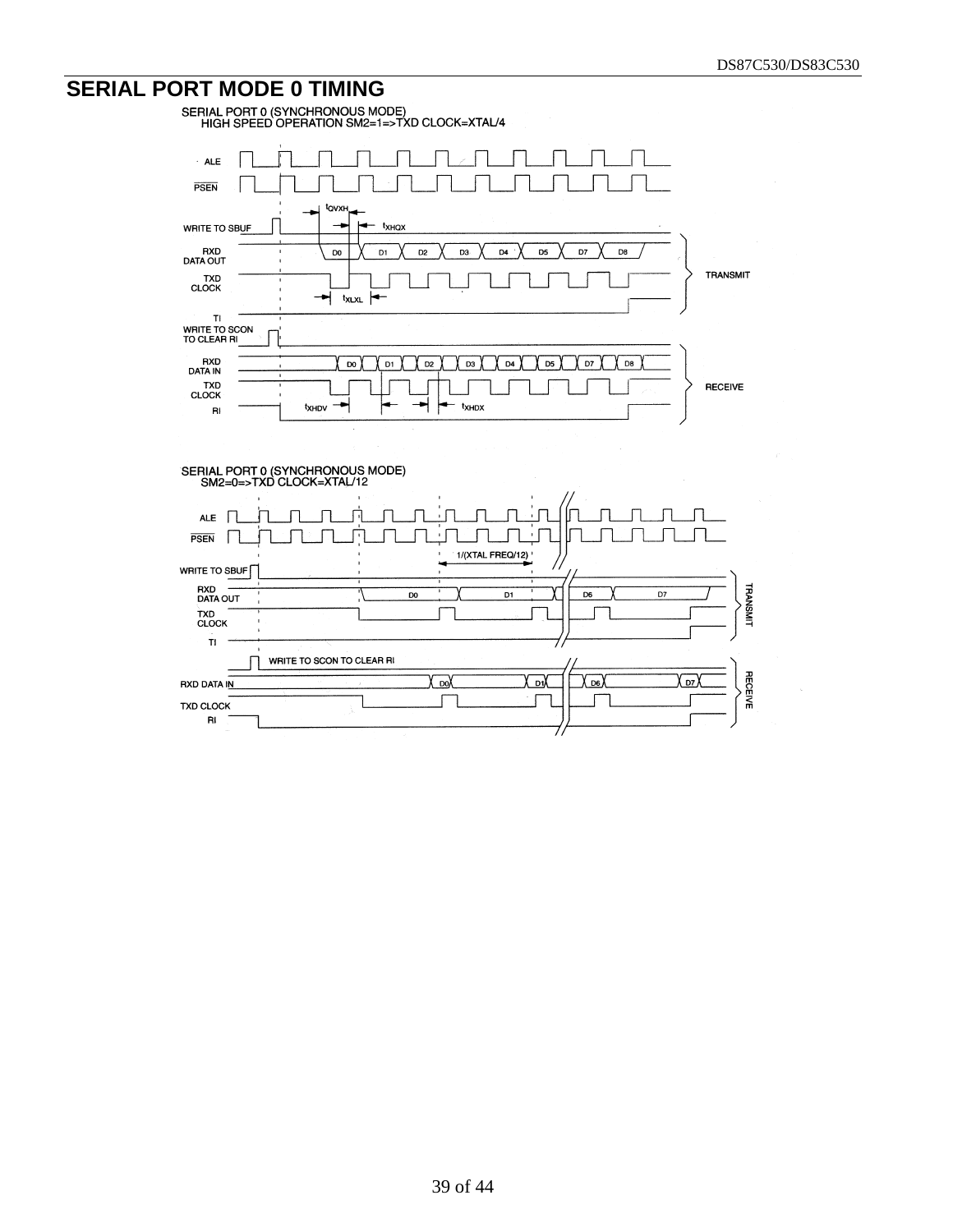# **POWER CYCLE TIMING**



# **EPROM PROGRAMMING AND VERIFICATION WAVEFORMS**

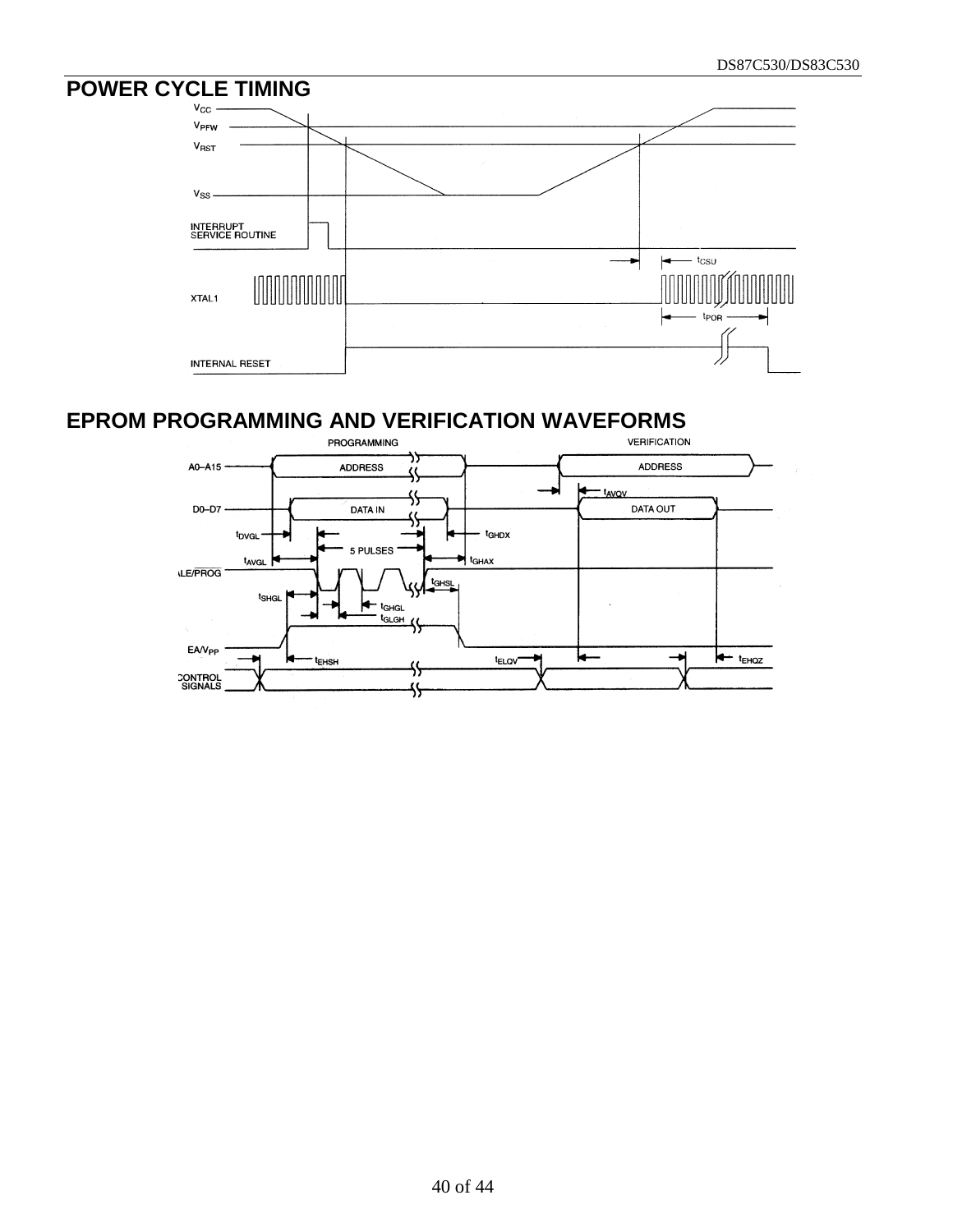# **52-PIN PLCC**

#### NOTE:

 $\hat{\triangle}$  PIN-1 IDENTIFIER TO BE LOCATED IN ZONE INDICATED.<br>2. CONTROLLING DIMENSIONS ARE IN INCHES.



| PKG             | 52-PIN     |            |  |  |  |
|-----------------|------------|------------|--|--|--|
| <b>DIM</b>      | <b>MIN</b> | <b>MAX</b> |  |  |  |
| A               | 0.165      | 0.180      |  |  |  |
| A1              | 0.090      | 0.120      |  |  |  |
| А2              | 0.020      |            |  |  |  |
| в               | 0.026      | 0.032      |  |  |  |
| Β1              | 0.013      | 0.021      |  |  |  |
| c               | 0.008      | 0.013      |  |  |  |
| CH <sub>1</sub> | 0.042      | 0.048      |  |  |  |
| D               | 0.785      | 0.795      |  |  |  |
| D1              | 0.750      | 0.756      |  |  |  |
| D <sub>2</sub>  | 0.690      | 0.730      |  |  |  |
| Е               | 0.785      | 0.795      |  |  |  |
| E1              | 0.750      | 0.756      |  |  |  |
| E2              | 0.690      | 0.730      |  |  |  |
| е1              | 0.050 BSC  |            |  |  |  |
| N               | 52         |            |  |  |  |

56-G4006-001



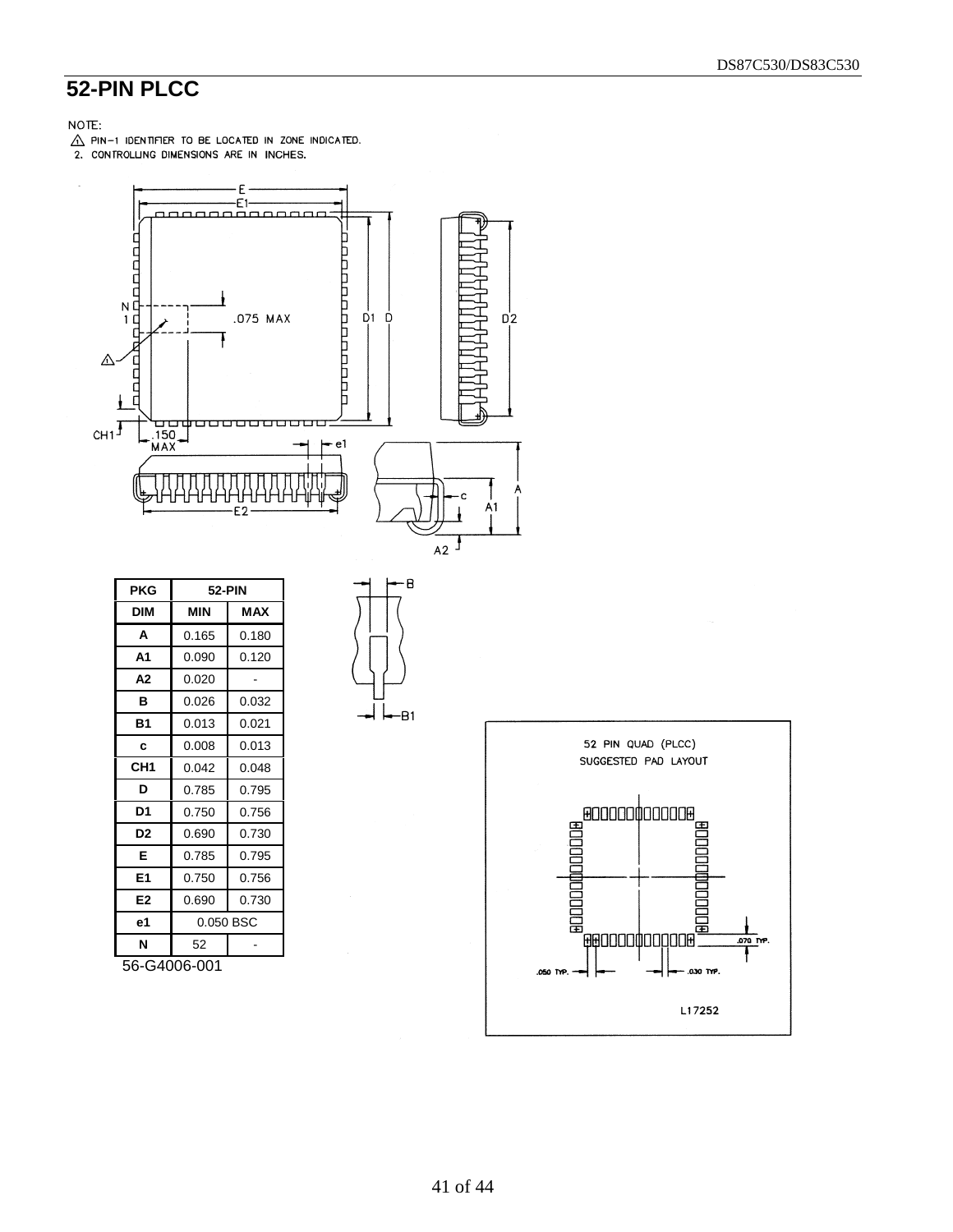#### DS87C530/DS83C530

## **52-PIN CER QUAD**



| PKG            | <b>52-PIN</b> |            |  |  |  |
|----------------|---------------|------------|--|--|--|
| <b>DIM</b>     | MIN           | <b>MAX</b> |  |  |  |
| A              | 0.165         | 0.185      |  |  |  |
| A1             | 0.040         |            |  |  |  |
| в              | 0.026         | 0.032      |  |  |  |
| <b>B1</b>      | 0.013         | 0.021      |  |  |  |
| c              | 0.008         | 0.013      |  |  |  |
| CH1-<br>45°    | 0.035         | 0.040      |  |  |  |
| D              | 0.760         | 0.800      |  |  |  |
| D1             | 0.740         | 0.770      |  |  |  |
| D <sub>2</sub> | 0.700         | 0.730      |  |  |  |
| Е              | 0.760         | 0.800      |  |  |  |
| E1             | 0.740         | 0.770      |  |  |  |
| E2             | 0.700         | 0.730      |  |  |  |
| e1             | 0.050 BSC     |            |  |  |  |
| N              | 52            |            |  |  |  |

56-G4007-001



NOTES:

 $\triangle$  PIN-1 IDENTIFIER TO BE LOCATED IN ZONE INDICATED. 2. ALL DIMENSIONS SHOWN ARE IN INCHES.

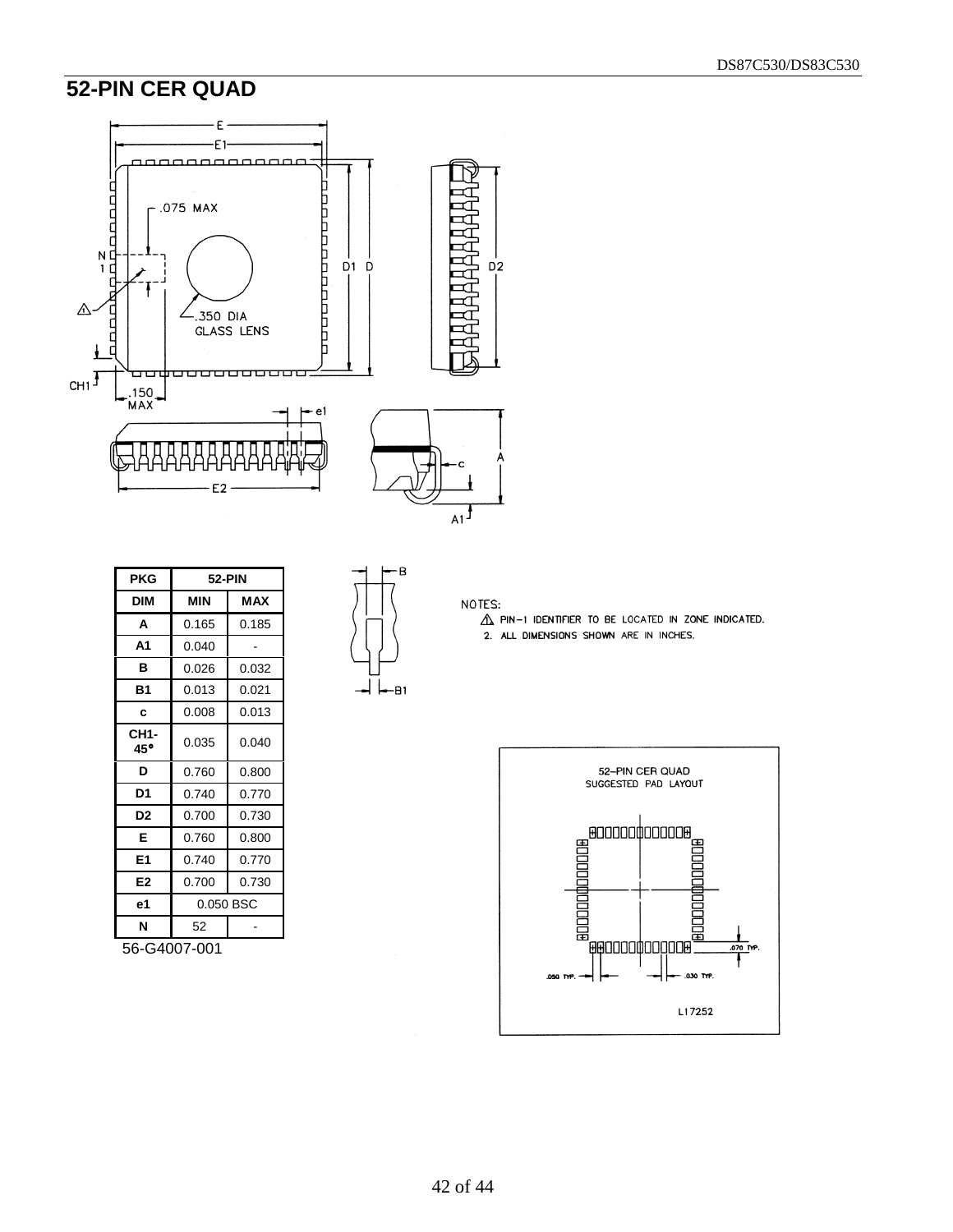#### **52-PIN TQFP**



NOTES:

- 1. DIMENSIONS D1 AND E1 INCLUDE MOLD MISMATCH, BUT D0 NOT INCLUDE MOLD PROTRUSION; ALLOWABLE PROTRUSION IS 0.254 MM ON D1 AND E1.
- 2. DETAILS OF PIN 1 IDENTIFIER ARE OPTIONAL<br>BUT MUST BE LOCATED WITHIN THE ZONE INDICATED.
- 3. ALLOWABLE DAMBAR PROTRUSION IS 0.08 MM TOTAL IN EXCESS OF THE B DIMENSION TOTAL IN EXAMINE MATERIAL CONDITION.<br>AT MAXIMUM MATERIAL CONDITION.<br>PROTRUSION NOT TO BE LOCATED ON LOWER<br>RADIUS OR FOOT OF LEAD.



| <b>PKG</b>     | 52-PIN    |           |       |  |  |  |
|----------------|-----------|-----------|-------|--|--|--|
| DIM            | MIN       | NOM       | MAX   |  |  |  |
| A              |           |           | 1.20  |  |  |  |
| Α1             | 0.05      | 0.10      | 0.15  |  |  |  |
| A <sub>2</sub> | 0.95      | 1.00      | 1.05  |  |  |  |
| b              | 0.25      | 0.32      | 0.40  |  |  |  |
| c              | 0.09      |           | 0.20  |  |  |  |
| D              | 11.80     | 12.00     | 12.20 |  |  |  |
| D1             |           | 10.00 BSC |       |  |  |  |
| Е              | 11.80     | 12.00     | 12.20 |  |  |  |
| E1             | 10.00 BSC |           |       |  |  |  |
| е              | 0.65 BSC  |           |       |  |  |  |
| L              | 0.45      | 0.60      | 0.75  |  |  |  |